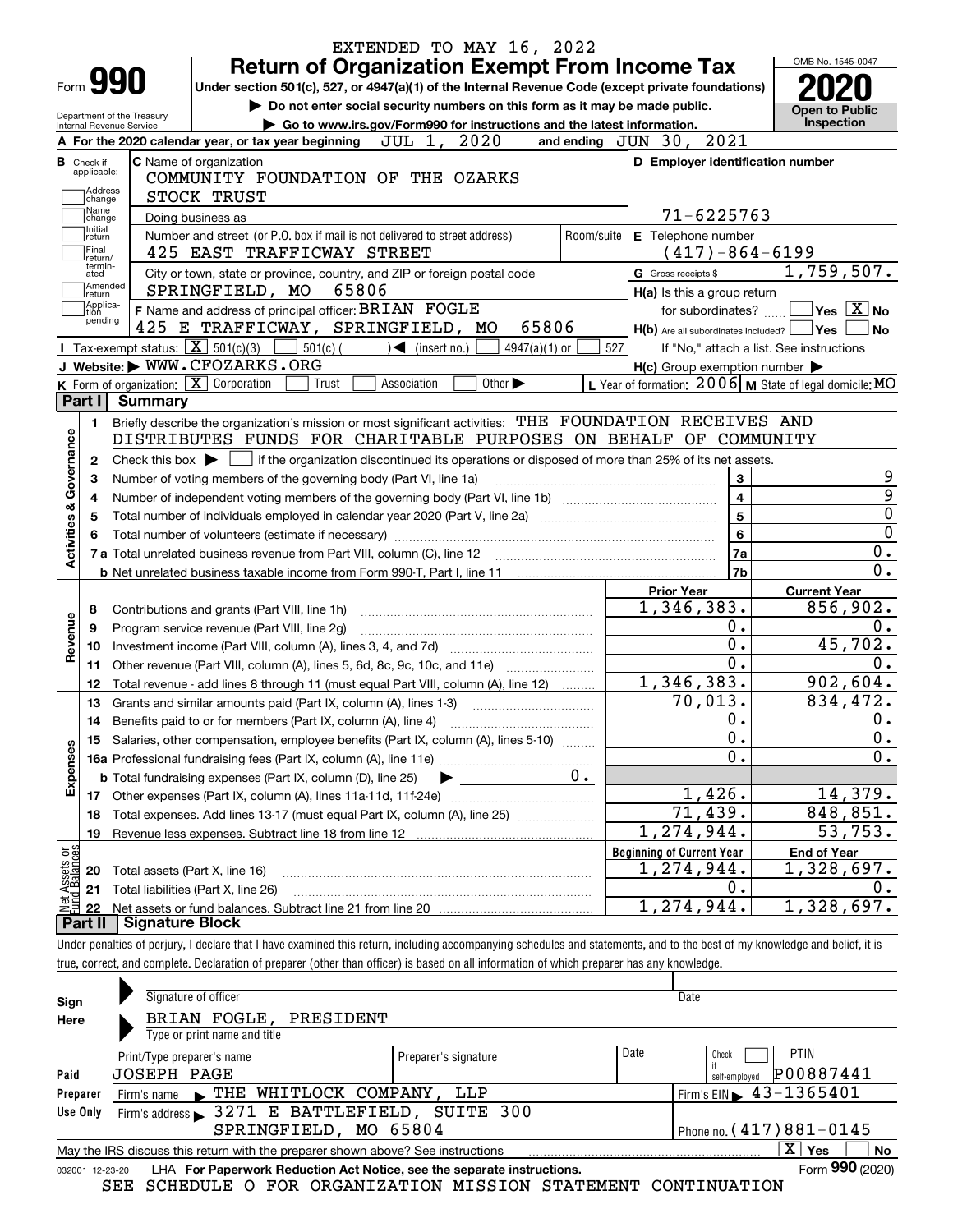|              | COMMUNITY FOUNDATION OF THE OZARKS<br>$71 - 6225763$<br>STOCK TRUST<br>Page 2<br>Form 990 (2020)                                             |
|--------------|----------------------------------------------------------------------------------------------------------------------------------------------|
|              | <b>Part III   Statement of Program Service Accomplishments</b>                                                                               |
|              |                                                                                                                                              |
| 1            | Briefly describe the organization's mission:                                                                                                 |
|              | THE FOUNDATION RECEIVES AND DISTRIBUTES FUNDS FOR CHARITABLE PURPOSES                                                                        |
|              | ON BEHALF OF COMMUNITY FOUNDATION OF THE OZARKS.                                                                                             |
|              |                                                                                                                                              |
|              |                                                                                                                                              |
| $\mathbf{2}$ | Did the organization undertake any significant program services during the year which were not listed on the                                 |
|              | $\overline{\,}$ Yes $\overline{\,\rm X\,}$ No<br>prior Form 990 or 990-EZ?                                                                   |
|              | If "Yes," describe these new services on Schedule O.                                                                                         |
|              | $\sqrt{}$ Yes $\sqrt{}$ X $\sqrt{}$ No                                                                                                       |
| 3            | Did the organization cease conducting, or make significant changes in how it conducts, any program services?                                 |
|              | If "Yes," describe these changes on Schedule O.                                                                                              |
| 4            | Describe the organization's program service accomplishments for each of its three largest program services, as measured by expenses.         |
|              | Section 501(c)(3) and 501(c)(4) organizations are required to report the amount of grants and allocations to others, the total expenses, and |
|              | revenue, if any, for each program service reported.                                                                                          |
| 4a           | 834, 472. including grants of \$ 834, 472. ) (Revenue \$<br>$\rightarrow$<br>) (Expenses \$<br>(Code:                                        |
|              | THE FOUNDATION RECEIVES AND DISTRIBUTES FUNDS FOR CHARITABLE PURPOSES                                                                        |
|              | ON BEHALF OF COMMUNITY FOUNDATION OF THE OZARKS.                                                                                             |
|              |                                                                                                                                              |
|              |                                                                                                                                              |
|              |                                                                                                                                              |
|              |                                                                                                                                              |
|              |                                                                                                                                              |
|              |                                                                                                                                              |
|              |                                                                                                                                              |
|              |                                                                                                                                              |
|              |                                                                                                                                              |
|              |                                                                                                                                              |
|              |                                                                                                                                              |
| 4b           |                                                                                                                                              |
|              |                                                                                                                                              |
|              |                                                                                                                                              |
|              |                                                                                                                                              |
|              |                                                                                                                                              |
|              |                                                                                                                                              |
|              |                                                                                                                                              |
|              |                                                                                                                                              |
|              |                                                                                                                                              |
|              |                                                                                                                                              |
|              |                                                                                                                                              |
|              |                                                                                                                                              |
|              |                                                                                                                                              |
|              |                                                                                                                                              |
| 4c           | $\left(\text{Code:}\right)$ $\left(\text{Expenses $}\right)$<br>including grants of \$<br>) (Revenue \$                                      |
|              |                                                                                                                                              |
|              |                                                                                                                                              |
|              |                                                                                                                                              |
|              |                                                                                                                                              |
|              |                                                                                                                                              |
|              |                                                                                                                                              |
|              |                                                                                                                                              |
|              |                                                                                                                                              |
|              |                                                                                                                                              |
|              |                                                                                                                                              |
|              |                                                                                                                                              |
|              |                                                                                                                                              |
|              |                                                                                                                                              |
| 4d           | Other program services (Describe on Schedule O.)                                                                                             |
|              | (Expenses \$<br>(Revenue \$                                                                                                                  |
|              | including grants of \$<br>834,472.                                                                                                           |
|              | 4e Total program service expenses<br>Form 990 (2020)                                                                                         |
|              |                                                                                                                                              |
|              | 032002 12-23-20<br>3                                                                                                                         |
|              |                                                                                                                                              |

08240429 759070 81396.81395 2020.05093 COMMUNITY FOUNDATION OF T 81396.81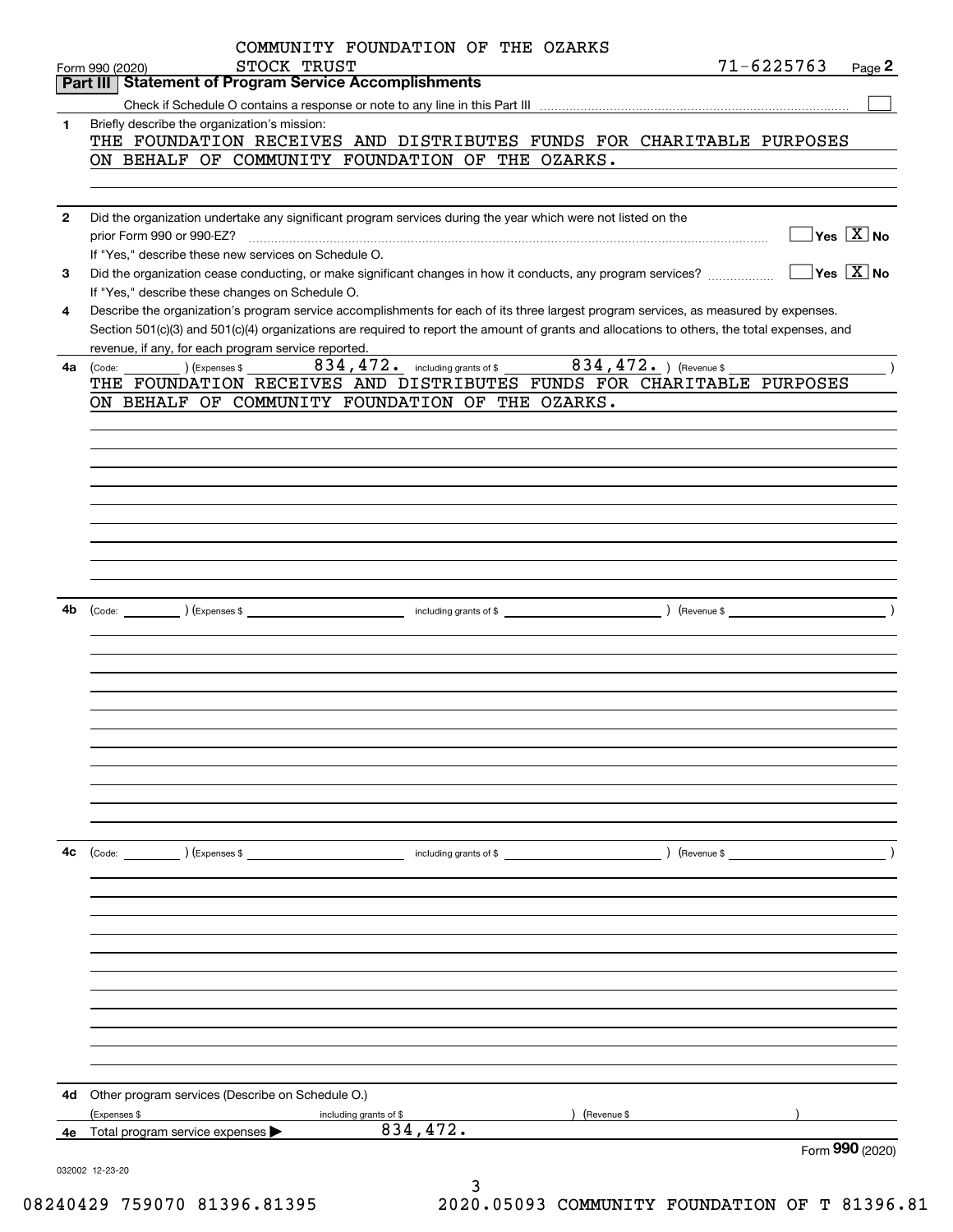|     |                                                                                                                                       |                 | Yes   No                |                 |
|-----|---------------------------------------------------------------------------------------------------------------------------------------|-----------------|-------------------------|-----------------|
| 1   | Is the organization described in section 501(c)(3) or $4947(a)(1)$ (other than a private foundation)?                                 |                 |                         |                 |
|     |                                                                                                                                       | 1               | х                       |                 |
| 2   |                                                                                                                                       | $\overline{2}$  | $\overline{\mathbf{x}}$ |                 |
| З   | Did the organization engage in direct or indirect political campaign activities on behalf of or in opposition to candidates for       |                 |                         |                 |
|     |                                                                                                                                       | 3               |                         | x               |
| 4   | Section 501(c)(3) organizations. Did the organization engage in lobbying activities, or have a section 501(h) election in effect      |                 |                         |                 |
|     |                                                                                                                                       | 4               |                         | X               |
| 5   | Is the organization a section 501(c)(4), 501(c)(5), or 501(c)(6) organization that receives membership dues, assessments, or          |                 |                         |                 |
|     |                                                                                                                                       | 5               |                         | X               |
| 6   | Did the organization maintain any donor advised funds or any similar funds or accounts for which donors have the right to             |                 |                         |                 |
|     | provide advice on the distribution or investment of amounts in such funds or accounts? If "Yes," complete Schedule D, Part I          | 6               |                         | X               |
| 7   | Did the organization receive or hold a conservation easement, including easements to preserve open space,                             |                 |                         |                 |
|     |                                                                                                                                       | $\overline{7}$  |                         | X               |
| 8   | Did the organization maintain collections of works of art, historical treasures, or other similar assets? If "Yes," complete          |                 |                         |                 |
|     |                                                                                                                                       | 8               |                         | X               |
| 9   | Did the organization report an amount in Part X, line 21, for escrow or custodial account liability, serve as a custodian for         |                 |                         |                 |
|     | amounts not listed in Part X; or provide credit counseling, debt management, credit repair, or debt negotiation services?             |                 |                         |                 |
|     |                                                                                                                                       | 9               |                         | X               |
| 10  | Did the organization, directly or through a related organization, hold assets in donor-restricted endowments                          |                 |                         |                 |
|     |                                                                                                                                       | 10              |                         | X               |
| 11  | If the organization's answer to any of the following questions is "Yes," then complete Schedule D, Parts VI, VII, VIII, IX, or X      |                 |                         |                 |
|     | as applicable.                                                                                                                        |                 |                         |                 |
|     | a Did the organization report an amount for land, buildings, and equipment in Part X, line 10? If "Yes." complete Schedule D.         |                 |                         |                 |
|     |                                                                                                                                       | 11a             |                         | х               |
|     | <b>b</b> Did the organization report an amount for investments - other securities in Part X, line 12, that is 5% or more of its total |                 |                         |                 |
|     |                                                                                                                                       | 11 <sub>b</sub> |                         | x               |
|     | c Did the organization report an amount for investments - program related in Part X, line 13, that is 5% or more of its total         |                 |                         |                 |
|     |                                                                                                                                       | 11c             |                         | X               |
|     | d Did the organization report an amount for other assets in Part X, line 15, that is 5% or more of its total assets reported in       |                 |                         |                 |
|     |                                                                                                                                       | 11d             | x                       |                 |
|     | e Did the organization report an amount for other liabilities in Part X, line 25? If "Yes," complete Schedule D, Part X               | 11e             |                         | $\mathbf{X}$    |
| f   | Did the organization's separate or consolidated financial statements for the tax year include a footnote that addresses               |                 |                         |                 |
|     | the organization's liability for uncertain tax positions under FIN 48 (ASC 740)? If "Yes," complete Schedule D, Part X                | 11f             |                         | х               |
|     | 12a Did the organization obtain separate, independent audited financial statements for the tax year? If "Yes," complete               |                 |                         |                 |
|     |                                                                                                                                       | 12a             |                         | х               |
|     | <b>b</b> Was the organization included in consolidated, independent audited financial statements for the tax year?                    |                 |                         |                 |
|     | If "Yes," and if the organization answered "No" to line 12a, then completing Schedule D, Parts XI and XII is optional                 | 12b             | v<br>▵                  |                 |
| 13  | Is the organization a school described in section $170(b)(1)(A)(ii)?$ If "Yes," complete Schedule E                                   | 13              |                         | X               |
| 14a | Did the organization maintain an office, employees, or agents outside of the United States?                                           | 14a             |                         | X               |
| b   | Did the organization have aggregate revenues or expenses of more than \$10,000 from grantmaking, fundraising, business,               |                 |                         |                 |
|     | investment, and program service activities outside the United States, or aggregate foreign investments valued at \$100,000            |                 |                         |                 |
|     |                                                                                                                                       | 14b             |                         | x               |
| 15  | Did the organization report on Part IX, column (A), line 3, more than \$5,000 of grants or other assistance to or for any             |                 |                         |                 |
|     |                                                                                                                                       | 15              |                         | x               |
| 16  | Did the organization report on Part IX, column (A), line 3, more than \$5,000 of aggregate grants or other assistance to              |                 |                         |                 |
|     |                                                                                                                                       | 16              |                         | x               |
| 17  | Did the organization report a total of more than \$15,000 of expenses for professional fundraising services on Part IX,               |                 |                         |                 |
|     |                                                                                                                                       | 17              |                         | x               |
| 18  | Did the organization report more than \$15,000 total of fundraising event gross income and contributions on Part VIII, lines          |                 |                         |                 |
|     |                                                                                                                                       | 18              |                         | х               |
| 19  | Did the organization report more than \$15,000 of gross income from gaming activities on Part VIII, line 9a? If "Yes."                |                 |                         |                 |
|     |                                                                                                                                       | 19              |                         | x               |
|     |                                                                                                                                       | 20a             |                         | $\mathbf X$     |
| b   | If "Yes" to line 20a, did the organization attach a copy of its audited financial statements to this return?                          | 20 <sub>b</sub> |                         |                 |
| 21  | Did the organization report more than \$5,000 of grants or other assistance to any domestic organization or                           |                 |                         |                 |
|     |                                                                                                                                       | 21              | X                       |                 |
|     | 032003 12-23-20                                                                                                                       |                 |                         | Form 990 (2020) |

4

08240429 759070 81396.81395 2020.05093 COMMUNITY FOUNDATION OF T 81396.81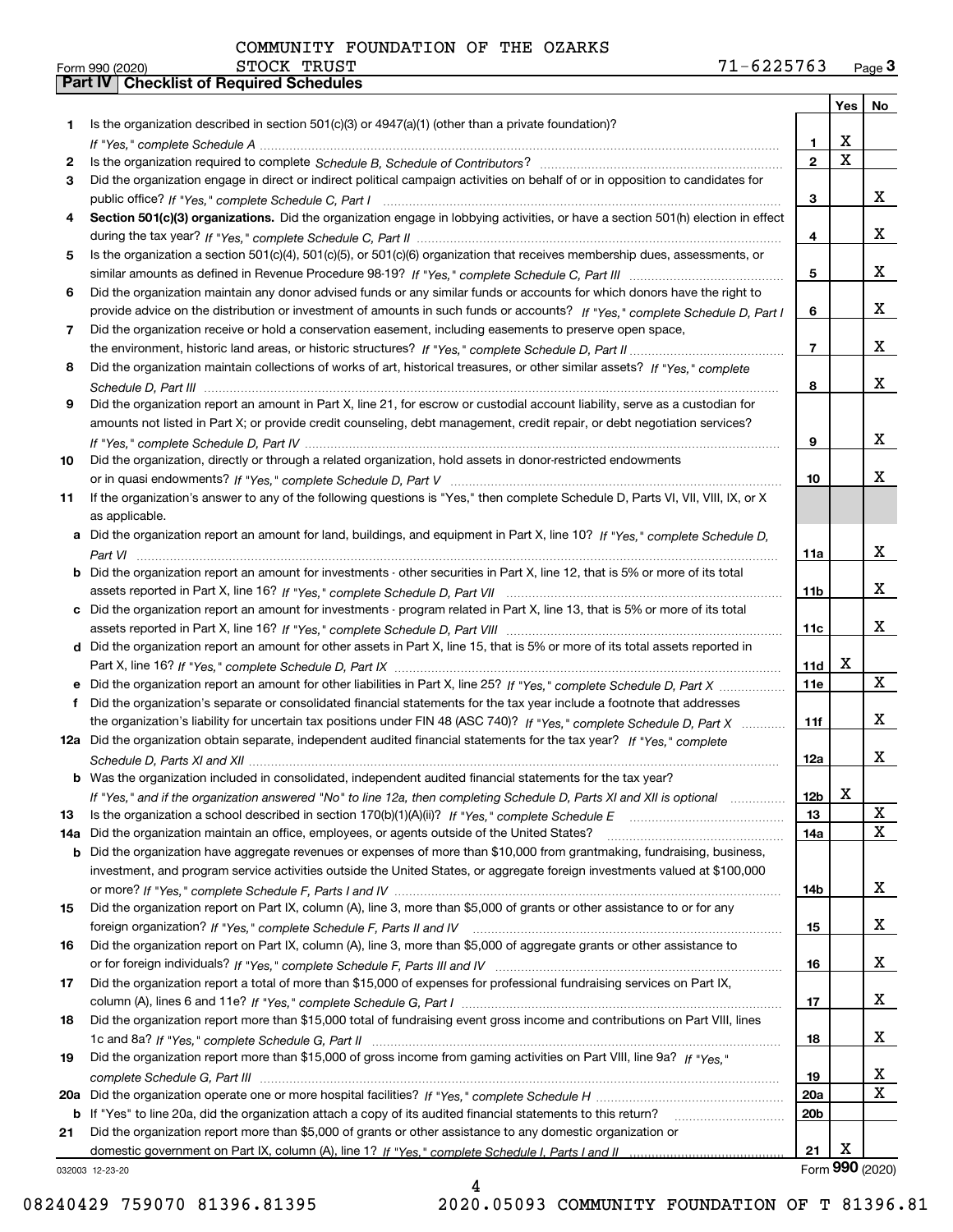| 22            | Did the organization report more than \$5,000 of grants or other assistance to or for domestic individuals on                |                 |             |             |
|---------------|------------------------------------------------------------------------------------------------------------------------------|-----------------|-------------|-------------|
|               |                                                                                                                              | 22              |             | x           |
| 23            | Did the organization answer "Yes" to Part VII, Section A, line 3, 4, or 5 about compensation of the organization's current   |                 |             |             |
|               | and former officers, directors, trustees, key employees, and highest compensated employees? If "Yes," complete               |                 |             |             |
|               |                                                                                                                              | 23              | x           |             |
|               | 24a Did the organization have a tax-exempt bond issue with an outstanding principal amount of more than \$100,000 as of the  |                 |             |             |
|               | last day of the year, that was issued after December 31, 2002? If "Yes," answer lines 24b through 24d and complete           |                 |             |             |
|               |                                                                                                                              | 24a             |             | x           |
| b             |                                                                                                                              | 24 <sub>b</sub> |             |             |
|               | c Did the organization maintain an escrow account other than a refunding escrow at any time during the year to defease       |                 |             |             |
|               |                                                                                                                              | 24c             |             |             |
|               |                                                                                                                              | 24d             |             |             |
|               | 25a Section 501(c)(3), 501(c)(4), and 501(c)(29) organizations. Did the organization engage in an excess benefit             |                 |             |             |
|               |                                                                                                                              | 25a             |             | x           |
|               | b Is the organization aware that it engaged in an excess benefit transaction with a disqualified person in a prior year, and |                 |             |             |
|               | that the transaction has not been reported on any of the organization's prior Forms 990 or 990-EZ? If "Yes," complete        |                 |             |             |
|               | Schedule L, Part I                                                                                                           | 25b             |             | x           |
| 26            | Did the organization report any amount on Part X, line 5 or 22, for receivables from or payables to any current              |                 |             |             |
|               | or former officer, director, trustee, key employee, creator or founder, substantial contributor, or 35%                      |                 |             |             |
|               | controlled entity or family member of any of these persons? If "Yes," complete Schedule L, Part II                           | 26              |             | x           |
| 27            | Did the organization provide a grant or other assistance to any current or former officer, director, trustee, key employee,  |                 |             |             |
|               | creator or founder, substantial contributor or employee thereof, a grant selection committee member, or to a 35% controlled  |                 |             |             |
|               | entity (including an employee thereof) or family member of any of these persons? If "Yes," complete Schedule L, Part III     | 27              |             | x           |
| 28            | Was the organization a party to a business transaction with one of the following parties (see Schedule L, Part IV            |                 |             |             |
|               | instructions, for applicable filing thresholds, conditions, and exceptions):                                                 |                 |             |             |
|               | A current or former officer, director, trustee, key employee, creator or founder, or substantial contributor? If             |                 |             |             |
| а             |                                                                                                                              | 28a             |             | х           |
|               |                                                                                                                              |                 |             | $\mathbf x$ |
|               |                                                                                                                              | 28b             |             |             |
|               | c A 35% controlled entity of one or more individuals and/or organizations described in lines 28a or 28b? If                  |                 |             | x           |
|               |                                                                                                                              | 28c             | $\mathbf X$ |             |
| 29            |                                                                                                                              | 29              |             |             |
| 30            | Did the organization receive contributions of art, historical treasures, or other similar assets, or qualified conservation  |                 |             |             |
|               |                                                                                                                              | 30              |             | x           |
| 31            | Did the organization liquidate, terminate, or dissolve and cease operations? If "Yes," complete Schedule N, Part I           | 31              |             | X           |
| 32            | Did the organization sell, exchange, dispose of, or transfer more than 25% of its net assets? If "Yes," complete             |                 |             |             |
|               | Schedule N. Part II                                                                                                          | 32              |             | x           |
| 33            | Did the organization own 100% of an entity disregarded as separate from the organization under Regulations                   |                 |             |             |
|               |                                                                                                                              | 33              |             | х           |
| 34            | Was the organization related to any tax-exempt or taxable entity? If "Yes," complete Schedule R, Part II, III, or IV, and    |                 |             |             |
|               | Part V, line 1                                                                                                               | 34              | х           |             |
|               | 35a Did the organization have a controlled entity within the meaning of section 512(b)(13)?                                  | 35a             |             | X           |
|               | b If "Yes" to line 35a, did the organization receive any payment from or engage in any transaction with a controlled entity  |                 |             |             |
|               |                                                                                                                              | 35b             |             |             |
| 36            | Section 501(c)(3) organizations. Did the organization make any transfers to an exempt non-charitable related organization?   |                 |             |             |
|               |                                                                                                                              | 36              |             | x           |
| 37            | Did the organization conduct more than 5% of its activities through an entity that is not a related organization             |                 |             |             |
|               |                                                                                                                              | 37              |             | x           |
| 38            | Did the organization complete Schedule O and provide explanations in Schedule O for Part VI, lines 11b and 19?               |                 |             |             |
|               |                                                                                                                              | 38              | х           |             |
| <b>Part V</b> | <b>Statements Regarding Other IRS Filings and Tax Compliance</b>                                                             |                 |             |             |
|               | Check if Schedule O contains a response or note to any line in this Part V                                                   |                 |             |             |
|               |                                                                                                                              |                 | Yes         | No          |
|               | 1a<br>1a Enter the number reported in Box 3 of Form 1096. Enter -0- if not applicable                                        | 0               |             |             |

**1a** Enter the number reported in Box 3 of Form 1096. Enter -0- if not applicable  $\ldots$  $\ldots$  $\ldots$  $\ldots$  $\ldots$ **b** Enter the number of Forms W-2G included in line 1a. Enter -0- if not applicable  $\ldots$  $\ldots$  $\ldots$  $\ldots$  ${\bf c}$  Did the organization comply with backup withholding rules for reportable payments to vendors and reportable gaming **1a 1b**(gambling) winnings to prize winners?

5

032004 12-23-20

**4Part IV Checklist of Required Schedules**

08240429 759070 81396.81395 2020.05093 COMMUNITY FOUNDATION OF T 81396.81

**1c**

 $\overline{0}$ 

Form (2020) **990**

**Yes No**

STOCK TRUST

*(continued)*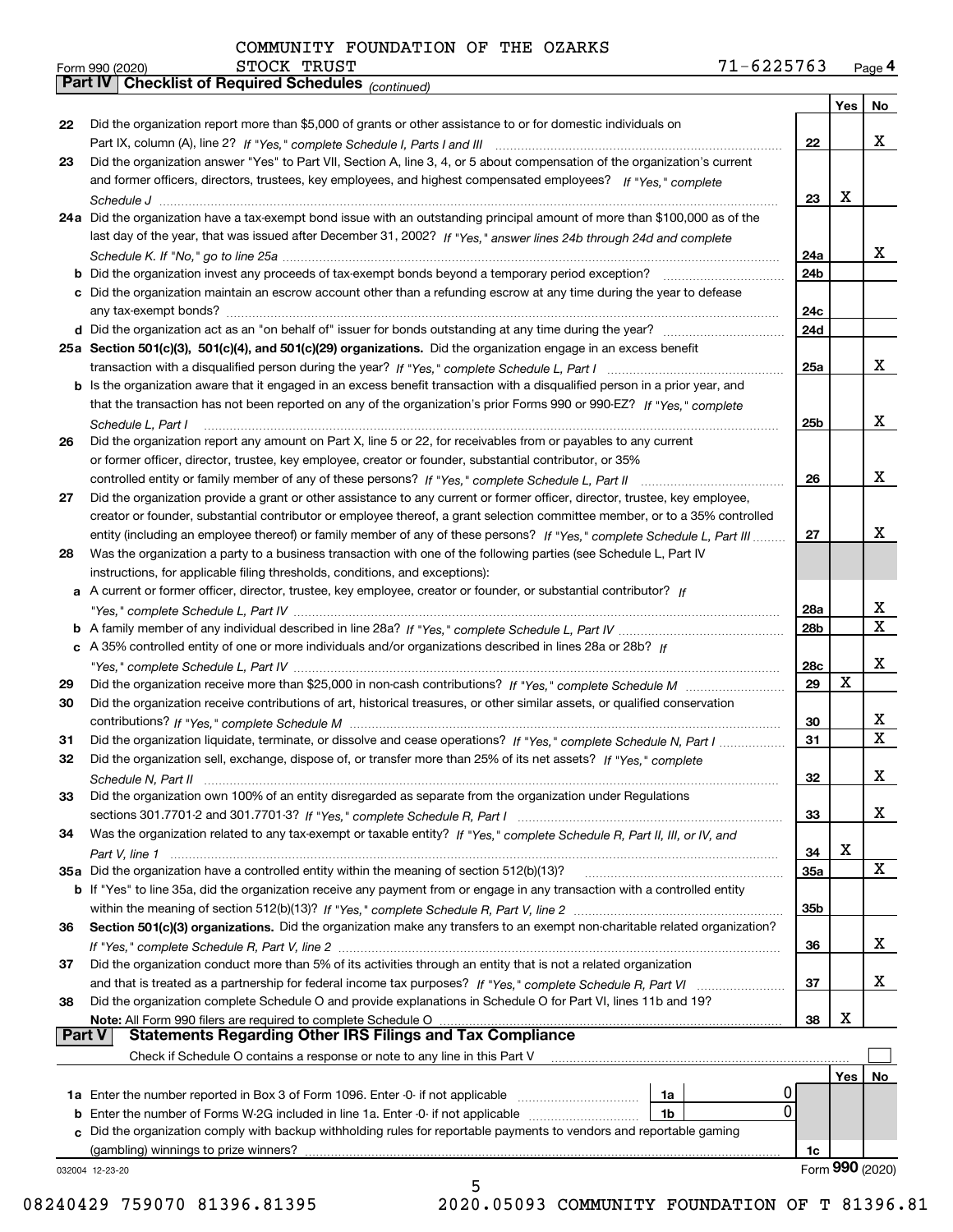|               | STOCK TRUST<br>Form 990 (2020)                                                                                                                                                                                                  |                 | 71-6225763 |          |     | <u>Page 5</u> |
|---------------|---------------------------------------------------------------------------------------------------------------------------------------------------------------------------------------------------------------------------------|-----------------|------------|----------|-----|---------------|
| <b>Part V</b> | Statements Regarding Other IRS Filings and Tax Compliance (continued)                                                                                                                                                           |                 |            |          |     |               |
|               |                                                                                                                                                                                                                                 |                 |            |          | Yes | No            |
|               | 2a Enter the number of employees reported on Form W-3, Transmittal of Wage and Tax Statements,                                                                                                                                  |                 |            |          |     |               |
|               |                                                                                                                                                                                                                                 | 2a              | 0          |          |     |               |
| b             |                                                                                                                                                                                                                                 |                 |            | 2b       |     |               |
|               |                                                                                                                                                                                                                                 |                 |            |          |     |               |
| За            | Did the organization have unrelated business gross income of \$1,000 or more during the year?                                                                                                                                   |                 |            | За       |     | х             |
| b             |                                                                                                                                                                                                                                 |                 |            | 3b       |     |               |
|               | 4a At any time during the calendar year, did the organization have an interest in, or a signature or other authority over, a                                                                                                    |                 |            |          |     |               |
|               | financial account in a foreign country (such as a bank account, securities account, or other financial account)?                                                                                                                |                 |            | 4a       |     | х             |
|               | <b>b</b> If "Yes," enter the name of the foreign country                                                                                                                                                                        |                 |            |          |     |               |
|               | See instructions for filing requirements for FinCEN Form 114, Report of Foreign Bank and Financial Accounts (FBAR).                                                                                                             |                 |            |          |     |               |
| 5a            | Was the organization a party to a prohibited tax shelter transaction at any time during the tax year?                                                                                                                           |                 |            | 5а       |     | х             |
| b             |                                                                                                                                                                                                                                 |                 |            | 5b       |     | х             |
| с             |                                                                                                                                                                                                                                 |                 |            | 5c       |     |               |
|               | 6a Does the organization have annual gross receipts that are normally greater than \$100,000, and did the organization solicit                                                                                                  |                 |            |          |     |               |
|               | any contributions that were not tax deductible as charitable contributions?                                                                                                                                                     |                 |            | 6a       |     | x             |
|               | <b>b</b> If "Yes," did the organization include with every solicitation an express statement that such contributions or gifts                                                                                                   |                 |            |          |     |               |
|               | were not tax deductible?                                                                                                                                                                                                        |                 |            | 6b       |     |               |
| 7             | Organizations that may receive deductible contributions under section 170(c).                                                                                                                                                   |                 |            |          |     |               |
| а             | Did the organization receive a payment in excess of \$75 made partly as a contribution and partly for goods and services provided to the payor?                                                                                 |                 |            | 7a       |     | х             |
| b             | If "Yes," did the organization notify the donor of the value of the goods or services provided?                                                                                                                                 |                 |            | 7b       |     |               |
|               | Did the organization sell, exchange, or otherwise dispose of tangible personal property for which it was required                                                                                                               |                 |            |          | х   |               |
|               |                                                                                                                                                                                                                                 |                 | 3          | 7c       |     |               |
| d             |                                                                                                                                                                                                                                 | 7d              |            |          |     |               |
| е             | Did the organization receive any funds, directly or indirectly, to pay premiums on a personal benefit contract?<br>Did the organization, during the year, pay premiums, directly or indirectly, on a personal benefit contract? |                 |            | 7е<br>7f |     |               |
| f             | If the organization received a contribution of qualified intellectual property, did the organization file Form 8899 as required?                                                                                                |                 |            | 7g       |     |               |
| g<br>h        | If the organization received a contribution of cars, boats, airplanes, or other vehicles, did the organization file a Form 1098-C?                                                                                              |                 |            | 7h       |     |               |
| 8             | Sponsoring organizations maintaining donor advised funds. Did a donor advised fund maintained by the                                                                                                                            |                 |            |          |     |               |
|               | sponsoring organization have excess business holdings at any time during the year?                                                                                                                                              |                 |            | 8        |     |               |
| 9             | Sponsoring organizations maintaining donor advised funds.                                                                                                                                                                       |                 |            |          |     |               |
| а             | Did the sponsoring organization make any taxable distributions under section 4966?                                                                                                                                              |                 |            | 9а       |     |               |
| b             | Did the sponsoring organization make a distribution to a donor, donor advisor, or related person?                                                                                                                               |                 |            | 9b       |     |               |
| 10            | Section 501(c)(7) organizations. Enter:                                                                                                                                                                                         |                 |            |          |     |               |
| а             |                                                                                                                                                                                                                                 | 10a             |            |          |     |               |
|               | Gross receipts, included on Form 990, Part VIII, line 12, for public use of club facilities                                                                                                                                     | 10 <sub>b</sub> |            |          |     |               |
| 11            | Section 501(c)(12) organizations. Enter:                                                                                                                                                                                        |                 |            |          |     |               |
| а             | Gross income from members or shareholders                                                                                                                                                                                       | 11a             |            |          |     |               |
| b             | Gross income from other sources (Do not net amounts due or paid to other sources against                                                                                                                                        |                 |            |          |     |               |
|               |                                                                                                                                                                                                                                 | 11b             |            |          |     |               |
|               | 12a Section 4947(a)(1) non-exempt charitable trusts. Is the organization filing Form 990 in lieu of Form 1041?                                                                                                                  |                 |            | 12a      |     |               |
|               | <b>b</b> If "Yes," enter the amount of tax-exempt interest received or accrued during the year                                                                                                                                  | 12 <sub>b</sub> |            |          |     |               |
| 13            | Section 501(c)(29) qualified nonprofit health insurance issuers.                                                                                                                                                                |                 |            |          |     |               |
| a             | Is the organization licensed to issue qualified health plans in more than one state?                                                                                                                                            |                 |            | 13а      |     |               |
|               | Note: See the instructions for additional information the organization must report on Schedule O.                                                                                                                               |                 |            |          |     |               |
| b             | Enter the amount of reserves the organization is required to maintain by the states in which the                                                                                                                                |                 |            |          |     |               |
|               |                                                                                                                                                                                                                                 | 13 <sub>b</sub> |            |          |     |               |
| с             |                                                                                                                                                                                                                                 | 13 <sub>c</sub> |            |          |     |               |
| 14a           | Did the organization receive any payments for indoor tanning services during the tax year?                                                                                                                                      |                 |            | 14a      |     | х             |
|               | <b>b</b> If "Yes," has it filed a Form 720 to report these payments? If "No," provide an explanation on Schedule O                                                                                                              |                 |            | 14b      |     |               |
| 15            | Is the organization subject to the section 4960 tax on payment(s) of more than \$1,000,000 in remuneration or                                                                                                                   |                 |            |          |     |               |
|               |                                                                                                                                                                                                                                 |                 |            | 15       |     | x             |
|               | If "Yes," see instructions and file Form 4720, Schedule N.                                                                                                                                                                      |                 |            |          |     |               |
| 16            | Is the organization an educational institution subject to the section 4968 excise tax on net investment income?                                                                                                                 |                 |            | 16       |     | x             |
|               | If "Yes," complete Form 4720, Schedule O.                                                                                                                                                                                       |                 |            |          |     |               |

Form (2020) **990**

032005 12-23-20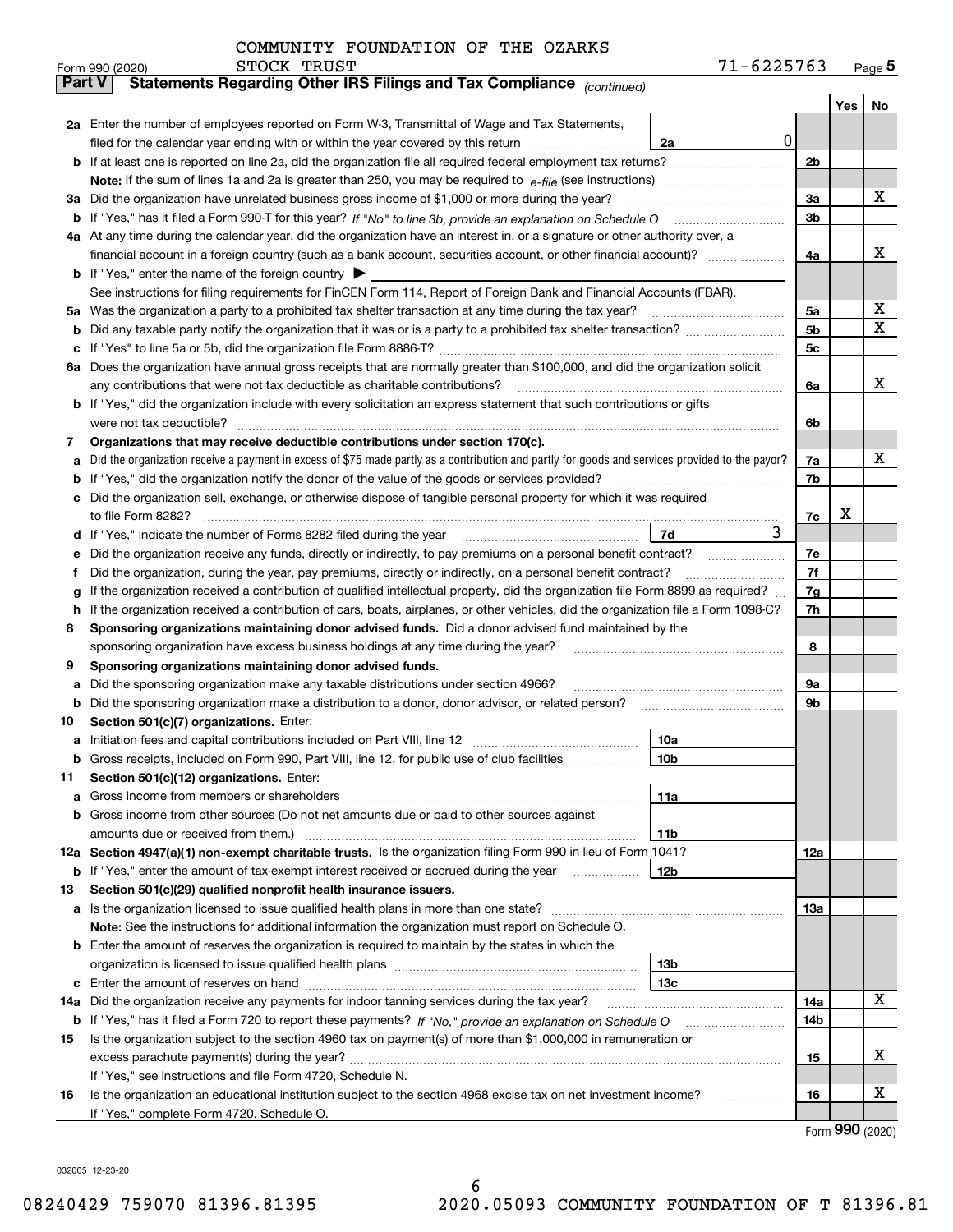X

| Form 990 (2020) | STOCK TRUST                                                                                                                 | 71-6225763 |     | $P$ <sub>age</sub> $6$  |
|-----------------|-----------------------------------------------------------------------------------------------------------------------------|------------|-----|-------------------------|
|                 | Part VI Governance, Management, and Disclosure For each "Yes" response to lines 2 through 7b below, and for a "No" response |            |     |                         |
|                 | to line 8a, 8b, or 10b below, describe the circumstances, processes, or changes on Schedule O. See instructions.            |            |     |                         |
|                 | Check if Schedule O contains a response or note to any line in this Part VI                                                 |            |     | $\overline{\mathbf{x}}$ |
|                 | Section A. Governing Body and Management                                                                                    |            |     |                         |
|                 |                                                                                                                             |            | Yes | No.                     |
|                 |                                                                                                                             |            |     |                         |

|     | <b>1a</b> Enter the number of voting members of the governing body at the end of the tax year                                                                                                                                  | 1a | 9               |     |             |
|-----|--------------------------------------------------------------------------------------------------------------------------------------------------------------------------------------------------------------------------------|----|-----------------|-----|-------------|
|     | If there are material differences in voting rights among members of the governing body, or if the governing                                                                                                                    |    |                 |     |             |
|     | body delegated broad authority to an executive committee or similar committee, explain on Schedule O.                                                                                                                          |    |                 |     |             |
| b   | Enter the number of voting members included on line 1a, above, who are independent                                                                                                                                             | 1b | 9               |     |             |
| 2   | Did any officer, director, trustee, or key employee have a family relationship or a business relationship with any other                                                                                                       |    |                 |     |             |
|     | officer, director, trustee, or key employee?                                                                                                                                                                                   |    | 2               |     | X           |
| 3   | Did the organization delegate control over management duties customarily performed by or under the direct supervision                                                                                                          |    |                 |     |             |
|     | of officers, directors, trustees, or key employees to a management company or other person?                                                                                                                                    |    | з               |     | x           |
| 4   | Did the organization make any significant changes to its governing documents since the prior Form 990 was filed?                                                                                                               |    | 4               |     | X           |
| 5   | Did the organization become aware during the year of a significant diversion of the organization's assets?                                                                                                                     |    | 5               |     | X           |
| 6   | Did the organization have members or stockholders?                                                                                                                                                                             |    | 6               |     | $\mathbf X$ |
| 7a  | Did the organization have members, stockholders, or other persons who had the power to elect or appoint one or                                                                                                                 |    |                 |     |             |
|     | more members of the governing body?                                                                                                                                                                                            |    | 7a              |     | X           |
|     | <b>b</b> Are any governance decisions of the organization reserved to (or subject to approval by) members, stockholders, or                                                                                                    |    |                 |     |             |
|     | persons other than the governing body?                                                                                                                                                                                         |    | 7b              |     | х           |
| 8   | Did the organization contemporaneously document the meetings held or written actions undertaken during the year by the following:                                                                                              |    |                 |     |             |
| a   | The governing body?                                                                                                                                                                                                            |    | 8а              | X   |             |
| b   | Each committee with authority to act on behalf of the governing body?                                                                                                                                                          |    | 8b              | X   |             |
| 9   | Is there any officer, director, trustee, or key employee listed in Part VII, Section A, who cannot be reached at the                                                                                                           |    |                 |     |             |
|     |                                                                                                                                                                                                                                |    |                 |     |             |
|     |                                                                                                                                                                                                                                |    | 9               |     | x           |
|     | Section B. Policies <sub>(This Section B requests information about policies not required by the Internal Revenue Code.)</sub>                                                                                                 |    |                 |     |             |
|     |                                                                                                                                                                                                                                |    |                 | Yes | No          |
|     |                                                                                                                                                                                                                                |    | 10a             |     | X           |
|     | b If "Yes," did the organization have written policies and procedures governing the activities of such chapters, affiliates,                                                                                                   |    |                 |     |             |
|     | and branches to ensure their operations are consistent with the organization's exempt purposes?                                                                                                                                |    | 10 <sub>b</sub> |     |             |
| 11a | Has the organization provided a complete copy of this Form 990 to all members of its governing body before filing the form?                                                                                                    |    | 11a             | X   |             |
| b   | Describe in Schedule O the process, if any, used by the organization to review this Form 990.                                                                                                                                  |    |                 |     |             |
| 12a |                                                                                                                                                                                                                                |    | 12a             | x   |             |
| b   | Were officers, directors, or trustees, and key employees required to disclose annually interests that could give rise to conflicts?                                                                                            |    | 12 <sub>b</sub> | X   |             |
| с   | Did the organization regularly and consistently monitor and enforce compliance with the policy? If "Yes." describe                                                                                                             |    |                 |     |             |
|     | in Schedule O how this was done measured and contained a state of the state of the state of the state of the s                                                                                                                 |    | 12c             | X   |             |
| 13  | Did the organization have a written whistleblower policy?                                                                                                                                                                      |    | 13              | X   |             |
| 14  | Did the organization have a written document retention and destruction policy?                                                                                                                                                 |    | 14              | X   |             |
| 15  | Did the process for determining compensation of the following persons include a review and approval by independent                                                                                                             |    |                 |     |             |
|     | persons, comparability data, and contemporaneous substantiation of the deliberation and decision?                                                                                                                              |    |                 |     |             |
|     | The organization's CEO, Executive Director, or top management official manufactured content or content of the organization's CEO, Executive Director, or top management official manufactured manufactured manufactured manufa |    | 15a             |     | х           |
| b   | Other officers or key employees of the organization                                                                                                                                                                            |    | <b>15b</b>      |     | $\mathbf x$ |
|     | If "Yes" to line 15a or 15b, describe the process in Schedule O (see instructions).<br>16a Did the organization invest in, contribute assets to, or participate in a joint venture or similar arrangement with a               |    |                 |     |             |

| taxable entity during the year?                                                                                                       | 16a        |
|---------------------------------------------------------------------------------------------------------------------------------------|------------|
| <b>b</b> If "Yes," did the organization follow a written policy or procedure requiring the organization to evaluate its participation |            |
| in joint venture arrangements under applicable federal tax law, and take steps to safequard the organization's                        |            |
| exempt status with respect to such arrangements?                                                                                      | <b>16b</b> |
|                                                                                                                                       |            |

### **Section C. Disclosure**

| 17 | NONE<br>List the states with which a copy of this Form 990 is required to be filed $\blacktriangleright$                                             |
|----|------------------------------------------------------------------------------------------------------------------------------------------------------|
| 18 | Section 6104 requires an organization to make its Forms 1023 (1024 or 1024-A, if applicable), 990, and 990-T (Section 501(c)(3)s only) available     |
|    | for public inspection. Indicate how you made these available. Check all that apply.                                                                  |
|    | $\boxed{\textbf{X}}$ Another's website $\boxed{\textbf{X}}$ Upon request<br>$\overline{{\bf X}}$ Own website<br>$\Box$ Other (explain on Schedule O) |
| 19 | Describe on Schedule O whether (and if so, how) the organization made its governing documents, conflict of interest policy, and financial            |
|    | statements available to the public during the tax year.                                                                                              |
| 20 | State the name, address, and telephone number of the person who possesses the organization's books and records<br>LUIS LEON, CFO - 417-864-6199      |
|    | 425 E TRAFFICWAY, SPRINGFIELD, MO<br>65806                                                                                                           |
|    | Form 990 (2020)<br>032006 12-23-20                                                                                                                   |
|    |                                                                                                                                                      |

08240429 759070 81396.81395 2020.05093 COMMUNITY FOUNDATION OF T 81396.81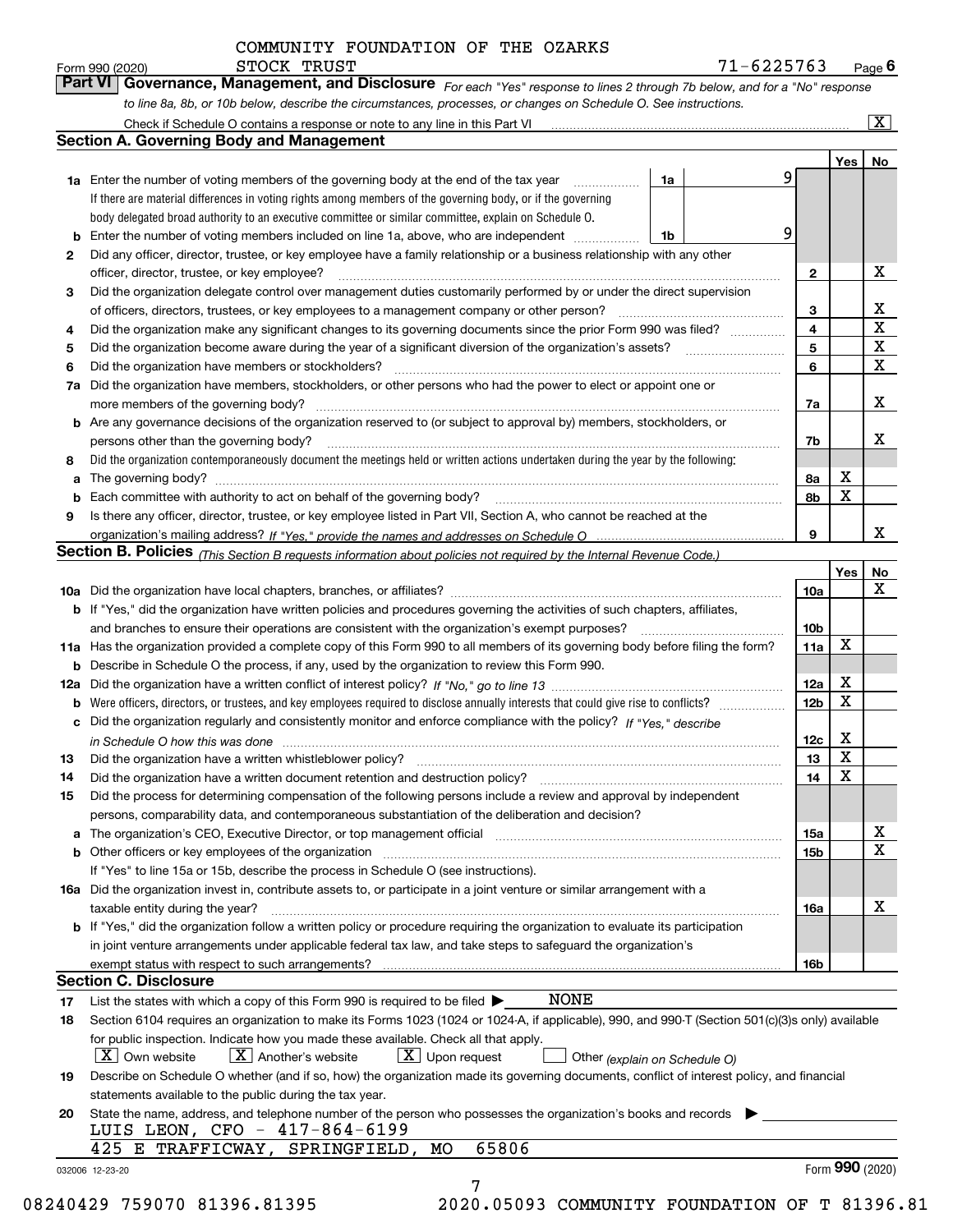| COMMUNITY FOUNDATION OF THE OZARKS |
|------------------------------------|
|------------------------------------|

Form 990 (2020) STOCK TRUST 7 1 – 6 2 2 5 7 6 3 <sub>Page</sub> **7Part VII Compensation of Officers, Directors, Trustees, Key Employees, Highest Compensated Employees, and Independent Contractors**

### Check if Schedule O contains a response or note to any line in this Part VII

**Section A. Officers, Directors, Trustees, Key Employees, and Highest Compensated Employees**

**1a**  Complete this table for all persons required to be listed. Report compensation for the calendar year ending with or within the organization's tax year. **•** List all of the organization's current officers, directors, trustees (whether individuals or organizations), regardless of amount of compensation.

Enter -0- in columns (D), (E), and (F) if no compensation was paid.

 $\bullet$  List all of the organization's  $\,$ current key employees, if any. See instructions for definition of "key employee."

**•** List the organization's five current highest compensated employees (other than an officer, director, trustee, or key employee) who received reportable compensation (Box 5 of Form W-2 and/or Box 7 of Form 1099-MISC) of more than \$100,000 from the organization and any related organizations.

**•** List all of the organization's former officers, key employees, and highest compensated employees who received more than \$100,000 of reportable compensation from the organization and any related organizations.

**former directors or trustees**  ¥ List all of the organization's that received, in the capacity as a former director or trustee of the organization, more than \$10,000 of reportable compensation from the organization and any related organizations.

See instructions for the order in which to list the persons above.

Check this box if neither the organization nor any related organization compensated any current officer, director, or trustee.  $\mathcal{L}^{\text{max}}$ 

| (A)                    | (B)                    | (C)                           |                      |             |              |                                   |        | (D)             | (E)             | (F)                          |
|------------------------|------------------------|-------------------------------|----------------------|-------------|--------------|-----------------------------------|--------|-----------------|-----------------|------------------------------|
| Name and title         | Average                |                               |                      | Position    |              | (do not check more than one       |        | Reportable      | Reportable      | Estimated                    |
|                        | hours per              |                               |                      |             |              | box, unless person is both an     |        | compensation    | compensation    | amount of                    |
|                        | week                   |                               |                      |             |              | officer and a director/trustee)   |        | from            | from related    | other                        |
|                        | (list any              |                               |                      |             |              |                                   |        | the             | organizations   | compensation                 |
|                        | hours for              |                               |                      |             |              |                                   |        | organization    | (W-2/1099-MISC) | from the                     |
|                        | related                |                               |                      |             |              |                                   |        | (W-2/1099-MISC) |                 | organization                 |
|                        | organizations<br>below |                               |                      |             |              |                                   |        |                 |                 | and related<br>organizations |
|                        | line)                  | ndividual trustee or director | nstitutional trustee | Officer     | Key employee | Highest compensated<br>  employee | Former |                 |                 |                              |
| (1) BRIAN FOGLE        | 1.00                   |                               |                      |             |              |                                   |        |                 |                 |                              |
| PRESIDENT & CEO        | 49.00                  | $\mathbf X$                   |                      | $\mathbf X$ |              |                                   |        | 0.              | 175,830.        | 32,259.                      |
| (2) RHONDA CHRISTOPHER | 1.00                   |                               |                      |             |              |                                   |        |                 |                 |                              |
| CHAIR                  | $\overline{2.00}$      | $\mathbf X$                   |                      | $\mathbf X$ |              |                                   |        | 0.              | $\mathbf 0$ .   | 0.                           |
| (3) ROBIN MORGAN       | 1.00                   |                               |                      |             |              |                                   |        |                 |                 |                              |
| VICE CHAIR             | 2.00                   | $\mathbf X$                   |                      | $\mathbf X$ |              |                                   |        | 0.              | $\mathbf 0$ .   | $\mathbf 0$ .                |
| (4) LAURIE EDMONDSON   | 1.00                   |                               |                      |             |              |                                   |        |                 |                 |                              |
| <b>SECRETARY</b>       | 1.00                   | $\mathbf X$                   |                      | $\mathbf X$ |              |                                   |        | $\mathbf 0$ .   | $\mathbf 0$ .   | $\mathbf 0$ .                |
| (5) DEAN THOMPSON      | 1.00                   |                               |                      |             |              |                                   |        |                 |                 |                              |
| <b>TREASURER</b>       | 1.00                   | $\mathbf X$                   |                      | $\mathbf X$ |              |                                   |        | 0.              | 0.              | $0_{.}$                      |
| (6) JEFF LAYMAN        | 1.00                   |                               |                      |             |              |                                   |        |                 |                 |                              |
| IAB REPRESENTATIVE     | 1.00                   | $\mathbf X$                   |                      |             |              |                                   |        | 0.              | 0.              | $0_{.}$                      |
| (7) MOREY MECHLIN      | 1.00                   |                               |                      |             |              |                                   |        |                 |                 |                              |
| $AT-LARGE$             | $\overline{2.00}$      | $\mathbf X$                   |                      |             |              |                                   |        | 0.              | $\mathbf 0$ .   | $\mathbf 0$ .                |
| (8) JIM HOLT           | 1.00                   |                               |                      |             |              |                                   |        |                 |                 |                              |
| $AT-LARGE$             | 1.00                   | $\mathbf X$                   |                      |             |              |                                   |        | $\mathbf 0$ .   | 0.              | 0.                           |
| (9) ABRAM MCGULL II    | 1.00                   |                               |                      |             |              |                                   |        |                 |                 |                              |
| CHAIR EMERITUS         | 2.00                   | $\mathbf X$                   |                      |             |              |                                   |        | $0$ .           | 0.              | $0_{.}$                      |
|                        |                        |                               |                      |             |              |                                   |        |                 |                 |                              |
|                        |                        |                               |                      |             |              |                                   |        |                 |                 |                              |
|                        |                        |                               |                      |             |              |                                   |        |                 |                 |                              |
|                        |                        |                               |                      |             |              |                                   |        |                 |                 |                              |
|                        |                        |                               |                      |             |              |                                   |        |                 |                 |                              |
|                        |                        |                               |                      |             |              |                                   |        |                 |                 |                              |
|                        |                        |                               |                      |             |              |                                   |        |                 |                 |                              |
|                        |                        |                               |                      |             |              |                                   |        |                 |                 |                              |
|                        |                        |                               |                      |             |              |                                   |        |                 |                 |                              |
|                        |                        |                               |                      |             |              |                                   |        |                 |                 |                              |
|                        |                        |                               |                      |             |              |                                   |        |                 |                 |                              |
|                        |                        |                               |                      |             |              |                                   |        |                 |                 |                              |
|                        |                        |                               |                      |             |              |                                   |        |                 |                 |                              |

8

032007 12-23-20

Form (2020) **990**

 $\mathcal{L}^{\text{max}}$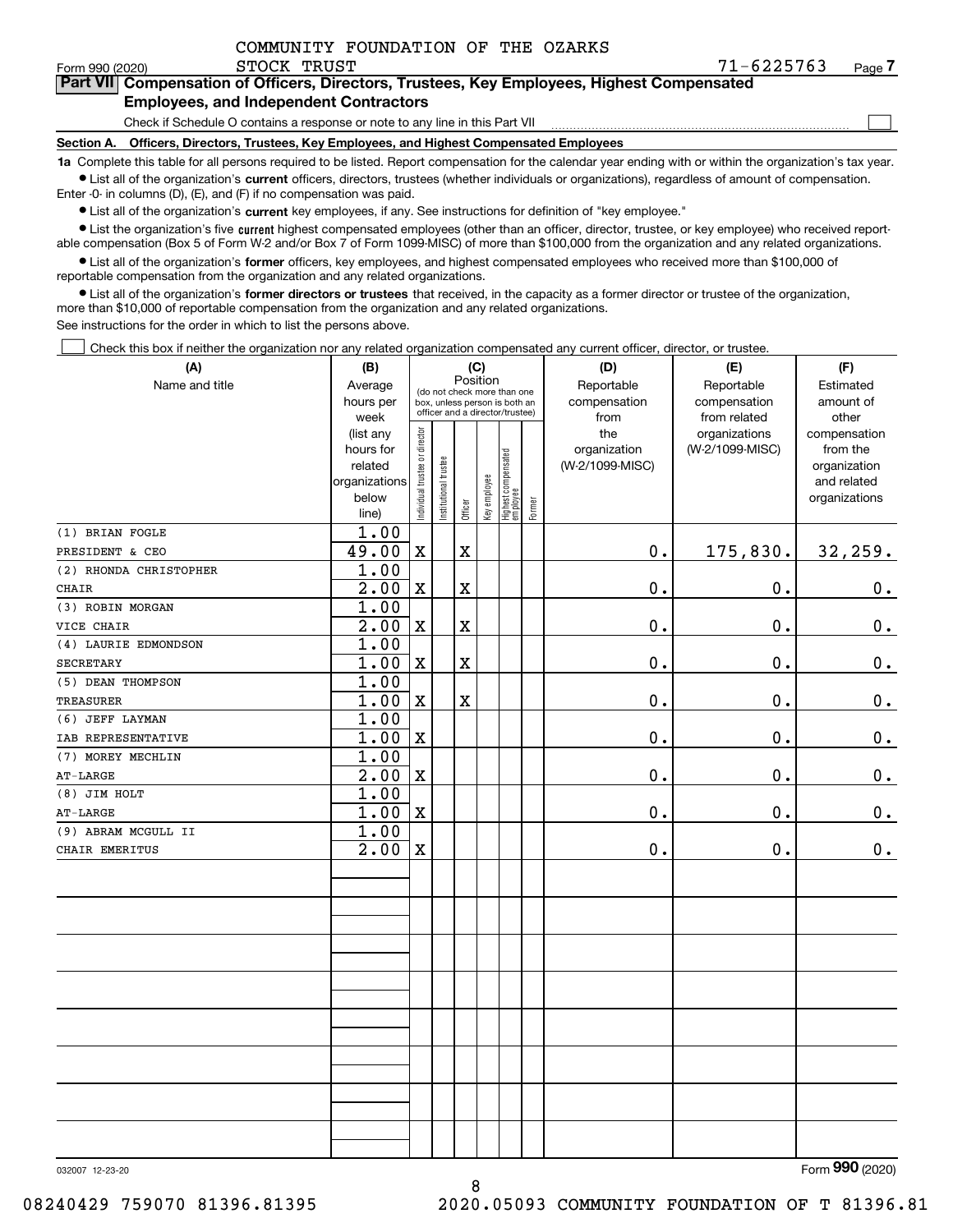|                 | COMMUNITY FOUNDATION OF THE OZARKS                                                                                                                                                                                                                                               |                                                                      |                                |                       |          |              |                                                                                                 |        |                                           |                                                   |    |                     |                                                          |         |
|-----------------|----------------------------------------------------------------------------------------------------------------------------------------------------------------------------------------------------------------------------------------------------------------------------------|----------------------------------------------------------------------|--------------------------------|-----------------------|----------|--------------|-------------------------------------------------------------------------------------------------|--------|-------------------------------------------|---------------------------------------------------|----|---------------------|----------------------------------------------------------|---------|
| <b>Part VII</b> | STOCK TRUST<br>Form 990 (2020)                                                                                                                                                                                                                                                   |                                                                      |                                |                       |          |              |                                                                                                 |        |                                           | 71-6225763                                        |    |                     |                                                          | Page 8  |
|                 | Section A. Officers, Directors, Trustees, Key Employees, and Highest Compensated Employees (continued)<br>(A)<br>Name and title                                                                                                                                                  | (B)<br>Average<br>hours per<br>week                                  |                                |                       | Position | (C)          | (do not check more than one<br>box, unless person is both an<br>officer and a director/trustee) |        | (D)<br>Reportable<br>compensation<br>from | (E)<br>Reportable<br>compensation<br>from related |    |                     | (F)<br>Estimated<br>amount of<br>other                   |         |
|                 |                                                                                                                                                                                                                                                                                  | (list any<br>hours for<br>related<br>organizations<br>below<br>line) | Individual trustee or director | Institutional trustee | Officer  | Key employee | Highest compensated<br>employee                                                                 | Former | the<br>organization<br>(W-2/1099-MISC)    | organizations<br>(W-2/1099-MISC)                  |    | compensation        | from the<br>organization<br>and related<br>organizations |         |
|                 |                                                                                                                                                                                                                                                                                  |                                                                      |                                |                       |          |              |                                                                                                 |        |                                           |                                                   |    |                     |                                                          |         |
|                 |                                                                                                                                                                                                                                                                                  |                                                                      |                                |                       |          |              |                                                                                                 |        |                                           |                                                   |    |                     |                                                          |         |
|                 |                                                                                                                                                                                                                                                                                  |                                                                      |                                |                       |          |              |                                                                                                 |        |                                           |                                                   |    |                     |                                                          |         |
|                 |                                                                                                                                                                                                                                                                                  |                                                                      |                                |                       |          |              |                                                                                                 |        |                                           |                                                   |    |                     |                                                          |         |
|                 | 1b Subtotal                                                                                                                                                                                                                                                                      |                                                                      |                                |                       |          |              |                                                                                                 |        | 0.                                        | 175,830.                                          |    |                     | 32, 259.                                                 |         |
|                 |                                                                                                                                                                                                                                                                                  |                                                                      |                                |                       |          |              |                                                                                                 |        | $\overline{0}$ .<br>$\overline{0}$ .      | 175,830.                                          | 0. |                     | 32,259.                                                  | 0.      |
| 2               | d Total (add lines 1b and 1c) $\ldots$<br>Total number of individuals (including but not limited to those listed above) who received more than \$100,000 of reportable                                                                                                           |                                                                      |                                |                       |          |              |                                                                                                 |        |                                           |                                                   |    |                     |                                                          |         |
|                 | compensation from the organization                                                                                                                                                                                                                                               |                                                                      |                                |                       |          |              |                                                                                                 |        |                                           |                                                   |    |                     | Yes                                                      | 0<br>No |
| з               | Did the organization list any former officer, director, trustee, key employee, or highest compensated employee on                                                                                                                                                                |                                                                      |                                |                       |          |              |                                                                                                 |        |                                           |                                                   |    | з                   |                                                          | X       |
| 4               | line 1a? If "Yes," complete Schedule J for such individual manufactured contained and the line 1a? If "Yes," complete Schedule J for such individual<br>For any individual listed on line 1a, is the sum of reportable compensation and other compensation from the organization |                                                                      |                                |                       |          |              |                                                                                                 |        |                                           |                                                   |    |                     |                                                          |         |
| 5               | Did any person listed on line 1a receive or accrue compensation from any unrelated organization or individual for services                                                                                                                                                       |                                                                      |                                |                       |          |              |                                                                                                 |        |                                           |                                                   |    | 4                   | х                                                        |         |
|                 | <b>Section B. Independent Contractors</b>                                                                                                                                                                                                                                        |                                                                      |                                |                       |          |              |                                                                                                 |        |                                           |                                                   |    | 5                   |                                                          | x       |
| 1               | Complete this table for your five highest compensated independent contractors that received more than \$100,000 of compensation from                                                                                                                                             |                                                                      |                                |                       |          |              |                                                                                                 |        |                                           |                                                   |    |                     |                                                          |         |
|                 | the organization. Report compensation for the calendar year ending with or within the organization's tax year.<br>(A)<br>Name and business address                                                                                                                               |                                                                      |                                | <b>NONE</b>           |          |              |                                                                                                 |        | (B)<br>Description of services            |                                                   |    | (C)<br>Compensation |                                                          |         |
|                 |                                                                                                                                                                                                                                                                                  |                                                                      |                                |                       |          |              |                                                                                                 |        |                                           |                                                   |    |                     |                                                          |         |
|                 |                                                                                                                                                                                                                                                                                  |                                                                      |                                |                       |          |              |                                                                                                 |        |                                           |                                                   |    |                     |                                                          |         |
|                 |                                                                                                                                                                                                                                                                                  |                                                                      |                                |                       |          |              |                                                                                                 |        |                                           |                                                   |    |                     |                                                          |         |
|                 |                                                                                                                                                                                                                                                                                  |                                                                      |                                |                       |          |              |                                                                                                 |        |                                           |                                                   |    |                     |                                                          |         |
|                 |                                                                                                                                                                                                                                                                                  |                                                                      |                                |                       |          |              |                                                                                                 |        |                                           |                                                   |    |                     |                                                          |         |
| 2               | Total number of independent contractors (including but not limited to those listed above) who received more than<br>\$100,000 of compensation from the organization                                                                                                              |                                                                      |                                |                       |          | 0            |                                                                                                 |        |                                           |                                                   |    |                     |                                                          |         |
|                 |                                                                                                                                                                                                                                                                                  |                                                                      |                                |                       |          |              |                                                                                                 |        |                                           |                                                   |    | Form 990 (2020)     |                                                          |         |

032008 12-23-20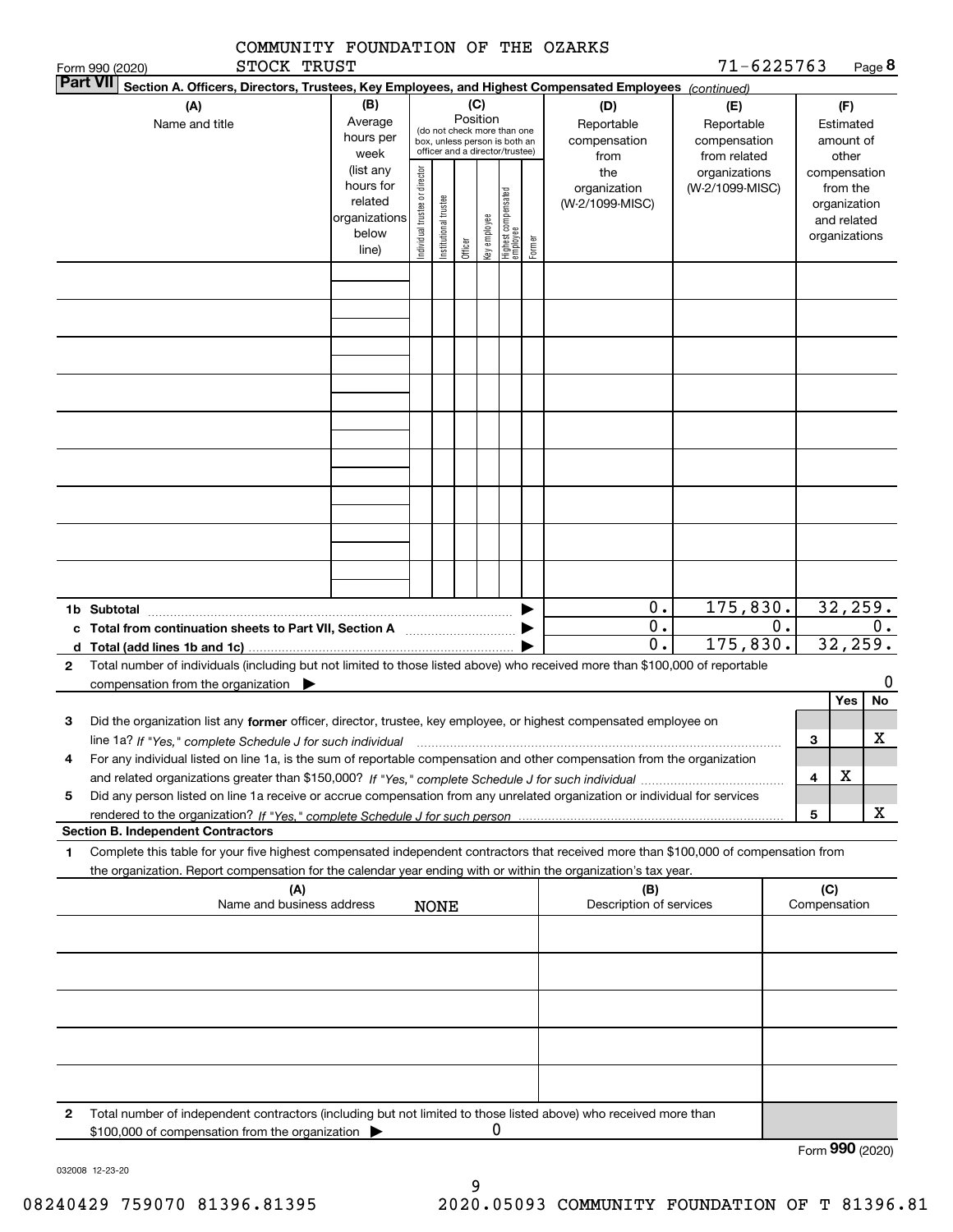| <b>Part VIII</b>                                          |    |                         | <b>Statement of Revenue</b>                                                                                                                                                                                                                                                                                                                                                                                                                             |                |                                                                                            |                             |                      |                                              |                                                 |                                                                 |
|-----------------------------------------------------------|----|-------------------------|---------------------------------------------------------------------------------------------------------------------------------------------------------------------------------------------------------------------------------------------------------------------------------------------------------------------------------------------------------------------------------------------------------------------------------------------------------|----------------|--------------------------------------------------------------------------------------------|-----------------------------|----------------------|----------------------------------------------|-------------------------------------------------|-----------------------------------------------------------------|
|                                                           |    |                         | Check if Schedule O contains a response or note to any line in this Part VIII                                                                                                                                                                                                                                                                                                                                                                           |                |                                                                                            |                             |                      |                                              |                                                 |                                                                 |
|                                                           |    |                         |                                                                                                                                                                                                                                                                                                                                                                                                                                                         |                |                                                                                            |                             | (A)<br>Total revenue | (B)<br>Related or exempt<br>function revenue | $\overline{C}$<br>Unrelated<br>business revenue | (D)<br>Revenue excluded<br>from tax under<br>sections 512 - 514 |
| Contributions, Gifts, Grants<br>and Other Similar Amounts |    |                         | <b>1 a</b> Federated campaigns<br><b>b</b> Membership dues<br>c Fundraising events<br>d Related organizations<br>e Government grants (contributions)<br>f All other contributions, gifts, grants, and<br>similar amounts not included above<br>Noncash contributions included in lines 1a-1f                                                                                                                                                            | $\cdots$<br>.  | 1a<br>1 <sub>b</sub><br>1 <sub>c</sub><br>1 <sub>d</sub><br>1e<br>1f<br>$1g$ $\frac{1}{3}$ | <u>856,902.</u><br>856,902. |                      |                                              |                                                 |                                                                 |
|                                                           |    | h.                      |                                                                                                                                                                                                                                                                                                                                                                                                                                                         |                |                                                                                            |                             | 856,902.             |                                              |                                                 |                                                                 |
| Program Service<br>Revenue                                |    | 2 a<br>b<br>с<br>d<br>е | <u> 1989 - Johann Barn, mars ann an t-Amhain Aonaich an t-Aonaich an t-Aonaich ann an t-Aonaich ann an t-Aonaich</u><br><u> 1989 - Johann Stein, marwolaethau a bhann an t-Amhain an t-Amhain an t-Amhain an t-Amhain an t-Amhain an t-A</u><br><u> 1989 - Johann Barbara, martin amerikan basar dan berasal dalam basa dalam basar dalam basar dalam basa dalam</u><br>the contract of the contract of the contract of the contract of the contract of |                |                                                                                            | <b>Business Code</b>        |                      |                                              |                                                 |                                                                 |
|                                                           |    |                         | f All other program service revenue                                                                                                                                                                                                                                                                                                                                                                                                                     |                |                                                                                            |                             |                      |                                              |                                                 |                                                                 |
|                                                           | З  |                         | Investment income (including dividends, interest, and                                                                                                                                                                                                                                                                                                                                                                                                   |                |                                                                                            | ▶                           | 68,133.              |                                              |                                                 | 68, 133.                                                        |
|                                                           | 4  |                         | Income from investment of tax-exempt bond proceeds                                                                                                                                                                                                                                                                                                                                                                                                      |                |                                                                                            |                             |                      |                                              |                                                 |                                                                 |
|                                                           | 5  |                         |                                                                                                                                                                                                                                                                                                                                                                                                                                                         |                | (i) Real                                                                                   | (ii) Personal               |                      |                                              |                                                 |                                                                 |
|                                                           |    | b<br>c                  | 6 a Gross rents<br>.<br>Less: rental expenses<br>Rental income or (loss)                                                                                                                                                                                                                                                                                                                                                                                | 6а<br>6b<br>6c |                                                                                            |                             |                      |                                              |                                                 |                                                                 |
|                                                           |    |                         | d Net rental income or (loss)<br>7 a Gross amount from sales of<br>assets other than inventory                                                                                                                                                                                                                                                                                                                                                          |                | (i) Securities<br>$7a$ 768, 508.                                                           | (ii) Other<br>65,964.       |                      |                                              |                                                 |                                                                 |
| Revenue                                                   |    |                         | <b>b</b> Less: cost or other basis                                                                                                                                                                                                                                                                                                                                                                                                                      |                |                                                                                            |                             |                      |                                              |                                                 |                                                                 |
|                                                           |    |                         |                                                                                                                                                                                                                                                                                                                                                                                                                                                         |                |                                                                                            | ▶                           | $-22, 431.$          | $-22,431.$                                   |                                                 |                                                                 |
| Other                                                     |    |                         | 8 a Gross income from fundraising events (not<br>including \$<br>contributions reported on line 1c). See                                                                                                                                                                                                                                                                                                                                                |                | 8a                                                                                         |                             |                      |                                              |                                                 |                                                                 |
|                                                           |    |                         | <b>b</b> Less: direct expenses                                                                                                                                                                                                                                                                                                                                                                                                                          |                | 8b                                                                                         |                             |                      |                                              |                                                 |                                                                 |
|                                                           |    |                         | c Net income or (loss) from fundraising events                                                                                                                                                                                                                                                                                                                                                                                                          |                |                                                                                            |                             |                      |                                              |                                                 |                                                                 |
|                                                           |    |                         | 9 a Gross income from gaming activities. See<br><b>b</b> Less: direct expenses <b>manually</b>                                                                                                                                                                                                                                                                                                                                                          |                | 9a<br>9 <sub>b</sub>                                                                       |                             |                      |                                              |                                                 |                                                                 |
|                                                           |    |                         | c Net income or (loss) from gaming activities                                                                                                                                                                                                                                                                                                                                                                                                           |                |                                                                                            | .                           |                      |                                              |                                                 |                                                                 |
|                                                           |    |                         | 10 a Gross sales of inventory, less returns                                                                                                                                                                                                                                                                                                                                                                                                             |                | 10a                                                                                        |                             |                      |                                              |                                                 |                                                                 |
|                                                           |    |                         | <b>b</b> Less: cost of goods sold                                                                                                                                                                                                                                                                                                                                                                                                                       |                | 10bl                                                                                       |                             |                      |                                              |                                                 |                                                                 |
|                                                           |    |                         | c Net income or (loss) from sales of inventory                                                                                                                                                                                                                                                                                                                                                                                                          |                |                                                                                            |                             |                      |                                              |                                                 |                                                                 |
|                                                           |    |                         |                                                                                                                                                                                                                                                                                                                                                                                                                                                         |                |                                                                                            | <b>Business Code</b>        |                      |                                              |                                                 |                                                                 |
|                                                           |    | 11 a                    | the contract of the contract of the contract of the contract of the                                                                                                                                                                                                                                                                                                                                                                                     |                |                                                                                            |                             |                      |                                              |                                                 |                                                                 |
|                                                           |    | b                       |                                                                                                                                                                                                                                                                                                                                                                                                                                                         |                |                                                                                            |                             |                      |                                              |                                                 |                                                                 |
| Miscellaneous<br>Revenue                                  |    | с                       | the control of the control of the control of the control of the control of                                                                                                                                                                                                                                                                                                                                                                              |                |                                                                                            |                             |                      |                                              |                                                 |                                                                 |
|                                                           |    |                         |                                                                                                                                                                                                                                                                                                                                                                                                                                                         |                |                                                                                            | ▶                           |                      |                                              |                                                 |                                                                 |
|                                                           | 12 |                         |                                                                                                                                                                                                                                                                                                                                                                                                                                                         |                |                                                                                            |                             | 902,604.             | $-22,431.$                                   | 0.                                              | 68,133.                                                         |
| 032009 12-23-20                                           |    |                         |                                                                                                                                                                                                                                                                                                                                                                                                                                                         |                |                                                                                            |                             |                      |                                              |                                                 | Form 990 (2020)                                                 |

10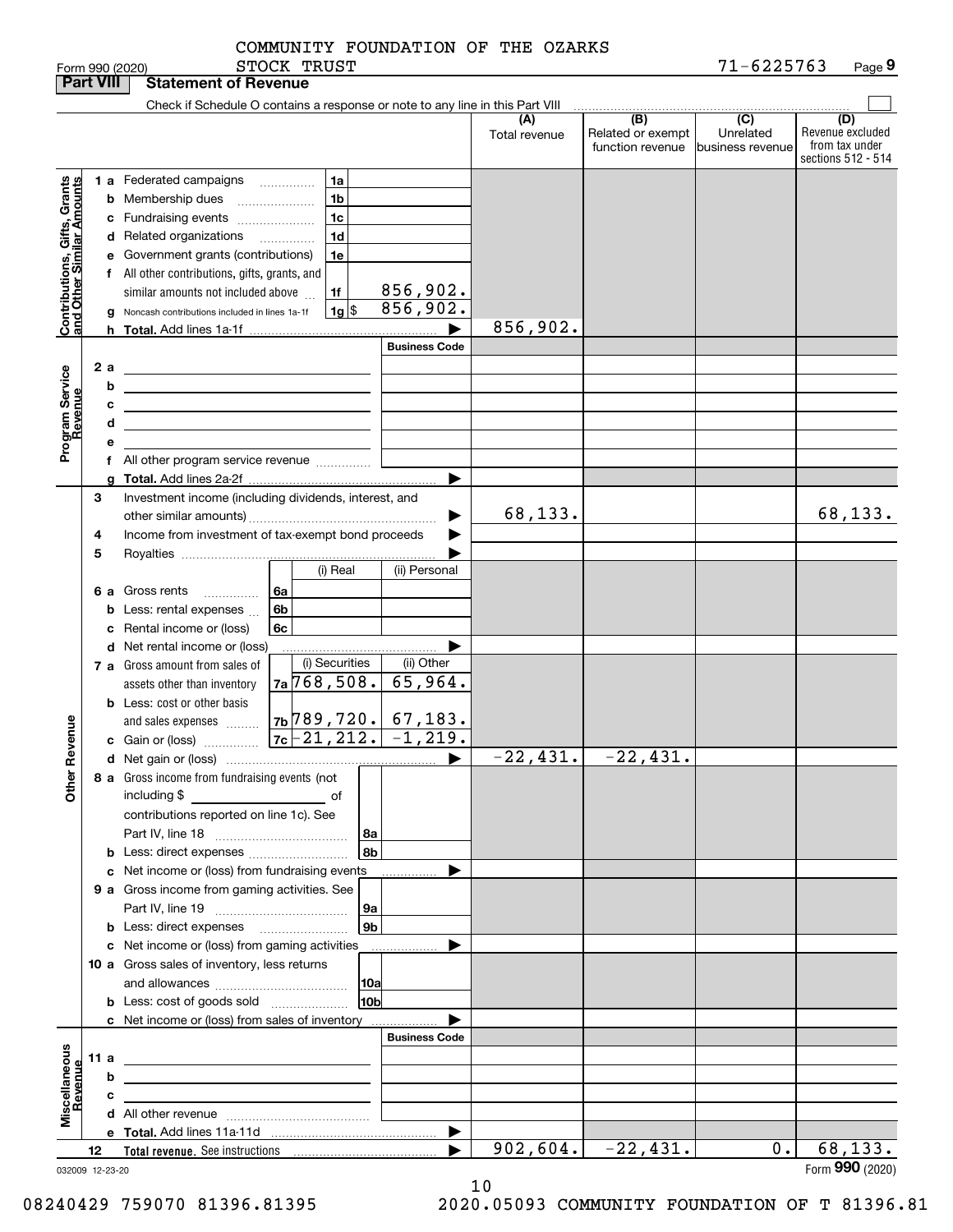Form 990 (2020) STOCK TRUST 7 1-6 2 2 5 7 6 3 <sub>Page</sub> 10 **Part IX Statement of Functional Expenses** STOCK TRUST

|    | Section 501(c)(3) and 501(c)(4) organizations must complete all columns. All other organizations must complete column (A).                                                                                 |                       |                                    |                                           |                                |
|----|------------------------------------------------------------------------------------------------------------------------------------------------------------------------------------------------------------|-----------------------|------------------------------------|-------------------------------------------|--------------------------------|
|    |                                                                                                                                                                                                            |                       |                                    |                                           |                                |
|    | Do not include amounts reported on lines 6b,<br>7b, 8b, 9b, and 10b of Part VIII.                                                                                                                          | (A)<br>Total expenses | (B)<br>Program service<br>expenses | (C)<br>Management and<br>general expenses | (D)<br>Fundraising<br>expenses |
| 1. | Grants and other assistance to domestic organizations                                                                                                                                                      |                       |                                    |                                           |                                |
|    | and domestic governments. See Part IV, line 21                                                                                                                                                             | 834,472.              | 834,472.                           |                                           |                                |
| 2  | Grants and other assistance to domestic                                                                                                                                                                    |                       |                                    |                                           |                                |
|    | individuals. See Part IV, line 22                                                                                                                                                                          |                       |                                    |                                           |                                |
| 3  | Grants and other assistance to foreign                                                                                                                                                                     |                       |                                    |                                           |                                |
|    | organizations, foreign governments, and foreign                                                                                                                                                            |                       |                                    |                                           |                                |
|    | individuals. See Part IV, lines 15 and 16                                                                                                                                                                  |                       |                                    |                                           |                                |
| 4  | Benefits paid to or for members                                                                                                                                                                            |                       |                                    |                                           |                                |
| 5  | Compensation of current officers, directors,                                                                                                                                                               |                       |                                    |                                           |                                |
|    | trustees, and key employees                                                                                                                                                                                |                       |                                    |                                           |                                |
| 6  | Compensation not included above to disqualified                                                                                                                                                            |                       |                                    |                                           |                                |
|    | persons (as defined under section $4958(f)(1)$ ) and                                                                                                                                                       |                       |                                    |                                           |                                |
|    | persons described in section 4958(c)(3)(B)                                                                                                                                                                 |                       |                                    |                                           |                                |
| 7  |                                                                                                                                                                                                            |                       |                                    |                                           |                                |
| 8  | Pension plan accruals and contributions (include                                                                                                                                                           |                       |                                    |                                           |                                |
|    | section 401(k) and 403(b) employer contributions)                                                                                                                                                          |                       |                                    |                                           |                                |
| 9  |                                                                                                                                                                                                            |                       |                                    |                                           |                                |
| 10 |                                                                                                                                                                                                            |                       |                                    |                                           |                                |
| 11 | Fees for services (nonemployees):                                                                                                                                                                          |                       |                                    |                                           |                                |
| a  |                                                                                                                                                                                                            |                       |                                    |                                           |                                |
| b  |                                                                                                                                                                                                            |                       |                                    |                                           |                                |
| c  |                                                                                                                                                                                                            |                       |                                    |                                           |                                |
|    |                                                                                                                                                                                                            |                       |                                    |                                           |                                |
| d  |                                                                                                                                                                                                            |                       |                                    |                                           |                                |
| e  | Professional fundraising services. See Part IV, line 17                                                                                                                                                    |                       |                                    |                                           |                                |
| f  | Investment management fees                                                                                                                                                                                 |                       |                                    |                                           |                                |
| g  | Other. (If line 11g amount exceeds 10% of line 25,                                                                                                                                                         |                       |                                    |                                           |                                |
|    | column (A) amount, list line 11g expenses on Sch O.)                                                                                                                                                       |                       |                                    |                                           |                                |
| 12 |                                                                                                                                                                                                            |                       |                                    |                                           |                                |
| 13 |                                                                                                                                                                                                            |                       |                                    |                                           |                                |
| 14 |                                                                                                                                                                                                            |                       |                                    |                                           |                                |
| 15 |                                                                                                                                                                                                            |                       |                                    |                                           |                                |
| 16 |                                                                                                                                                                                                            |                       |                                    |                                           |                                |
| 17 |                                                                                                                                                                                                            |                       |                                    |                                           |                                |
| 18 | Payments of travel or entertainment expenses                                                                                                                                                               |                       |                                    |                                           |                                |
|    | for any federal, state, or local public officials                                                                                                                                                          |                       |                                    |                                           |                                |
| 19 | Conferences, conventions, and meetings                                                                                                                                                                     |                       |                                    |                                           |                                |
| 20 | Interest                                                                                                                                                                                                   |                       |                                    |                                           |                                |
| 21 |                                                                                                                                                                                                            |                       |                                    |                                           |                                |
| 22 | Depreciation, depletion, and amortization                                                                                                                                                                  |                       |                                    |                                           |                                |
| 23 | Insurance                                                                                                                                                                                                  |                       |                                    |                                           |                                |
| 24 | Other expenses. Itemize expenses not covered<br>above (List miscellaneous expenses on line 24e. If<br>line 24e amount exceeds 10% of line 25, column (A)<br>amount, list line 24e expenses on Schedule 0.) |                       |                                    |                                           |                                |
| a  | OTHER DEDUCTIONS - PASS                                                                                                                                                                                    | 14,379.               |                                    | 14,379.                                   |                                |
| b  | the contract of the contract of the contract of the contract of the contract of                                                                                                                            |                       |                                    |                                           |                                |
| c  | <u> 1989 - Johann Stein, marwolaethau a bhann an t-Amhain an t-Amhain an t-Amhain an t-Amhain an t-Amhain an t-A</u>                                                                                       |                       |                                    |                                           |                                |
| d  | <u> 1980 - Johann Barbara, martxa alemaniar arg</u>                                                                                                                                                        |                       |                                    |                                           |                                |
| е  | All other expenses                                                                                                                                                                                         |                       |                                    |                                           |                                |
| 25 | Total functional expenses. Add lines 1 through 24e                                                                                                                                                         | 848,851.              | 834,472.                           | 14,379.                                   | 0.                             |
| 26 | Joint costs. Complete this line only if the organization                                                                                                                                                   |                       |                                    |                                           |                                |
|    | reported in column (B) joint costs from a combined                                                                                                                                                         |                       |                                    |                                           |                                |
|    | educational campaign and fundraising solicitation.                                                                                                                                                         |                       |                                    |                                           |                                |
|    | Check here       if following SOP 98-2 (ASC 958-720)                                                                                                                                                       |                       |                                    |                                           |                                |

11

032010 12-23-20

Form (2020) **990**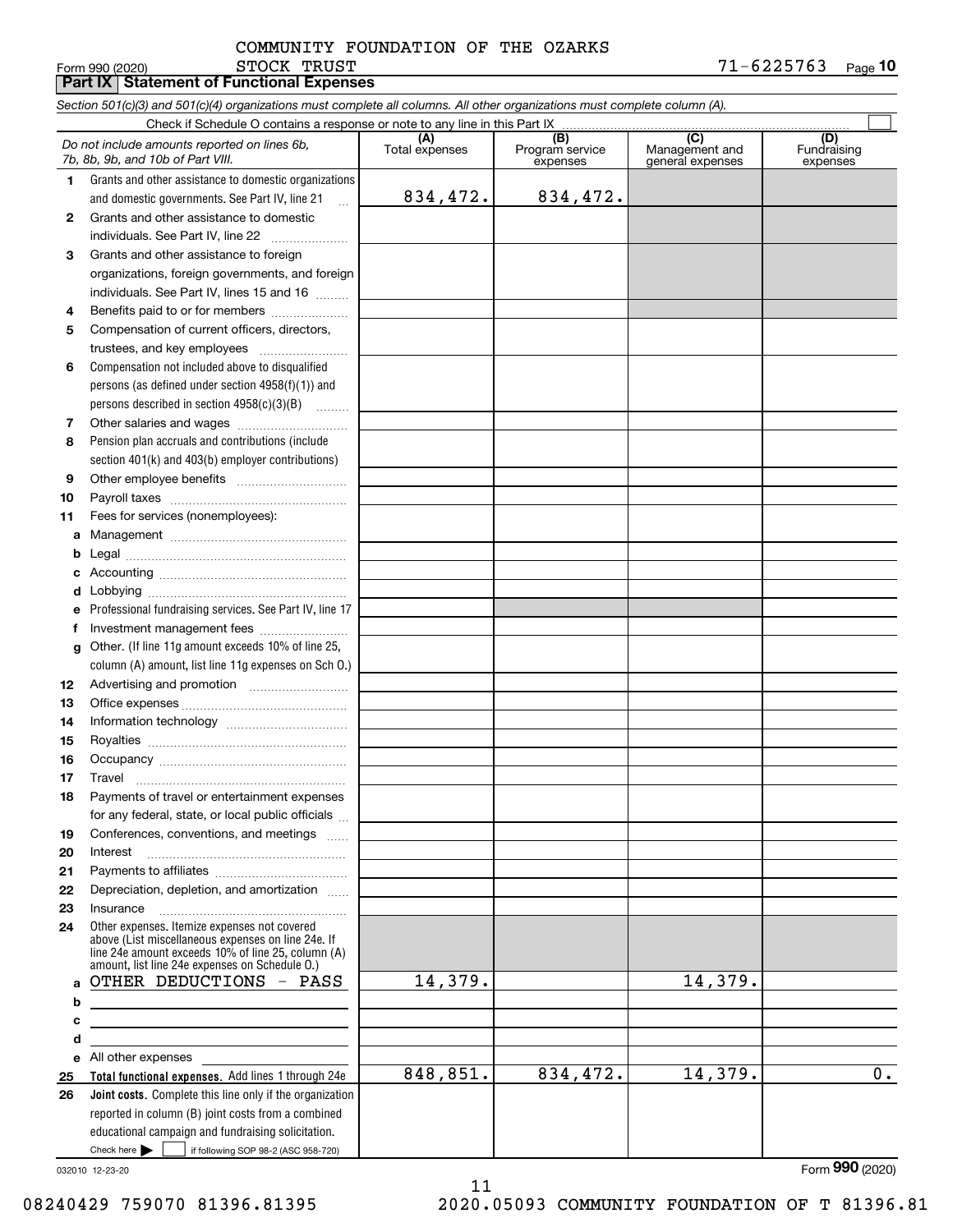|  | Form 990 (2020) |  |
|--|-----------------|--|
|  |                 |  |

### STOCK TRUST COMMUNITY FOUNDATION OF THE OZARKS

|                             | Part X | F0rm 990 (2020)<br>PINCU TUNDI<br><b>Balance Sheet</b>                                                                                                                                                                         |                          |                | $1 + 044$<br>Page II |
|-----------------------------|--------|--------------------------------------------------------------------------------------------------------------------------------------------------------------------------------------------------------------------------------|--------------------------|----------------|----------------------|
|                             |        |                                                                                                                                                                                                                                |                          |                |                      |
|                             |        |                                                                                                                                                                                                                                | (A)<br>Beginning of year |                | (B)<br>End of year   |
|                             | 1      | Cash - non-interest-bearing                                                                                                                                                                                                    |                          | 1              |                      |
|                             | 2      |                                                                                                                                                                                                                                |                          | $\mathbf{2}$   |                      |
|                             | 3      |                                                                                                                                                                                                                                |                          | 3              |                      |
|                             | 4      |                                                                                                                                                                                                                                |                          | 4              |                      |
|                             | 5      | Loans and other receivables from any current or former officer, director,                                                                                                                                                      |                          |                |                      |
|                             |        | trustee, key employee, creator or founder, substantial contributor, or 35%                                                                                                                                                     |                          |                |                      |
|                             |        | controlled entity or family member of any of these persons                                                                                                                                                                     |                          | 5              |                      |
|                             | 6      | Loans and other receivables from other disqualified persons (as defined                                                                                                                                                        |                          |                |                      |
|                             |        | under section $4958(f)(1)$ , and persons described in section $4958(c)(3)(B)$<br>$\ldots$                                                                                                                                      |                          | 6              |                      |
|                             | 7      |                                                                                                                                                                                                                                |                          | $\overline{7}$ |                      |
| Assets                      | 8      |                                                                                                                                                                                                                                |                          | 8              |                      |
|                             | 9      | Prepaid expenses and deferred charges                                                                                                                                                                                          |                          | 9              |                      |
|                             |        | 10a Land, buildings, and equipment: cost or other                                                                                                                                                                              |                          |                |                      |
|                             |        | basis. Complete Part VI of Schedule D  [10a                                                                                                                                                                                    |                          |                |                      |
|                             | b      | $\frac{10b}{2}$<br>Less: accumulated depreciation                                                                                                                                                                              |                          | 10c            |                      |
|                             | 11     |                                                                                                                                                                                                                                |                          | 11             |                      |
|                             | 12     |                                                                                                                                                                                                                                |                          | 12             |                      |
|                             | 13     |                                                                                                                                                                                                                                |                          | 13             |                      |
|                             | 14     |                                                                                                                                                                                                                                |                          | 14             |                      |
|                             | 15     |                                                                                                                                                                                                                                | 1,274,944.               | 15             | 1,328,697.           |
|                             | 16     |                                                                                                                                                                                                                                | 1, 274, 944.             | 16             | 1,328,697.           |
|                             | 17     |                                                                                                                                                                                                                                |                          | 17             |                      |
|                             | 18     |                                                                                                                                                                                                                                |                          | 18             |                      |
|                             | 19     | Deferred revenue material contracts and a contract of the contract of the contract of the contract of the contract of the contract of the contract of the contract of the contract of the contract of the contract of the cont |                          | 19             |                      |
|                             | 20     |                                                                                                                                                                                                                                |                          | 20             |                      |
|                             | 21     | Escrow or custodial account liability. Complete Part IV of Schedule D<br>1.1.1.1.1.1.1.1.1.1                                                                                                                                   |                          | 21             |                      |
|                             | 22     | Loans and other payables to any current or former officer, director,                                                                                                                                                           |                          |                |                      |
| Liabilities                 |        | trustee, key employee, creator or founder, substantial contributor, or 35%                                                                                                                                                     |                          |                |                      |
|                             |        | controlled entity or family member of any of these persons                                                                                                                                                                     |                          | 22             |                      |
|                             | 23     | Secured mortgages and notes payable to unrelated third parties                                                                                                                                                                 |                          | 23             |                      |
|                             | 24     |                                                                                                                                                                                                                                |                          | 24             |                      |
|                             | 25     | Other liabilities (including federal income tax, payables to related third                                                                                                                                                     |                          |                |                      |
|                             |        | parties, and other liabilities not included on lines 17-24). Complete Part X                                                                                                                                                   |                          |                |                      |
|                             |        | of Schedule D                                                                                                                                                                                                                  |                          | 25             |                      |
|                             | 26     |                                                                                                                                                                                                                                | 0.                       | 26             | 0.                   |
|                             |        | Organizations that follow FASB ASC 958, check here $\blacktriangleright$                                                                                                                                                       |                          |                |                      |
|                             |        | and complete lines 27, 28, 32, and 33.                                                                                                                                                                                         |                          |                |                      |
|                             | 27     | Net assets without donor restrictions                                                                                                                                                                                          |                          | 27             |                      |
|                             | 28     |                                                                                                                                                                                                                                |                          | 28             |                      |
|                             |        | Organizations that do not follow FASB ASC 958, check here $\triangleright \lfloor X \rfloor$                                                                                                                                   |                          |                |                      |
|                             |        | and complete lines 29 through 33.                                                                                                                                                                                              |                          |                |                      |
|                             | 29     |                                                                                                                                                                                                                                | 0.                       | 29             | 0.                   |
|                             | 30     | Paid-in or capital surplus, or land, building, or equipment fund                                                                                                                                                               | 0.                       | 30             | 0.                   |
|                             | 31     | Retained earnings, endowment, accumulated income, or other funds<br>1.1.1.1.1.1.1.1.1.1                                                                                                                                        | 1,274,944.               | 31             | 1,328,697.           |
| Net Assets or Fund Balances | 32     |                                                                                                                                                                                                                                | 1,274,944.               | 32             | 1,328,697.           |
|                             | 33     |                                                                                                                                                                                                                                | 1,274,944.               | 33             | 1,328,697.<br>nnn    |

Form (2020) **990**

032011 12-23-20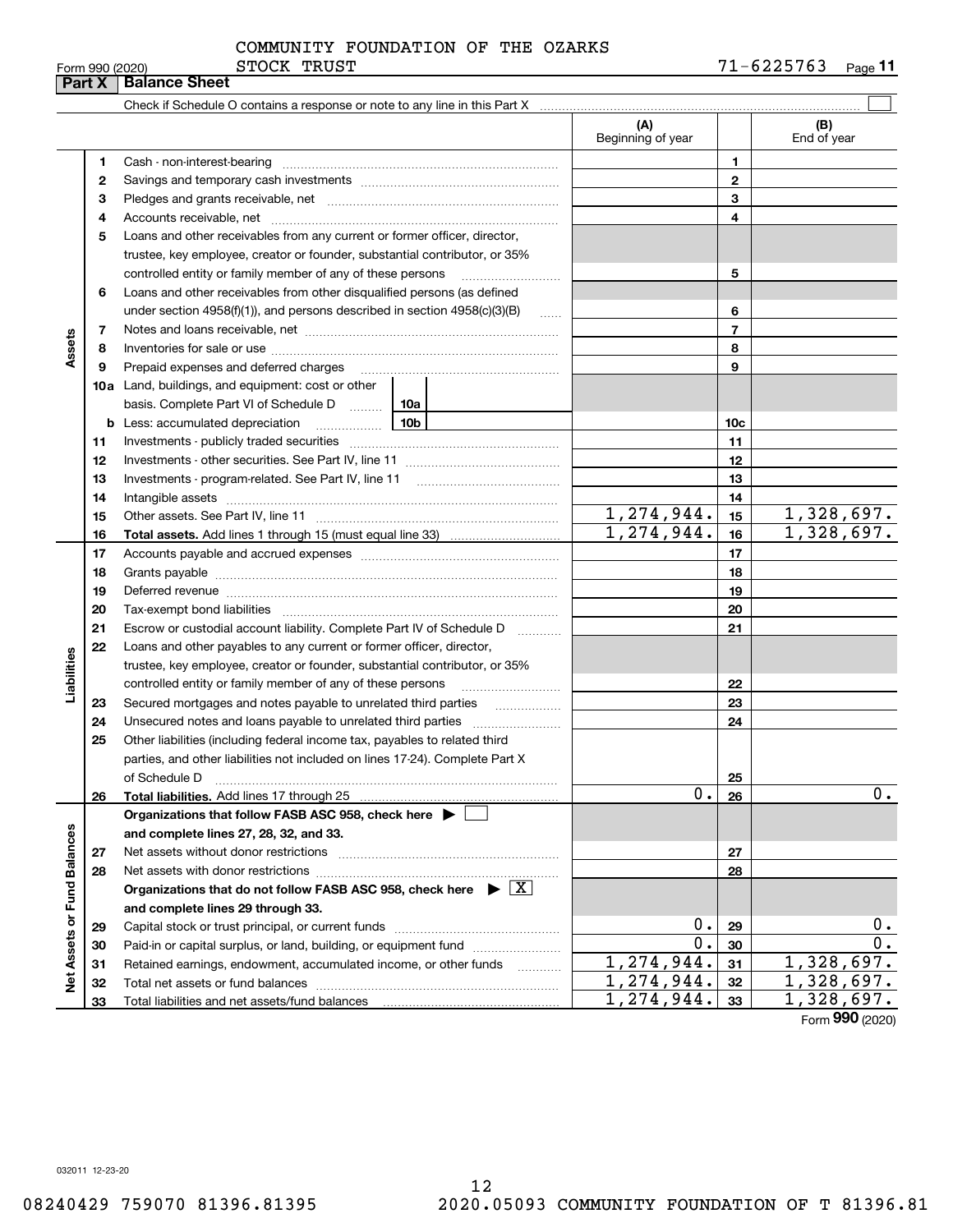|    | COMMUNITY FOUNDATION OF THE OZARKS                                                                                                                                                                                                                                                                                                                                                                                                                                      |                |                |             |                      |
|----|-------------------------------------------------------------------------------------------------------------------------------------------------------------------------------------------------------------------------------------------------------------------------------------------------------------------------------------------------------------------------------------------------------------------------------------------------------------------------|----------------|----------------|-------------|----------------------|
|    | STOCK TRUST<br>Form 990 (2020)                                                                                                                                                                                                                                                                                                                                                                                                                                          |                | $71 - 6225763$ |             | $_{\sf Page}$ 12     |
|    | Part XI<br><b>Reconciliation of Net Assets</b>                                                                                                                                                                                                                                                                                                                                                                                                                          |                |                |             |                      |
|    |                                                                                                                                                                                                                                                                                                                                                                                                                                                                         |                |                |             |                      |
|    |                                                                                                                                                                                                                                                                                                                                                                                                                                                                         |                |                |             |                      |
| 1  | Total revenue (must equal Part VIII, column (A), line 12)                                                                                                                                                                                                                                                                                                                                                                                                               | $\mathbf 1$    |                |             | 902,604.             |
| 2  | Total expenses (must equal Part IX, column (A), line 25)                                                                                                                                                                                                                                                                                                                                                                                                                | $\overline{2}$ |                |             | 848,851.             |
| з  | Revenue less expenses. Subtract line 2 from line 1                                                                                                                                                                                                                                                                                                                                                                                                                      | 3              |                |             | 53,753.              |
| 4  |                                                                                                                                                                                                                                                                                                                                                                                                                                                                         | $\overline{4}$ |                |             | 1,274,944.           |
| 5  | Net unrealized gains (losses) on investments [11] matter continuum matter is a set of the set of the set of the                                                                                                                                                                                                                                                                                                                                                         | 5              |                |             |                      |
| 6  |                                                                                                                                                                                                                                                                                                                                                                                                                                                                         | 6              |                |             |                      |
| 7  |                                                                                                                                                                                                                                                                                                                                                                                                                                                                         | $\overline{7}$ |                |             |                      |
| 8  | Prior period adjustments<br>$\begin{minipage}{0.5\textwidth} \begin{tabular}{ l l l } \hline \multicolumn{1}{ l l l } \hline \multicolumn{1}{ l l } \multicolumn{1}{ l } \multicolumn{1}{ l } \multicolumn{1}{ l } \multicolumn{1}{ l } \multicolumn{1}{ l } \multicolumn{1}{ l } \multicolumn{1}{ l } \multicolumn{1}{ l } \multicolumn{1}{ l } \multicolumn{1}{ l } \multicolumn{1}{ l } \multicolumn{1}{ l } \multicolumn{1}{ l } \multicolumn{1}{ l } \multicolumn$ | 8              |                |             |                      |
| 9  | Other changes in net assets or fund balances (explain on Schedule O)                                                                                                                                                                                                                                                                                                                                                                                                    | 9              |                |             | 0.                   |
| 10 | Net assets or fund balances at end of year. Combine lines 3 through 9 (must equal Part X, line 32,                                                                                                                                                                                                                                                                                                                                                                      |                |                |             |                      |
|    |                                                                                                                                                                                                                                                                                                                                                                                                                                                                         | 10             |                |             | 1,328,697.           |
|    | Part XII Financial Statements and Reporting                                                                                                                                                                                                                                                                                                                                                                                                                             |                |                |             |                      |
|    |                                                                                                                                                                                                                                                                                                                                                                                                                                                                         |                |                |             | $\boxed{\textbf{X}}$ |
|    |                                                                                                                                                                                                                                                                                                                                                                                                                                                                         |                |                | <b>Yes</b>  | <b>No</b>            |
| 1  | $ X $ Accrual<br>Cash<br>Other<br>Accounting method used to prepare the Form 990:                                                                                                                                                                                                                                                                                                                                                                                       |                |                |             |                      |
|    | If the organization changed its method of accounting from a prior year or checked "Other," explain in Schedule O.                                                                                                                                                                                                                                                                                                                                                       |                |                |             |                      |
|    | 2a Were the organization's financial statements compiled or reviewed by an independent accountant?                                                                                                                                                                                                                                                                                                                                                                      |                | 2a             |             | x                    |
|    | If "Yes," check a box below to indicate whether the financial statements for the year were compiled or reviewed on a                                                                                                                                                                                                                                                                                                                                                    |                |                |             |                      |
|    | separate basis, consolidated basis, or both:                                                                                                                                                                                                                                                                                                                                                                                                                            |                |                |             |                      |
|    | Separate basis<br><b>Consolidated basis</b><br>Both consolidated and separate basis                                                                                                                                                                                                                                                                                                                                                                                     |                |                |             |                      |
|    |                                                                                                                                                                                                                                                                                                                                                                                                                                                                         |                | 2 <sub>b</sub> | $\mathbf X$ |                      |
|    | If "Yes," check a box below to indicate whether the financial statements for the year were audited on a separate basis,                                                                                                                                                                                                                                                                                                                                                 |                |                |             |                      |
|    | consolidated basis, or both:                                                                                                                                                                                                                                                                                                                                                                                                                                            |                |                |             |                      |
|    | X Consolidated basis<br>Separate basis<br>Both consolidated and separate basis                                                                                                                                                                                                                                                                                                                                                                                          |                |                |             |                      |
|    | c If "Yes" to line 2a or 2b, does the organization have a committee that assumes responsibility for oversight of the audit,                                                                                                                                                                                                                                                                                                                                             |                |                |             |                      |
|    |                                                                                                                                                                                                                                                                                                                                                                                                                                                                         |                | 2c             | x           |                      |
|    | If the organization changed either its oversight process or selection process during the tax year, explain on Schedule O.                                                                                                                                                                                                                                                                                                                                               |                |                |             |                      |
|    | 3a As a result of a federal award, was the organization required to undergo an audit or audits as set forth in the Single Audit                                                                                                                                                                                                                                                                                                                                         |                |                |             |                      |
|    |                                                                                                                                                                                                                                                                                                                                                                                                                                                                         |                | Зa             |             | X                    |
|    | b If "Yes," did the organization undergo the required audit or audits? If the organization did not undergo the required audit                                                                                                                                                                                                                                                                                                                                           |                |                |             |                      |
|    |                                                                                                                                                                                                                                                                                                                                                                                                                                                                         |                | Зb             |             |                      |
|    |                                                                                                                                                                                                                                                                                                                                                                                                                                                                         |                |                | <u>nnn</u>  |                      |

Form (2020) **990**

032012 12-23-20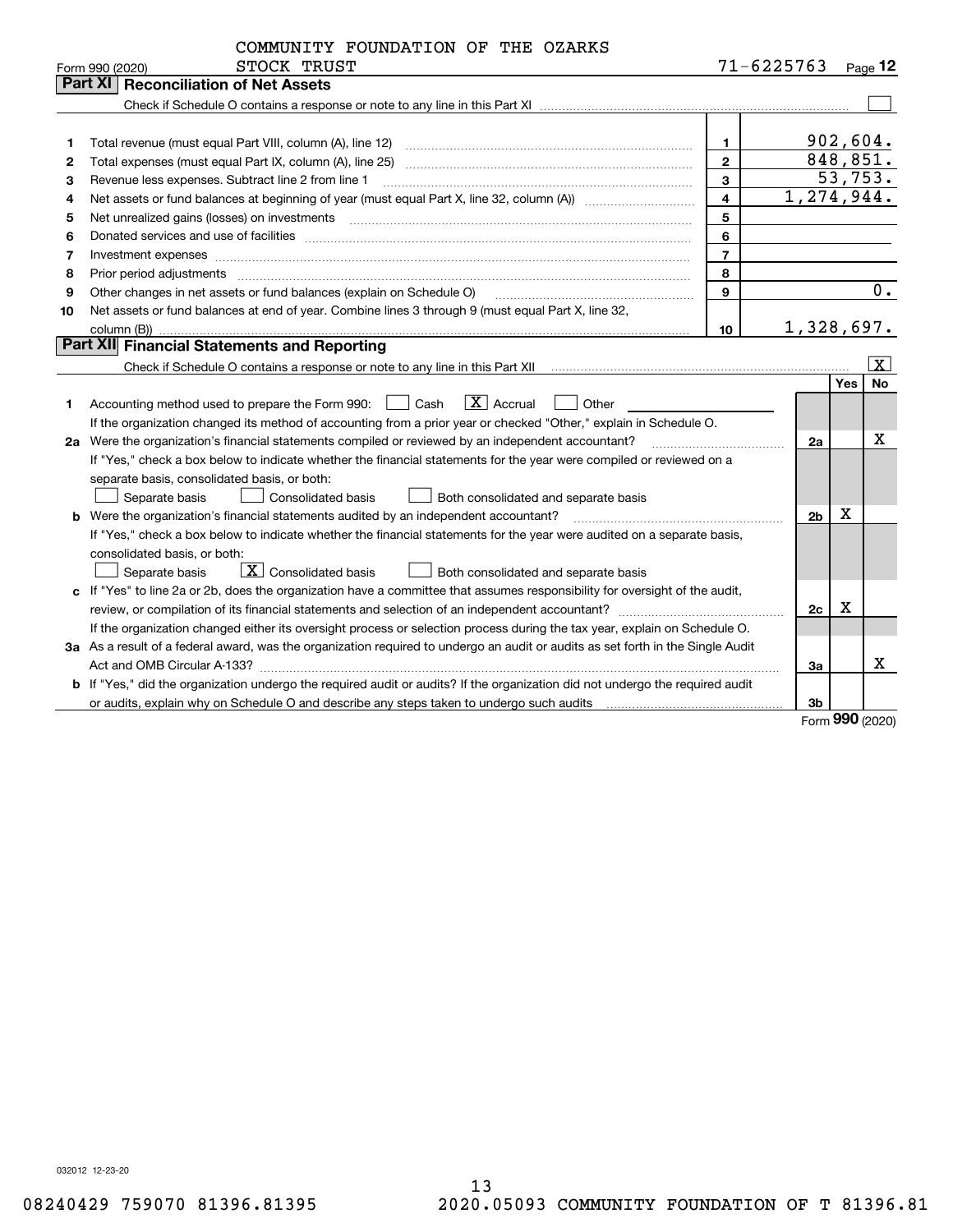| <b>SCHEDULE A</b>                                                                                         |                                                                                    |                                                                                                                                                                                                                                                                |     |                                   |                            |          | OMB No. 1545-0047                     |
|-----------------------------------------------------------------------------------------------------------|------------------------------------------------------------------------------------|----------------------------------------------------------------------------------------------------------------------------------------------------------------------------------------------------------------------------------------------------------------|-----|-----------------------------------|----------------------------|----------|---------------------------------------|
| (Form 990 or 990-EZ)                                                                                      |                                                                                    | <b>Public Charity Status and Public Support</b><br>Complete if the organization is a section $501(c)(3)$ organization or a section                                                                                                                             |     |                                   |                            |          |                                       |
|                                                                                                           |                                                                                    | 4947(a)(1) nonexempt charitable trust.                                                                                                                                                                                                                         |     |                                   |                            |          |                                       |
| Department of the Treasury<br>Internal Revenue Service                                                    |                                                                                    | Attach to Form 990 or Form 990-EZ.                                                                                                                                                                                                                             |     |                                   |                            |          | <b>Open to Public</b><br>Inspection   |
| Name of the organization                                                                                  |                                                                                    | Go to www.irs.gov/Form990 for instructions and the latest information.<br>COMMUNITY FOUNDATION OF THE OZARKS                                                                                                                                                   |     |                                   |                            |          | <b>Employer identification number</b> |
|                                                                                                           | STOCK TRUST                                                                        |                                                                                                                                                                                                                                                                |     |                                   |                            |          | 71-6225763                            |
| Part I                                                                                                    |                                                                                    | Reason for Public Charity Status. (All organizations must complete this part.) See instructions.                                                                                                                                                               |     |                                   |                            |          |                                       |
| The organization is not a private foundation because it is: (For lines 1 through 12, check only one box.) |                                                                                    |                                                                                                                                                                                                                                                                |     |                                   |                            |          |                                       |
| 1                                                                                                         |                                                                                    | A church, convention of churches, or association of churches described in section 170(b)(1)(A)(i).                                                                                                                                                             |     |                                   |                            |          |                                       |
| 2                                                                                                         |                                                                                    | A school described in section 170(b)(1)(A)(ii). (Attach Schedule E (Form 990 or 990-EZ).)                                                                                                                                                                      |     |                                   |                            |          |                                       |
| 3                                                                                                         |                                                                                    | A hospital or a cooperative hospital service organization described in section $170(b)(1)(A)(iii)$ .                                                                                                                                                           |     |                                   |                            |          |                                       |
| 4                                                                                                         |                                                                                    | A medical research organization operated in conjunction with a hospital described in section 170(b)(1)(A)(iii). Enter the hospital's name,                                                                                                                     |     |                                   |                            |          |                                       |
| city, and state:                                                                                          |                                                                                    | An organization operated for the benefit of a college or university owned or operated by a governmental unit described in                                                                                                                                      |     |                                   |                            |          |                                       |
| 5                                                                                                         | section 170(b)(1)(A)(iv). (Complete Part II.)                                      |                                                                                                                                                                                                                                                                |     |                                   |                            |          |                                       |
| 6                                                                                                         |                                                                                    | A federal, state, or local government or governmental unit described in section 170(b)(1)(A)(v).                                                                                                                                                               |     |                                   |                            |          |                                       |
| 7                                                                                                         |                                                                                    | An organization that normally receives a substantial part of its support from a governmental unit or from the general public described in                                                                                                                      |     |                                   |                            |          |                                       |
|                                                                                                           | section 170(b)(1)(A)(vi). (Complete Part II.)                                      |                                                                                                                                                                                                                                                                |     |                                   |                            |          |                                       |
| 8                                                                                                         |                                                                                    | A community trust described in section 170(b)(1)(A)(vi). (Complete Part II.)                                                                                                                                                                                   |     |                                   |                            |          |                                       |
| 9                                                                                                         |                                                                                    | An agricultural research organization described in section 170(b)(1)(A)(ix) operated in conjunction with a land-grant college                                                                                                                                  |     |                                   |                            |          |                                       |
|                                                                                                           |                                                                                    | or university or a non-land-grant college of agriculture (see instructions). Enter the name, city, and state of the college or                                                                                                                                 |     |                                   |                            |          |                                       |
| university:<br>10                                                                                         |                                                                                    | An organization that normally receives (1) more than 33 1/3% of its support from contributions, membership fees, and gross receipts from                                                                                                                       |     |                                   |                            |          |                                       |
|                                                                                                           |                                                                                    | activities related to its exempt functions, subject to certain exceptions; and (2) no more than 33 1/3% of its support from gross investment                                                                                                                   |     |                                   |                            |          |                                       |
|                                                                                                           |                                                                                    | income and unrelated business taxable income (less section 511 tax) from businesses acquired by the organization after June 30, 1975.                                                                                                                          |     |                                   |                            |          |                                       |
|                                                                                                           | See section 509(a)(2). (Complete Part III.)                                        |                                                                                                                                                                                                                                                                |     |                                   |                            |          |                                       |
| 11                                                                                                        |                                                                                    | An organization organized and operated exclusively to test for public safety. See section 509(a)(4).                                                                                                                                                           |     |                                   |                            |          |                                       |
| $\mathbf{X}$<br>12 <sub>2</sub>                                                                           |                                                                                    | An organization organized and operated exclusively for the benefit of, to perform the functions of, or to carry out the purposes of one or                                                                                                                     |     |                                   |                            |          |                                       |
|                                                                                                           |                                                                                    | more publicly supported organizations described in section 509(a)(1) or section 509(a)(2). See section 509(a)(3). Check the box in                                                                                                                             |     |                                   |                            |          |                                       |
| $\lfloor x \rfloor$                                                                                       |                                                                                    | lines 12a through 12d that describes the type of supporting organization and complete lines 12e, 12f, and 12g.                                                                                                                                                 |     |                                   |                            |          |                                       |
| a                                                                                                         |                                                                                    | Type I. A supporting organization operated, supervised, or controlled by its supported organization(s), typically by giving<br>the supported organization(s) the power to regularly appoint or elect a majority of the directors or trustees of the supporting |     |                                   |                            |          |                                       |
|                                                                                                           | organization. You must complete Part IV, Sections A and B.                         |                                                                                                                                                                                                                                                                |     |                                   |                            |          |                                       |
| b                                                                                                         |                                                                                    | Type II. A supporting organization supervised or controlled in connection with its supported organization(s), by having                                                                                                                                        |     |                                   |                            |          |                                       |
|                                                                                                           |                                                                                    | control or management of the supporting organization vested in the same persons that control or manage the supported                                                                                                                                           |     |                                   |                            |          |                                       |
|                                                                                                           | organization(s). You must complete Part IV, Sections A and C.                      |                                                                                                                                                                                                                                                                |     |                                   |                            |          |                                       |
| c                                                                                                         |                                                                                    | Type III functionally integrated. A supporting organization operated in connection with, and functionally integrated with,                                                                                                                                     |     |                                   |                            |          |                                       |
|                                                                                                           |                                                                                    | its supported organization(s) (see instructions). You must complete Part IV, Sections A, D, and E.                                                                                                                                                             |     |                                   |                            |          |                                       |
| d                                                                                                         |                                                                                    | Type III non-functionally integrated. A supporting organization operated in connection with its supported organization(s)<br>that is not functionally integrated. The organization generally must satisfy a distribution requirement and an attentiveness      |     |                                   |                            |          |                                       |
|                                                                                                           |                                                                                    | requirement (see instructions). You must complete Part IV, Sections A and D, and Part V.                                                                                                                                                                       |     |                                   |                            |          |                                       |
| $\lfloor x \rfloor$<br>е                                                                                  |                                                                                    | Check this box if the organization received a written determination from the IRS that it is a Type I, Type II, Type III                                                                                                                                        |     |                                   |                            |          |                                       |
|                                                                                                           |                                                                                    | functionally integrated, or Type III non-functionally integrated supporting organization.                                                                                                                                                                      |     |                                   |                            |          |                                       |
| f Enter the number of supported organizations                                                             |                                                                                    |                                                                                                                                                                                                                                                                |     |                                   |                            |          | 1                                     |
| (i) Name of supported                                                                                     | Provide the following information about the supported organization(s).<br>(ii) EIN | (iii) Type of organization                                                                                                                                                                                                                                     |     | (iv) Is the organization listed   | (v) Amount of monetary     |          | (vi) Amount of other                  |
| organization                                                                                              |                                                                                    | (described on lines 1-10                                                                                                                                                                                                                                       | Yes | in your governing document?<br>No | support (see instructions) |          | support (see instructions)            |
| COMMUNITY                                                                                                 |                                                                                    | above (see instructions))                                                                                                                                                                                                                                      |     |                                   |                            |          |                                       |
| FOUNDATION OF THE 023-7290968                                                                             |                                                                                    | 7                                                                                                                                                                                                                                                              | х   |                                   |                            | 834,472. |                                       |
|                                                                                                           |                                                                                    |                                                                                                                                                                                                                                                                |     |                                   |                            |          |                                       |
|                                                                                                           |                                                                                    |                                                                                                                                                                                                                                                                |     |                                   |                            |          |                                       |
|                                                                                                           |                                                                                    |                                                                                                                                                                                                                                                                |     |                                   |                            |          |                                       |
|                                                                                                           |                                                                                    |                                                                                                                                                                                                                                                                |     |                                   |                            |          |                                       |
|                                                                                                           |                                                                                    |                                                                                                                                                                                                                                                                |     |                                   |                            |          |                                       |
|                                                                                                           |                                                                                    |                                                                                                                                                                                                                                                                |     |                                   |                            |          |                                       |
|                                                                                                           |                                                                                    |                                                                                                                                                                                                                                                                |     |                                   |                            |          |                                       |
| <b>Total</b>                                                                                              |                                                                                    |                                                                                                                                                                                                                                                                |     |                                   |                            | 834,472. | 0.                                    |
| LHA For Paperwork Reduction Act Notice, see the Instructions for Form 990 or 990-EZ. 032021 01-25-21      |                                                                                    |                                                                                                                                                                                                                                                                |     |                                   |                            |          | Schedule A (Form 990 or 990-EZ) 2020  |
|                                                                                                           |                                                                                    | 14                                                                                                                                                                                                                                                             |     |                                   |                            |          |                                       |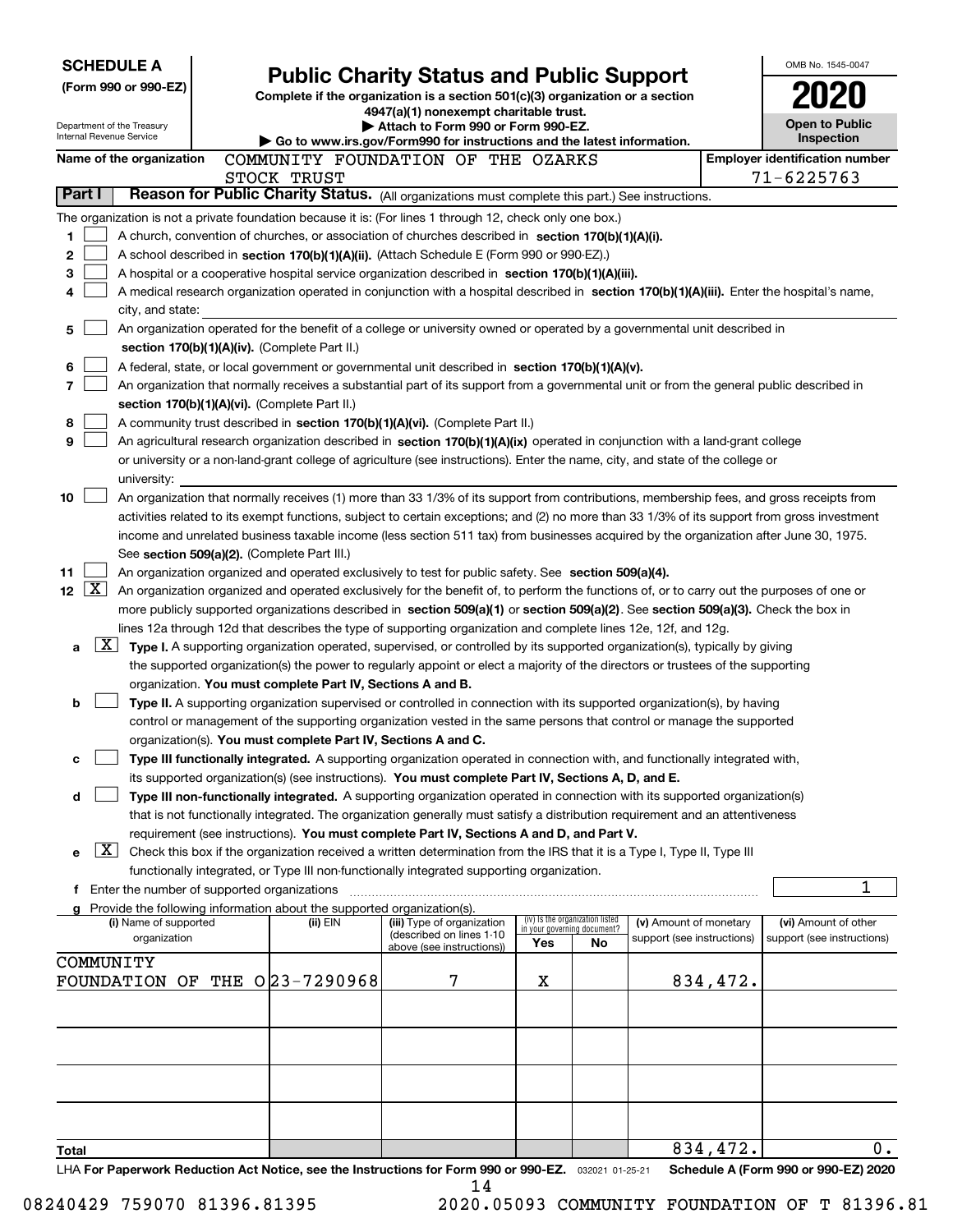### Schedule A (Form 990 or 990-EZ) 2020 Page STOCK TRUST 71-6225763

 $71 - 6225763$  Page 2

(Complete only if you checked the box on line 5, 7, or 8 of Part I or if the organization failed to qualify under Part III. If the organization fails to qualify under the tests listed below, please complete Part III.) **Part II** Support Schedule for Organizations Described in Sections 170(b)(1)(A)(iv) and 170(b)(1)(A)(vi)

|    | <b>Section A. Public Support</b>                                                                                                               |          |          |            |            |          |                                      |
|----|------------------------------------------------------------------------------------------------------------------------------------------------|----------|----------|------------|------------|----------|--------------------------------------|
|    | Calendar year (or fiscal year beginning in) $\blacktriangleright$                                                                              | (a) 2016 | (b) 2017 | $(c)$ 2018 | $(d)$ 2019 | (e) 2020 | (f) Total                            |
|    | 1 Gifts, grants, contributions, and                                                                                                            |          |          |            |            |          |                                      |
|    | membership fees received. (Do not                                                                                                              |          |          |            |            |          |                                      |
|    | include any "unusual grants.")                                                                                                                 |          |          |            |            |          |                                      |
|    | 2 Tax revenues levied for the organ-                                                                                                           |          |          |            |            |          |                                      |
|    | ization's benefit and either paid to                                                                                                           |          |          |            |            |          |                                      |
|    | or expended on its behalf                                                                                                                      |          |          |            |            |          |                                      |
|    | 3 The value of services or facilities                                                                                                          |          |          |            |            |          |                                      |
|    | furnished by a governmental unit to                                                                                                            |          |          |            |            |          |                                      |
|    | the organization without charge                                                                                                                |          |          |            |            |          |                                      |
|    | <b>Total.</b> Add lines 1 through 3                                                                                                            |          |          |            |            |          |                                      |
| 5  | The portion of total contributions                                                                                                             |          |          |            |            |          |                                      |
|    | by each person (other than a                                                                                                                   |          |          |            |            |          |                                      |
|    | governmental unit or publicly                                                                                                                  |          |          |            |            |          |                                      |
|    | supported organization) included                                                                                                               |          |          |            |            |          |                                      |
|    | on line 1 that exceeds 2% of the                                                                                                               |          |          |            |            |          |                                      |
|    | amount shown on line 11,                                                                                                                       |          |          |            |            |          |                                      |
|    | column (f)                                                                                                                                     |          |          |            |            |          |                                      |
|    | 6 Public support. Subtract line 5 from line 4.                                                                                                 |          |          |            |            |          |                                      |
|    | <b>Section B. Total Support</b>                                                                                                                |          |          |            |            |          |                                      |
|    | Calendar year (or fiscal year beginning in) >                                                                                                  | (a) 2016 | (b) 2017 | $(c)$ 2018 | $(d)$ 2019 | (e) 2020 | (f) Total                            |
|    | 7 Amounts from line 4                                                                                                                          |          |          |            |            |          |                                      |
| 8  | Gross income from interest,                                                                                                                    |          |          |            |            |          |                                      |
|    | dividends, payments received on                                                                                                                |          |          |            |            |          |                                      |
|    | securities loans, rents, royalties,                                                                                                            |          |          |            |            |          |                                      |
|    | and income from similar sources                                                                                                                |          |          |            |            |          |                                      |
| 9  | Net income from unrelated business                                                                                                             |          |          |            |            |          |                                      |
|    | activities, whether or not the                                                                                                                 |          |          |            |            |          |                                      |
|    | business is regularly carried on                                                                                                               |          |          |            |            |          |                                      |
|    | <b>10</b> Other income. Do not include gain                                                                                                    |          |          |            |            |          |                                      |
|    | or loss from the sale of capital                                                                                                               |          |          |            |            |          |                                      |
|    | assets (Explain in Part VI.)                                                                                                                   |          |          |            |            |          |                                      |
|    | <b>11 Total support.</b> Add lines 7 through 10                                                                                                |          |          |            |            |          |                                      |
|    | <b>12</b> Gross receipts from related activities, etc. (see instructions)                                                                      |          |          |            |            | 12       |                                      |
|    | 13 First 5 years. If the Form 990 is for the organization's first, second, third, fourth, or fifth tax year as a section 501(c)(3)             |          |          |            |            |          |                                      |
|    | organization, check this box and <b>stop here</b> with an intermal continuum and continuum and continuum and continuum                         |          |          |            |            |          |                                      |
|    | <b>Section C. Computation of Public Support Percentage</b>                                                                                     |          |          |            |            |          |                                      |
|    |                                                                                                                                                |          |          |            |            | 14       | %                                    |
|    |                                                                                                                                                |          |          |            |            | 15       | %                                    |
|    | 16a 33 1/3% support test - 2020. If the organization did not check the box on line 13, and line 14 is 33 1/3% or more, check this box and      |          |          |            |            |          |                                      |
|    | stop here. The organization qualifies as a publicly supported organization                                                                     |          |          |            |            |          |                                      |
|    | b 33 1/3% support test - 2019. If the organization did not check a box on line 13 or 16a, and line 15 is 33 1/3% or more, check this box       |          |          |            |            |          |                                      |
|    | and stop here. The organization qualifies as a publicly supported organization                                                                 |          |          |            |            |          |                                      |
|    | 17a 10% -facts-and-circumstances test - 2020. If the organization did not check a box on line 13, 16a, or 16b, and line 14 is 10% or more,     |          |          |            |            |          |                                      |
|    | and if the organization meets the facts-and-circumstances test, check this box and stop here. Explain in Part VI how the organization          |          |          |            |            |          |                                      |
|    | meets the facts-and-circumstances test. The organization qualifies as a publicly supported organization                                        |          |          |            |            |          |                                      |
|    | <b>b 10% -facts-and-circumstances test - 2019.</b> If the organization did not check a box on line 13, 16a, 16b, or 17a, and line 15 is 10% or |          |          |            |            |          |                                      |
|    | more, and if the organization meets the facts-and-circumstances test, check this box and stop here. Explain in Part VI how the                 |          |          |            |            |          |                                      |
|    | organization meets the facts-and-circumstances test. The organization qualifies as a publicly supported organization                           |          |          |            |            |          |                                      |
| 18 | Private foundation. If the organization did not check a box on line 13, 16a, 16b, 17a, or 17b, check this box and see instructions             |          |          |            |            |          |                                      |
|    |                                                                                                                                                |          |          |            |            |          | Schodule A (Form 000 or 000 F7) 2020 |

**Schedule A (Form 990 or 990-EZ) 2020**

032022 01-25-21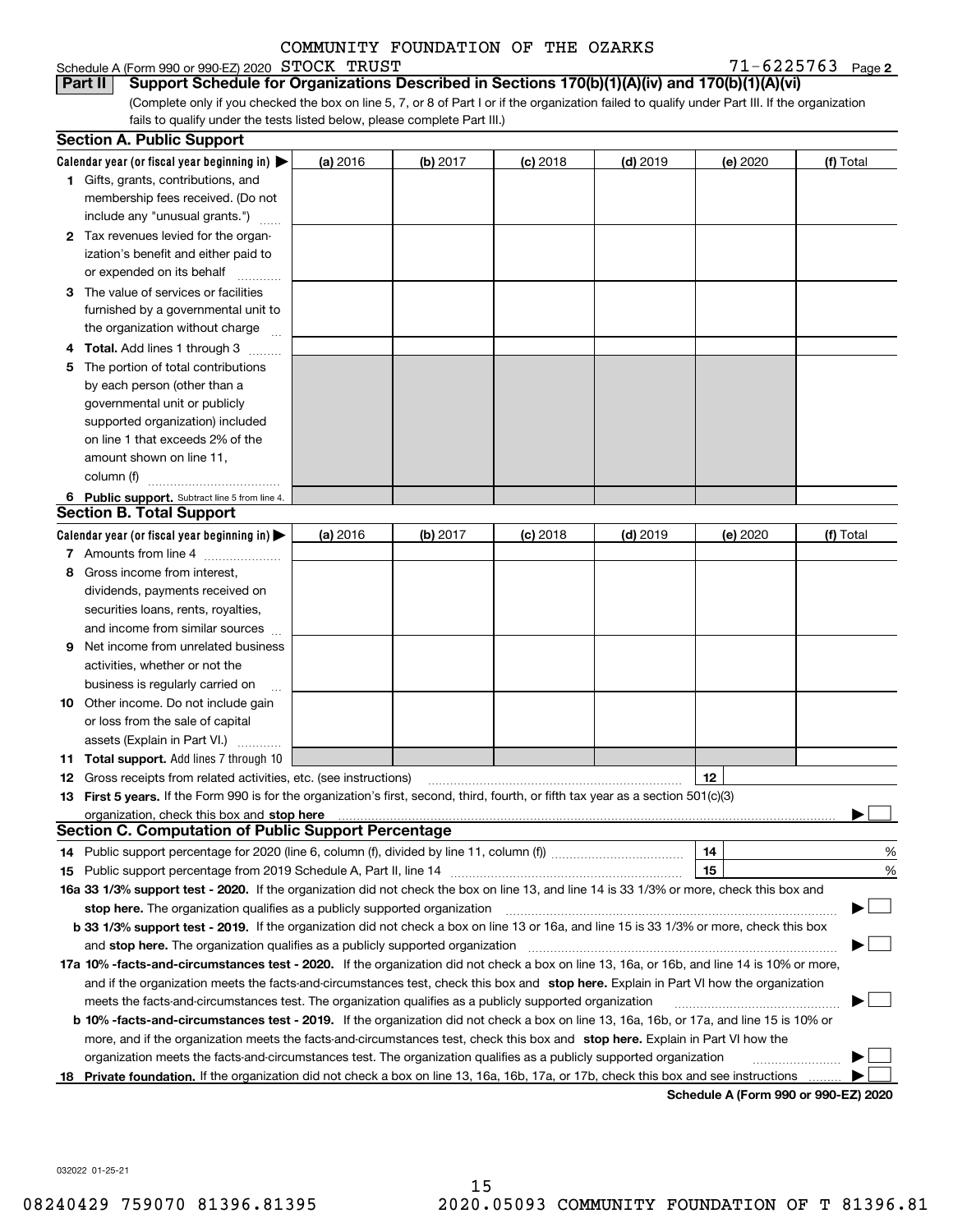Schedule A (Form 990 or 990-EZ) 2020 Page STOCK TRUST 71-6225763

**Part III Support Schedule for Organizations Described in Section 509(a)(2)** 

**3**

(Complete only if you checked the box on line 10 of Part I or if the organization failed to qualify under Part II. If the organization fails to qualify under the tests listed below, please complete Part II.)

|    | <b>Section A. Public Support</b>                                                                                                                                                                |          |          |            |            |          |                                      |
|----|-------------------------------------------------------------------------------------------------------------------------------------------------------------------------------------------------|----------|----------|------------|------------|----------|--------------------------------------|
|    | Calendar year (or fiscal year beginning in) $\blacktriangleright$                                                                                                                               | (a) 2016 | (b) 2017 | $(c)$ 2018 | $(d)$ 2019 | (e) 2020 | (f) Total                            |
|    | 1 Gifts, grants, contributions, and                                                                                                                                                             |          |          |            |            |          |                                      |
|    | membership fees received. (Do not                                                                                                                                                               |          |          |            |            |          |                                      |
|    | include any "unusual grants.")                                                                                                                                                                  |          |          |            |            |          |                                      |
|    | <b>2</b> Gross receipts from admissions,<br>merchandise sold or services per-<br>formed, or facilities furnished in<br>any activity that is related to the<br>organization's tax-exempt purpose |          |          |            |            |          |                                      |
|    | 3 Gross receipts from activities that<br>are not an unrelated trade or bus-                                                                                                                     |          |          |            |            |          |                                      |
|    | iness under section 513                                                                                                                                                                         |          |          |            |            |          |                                      |
|    | 4 Tax revenues levied for the organ-<br>ization's benefit and either paid to                                                                                                                    |          |          |            |            |          |                                      |
|    | or expended on its behalf<br>.                                                                                                                                                                  |          |          |            |            |          |                                      |
|    | 5 The value of services or facilities<br>furnished by a governmental unit to<br>the organization without charge                                                                                 |          |          |            |            |          |                                      |
|    |                                                                                                                                                                                                 |          |          |            |            |          |                                      |
|    | <b>6 Total.</b> Add lines 1 through 5<br>7a Amounts included on lines 1, 2, and<br>3 received from disqualified persons                                                                         |          |          |            |            |          |                                      |
|    | <b>b</b> Amounts included on lines 2 and 3 received<br>from other than disqualified persons that<br>exceed the greater of \$5,000 or 1% of the<br>amount on line 13 for the year                |          |          |            |            |          |                                      |
|    | c Add lines 7a and 7b                                                                                                                                                                           |          |          |            |            |          |                                      |
|    | 8 Public support. (Subtract line 7c from line 6.)                                                                                                                                               |          |          |            |            |          |                                      |
|    | <b>Section B. Total Support</b>                                                                                                                                                                 |          |          |            |            |          |                                      |
|    | Calendar year (or fiscal year beginning in)                                                                                                                                                     | (a) 2016 | (b) 2017 | $(c)$ 2018 | $(d)$ 2019 | (e) 2020 | (f) Total                            |
|    | 9 Amounts from line 6<br>10a Gross income from interest,                                                                                                                                        |          |          |            |            |          |                                      |
|    | dividends, payments received on<br>securities loans, rents, royalties,<br>and income from similar sources                                                                                       |          |          |            |            |          |                                      |
|    | <b>b</b> Unrelated business taxable income<br>(less section 511 taxes) from businesses<br>acquired after June 30, 1975                                                                          |          |          |            |            |          |                                      |
|    | c Add lines 10a and 10b                                                                                                                                                                         |          |          |            |            |          |                                      |
|    | 11 Net income from unrelated business<br>activities not included in line 10b,<br>whether or not the business is<br>regularly carried on                                                         |          |          |            |            |          |                                      |
|    | <b>12</b> Other income. Do not include gain<br>or loss from the sale of capital<br>assets (Explain in Part VI.)                                                                                 |          |          |            |            |          |                                      |
|    | <b>13</b> Total support. (Add lines 9, 10c, 11, and 12.)                                                                                                                                        |          |          |            |            |          |                                      |
|    | 14 First 5 years. If the Form 990 is for the organization's first, second, third, fourth, or fifth tax year as a section 501(c)(3) organization,                                                |          |          |            |            |          |                                      |
|    | check this box and stop here measurements are constructed as the state of the state of the state of the state o                                                                                 |          |          |            |            |          |                                      |
|    | Section C. Computation of Public Support Percentage                                                                                                                                             |          |          |            |            |          |                                      |
|    |                                                                                                                                                                                                 |          |          |            |            | 15       | %                                    |
|    | 16 Public support percentage from 2019 Schedule A, Part III, line 15                                                                                                                            |          |          |            |            | 16       | %                                    |
|    | <b>Section D. Computation of Investment Income Percentage</b>                                                                                                                                   |          |          |            |            |          |                                      |
|    | 17 Investment income percentage for 2020 (line 10c, column (f), divided by line 13, column (f))<br>18 Investment income percentage from 2019 Schedule A, Part III, line 17                      |          |          |            |            | 17<br>18 | %<br>%                               |
|    | 19a 33 1/3% support tests - 2020. If the organization did not check the box on line 14, and line 15 is more than 33 1/3%, and line 17 is not                                                    |          |          |            |            |          |                                      |
|    | more than 33 1/3%, check this box and stop here. The organization qualifies as a publicly supported organization                                                                                |          |          |            |            |          | $\sim$ 1                             |
|    | b 33 1/3% support tests - 2019. If the organization did not check a box on line 14 or line 19a, and line 16 is more than 33 1/3%, and                                                           |          |          |            |            |          |                                      |
|    | line 18 is not more than 33 1/3%, check this box and stop here. The organization qualifies as a publicly supported organization                                                                 |          |          |            |            |          |                                      |
| 20 | <b>Private foundation.</b> If the organization did not check a box on line 14, 19a, or 19b, check this box and see instructions                                                                 |          |          |            |            |          |                                      |
|    | 032023 01-25-21                                                                                                                                                                                 |          |          |            |            |          | Schedule A (Form 990 or 990-EZ) 2020 |
|    |                                                                                                                                                                                                 |          | 16       |            |            |          |                                      |

08240429 759070 81396.81395 2020.05093 COMMUNITY FOUNDATION OF T 81396.81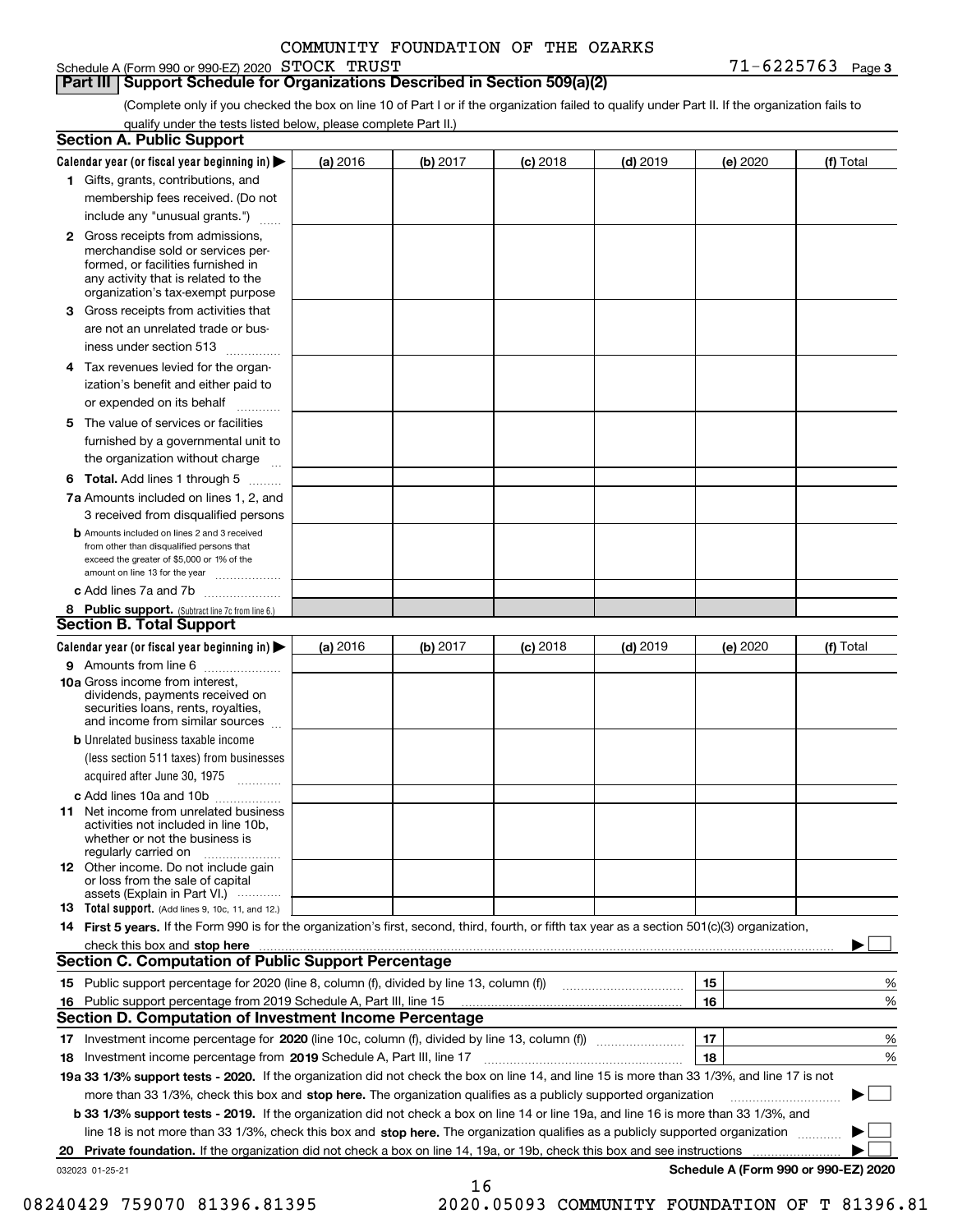### Schedule A (Form 990 or 990-EZ) 2020 Page STOCK TRUST 71-6225763 **Part IV Supporting Organizations**

(Complete only if you checked a box in line 12 on Part I. If you checked box 12a, Part I, complete Sections A and B. If you checked box 12b, Part I, complete Sections A and C. If you checked box 12c, Part I, complete Sections A, D, and E. If you checked box 12d, Part I, complete Sections A and D, and complete Part V.)

### **Section A. All Supporting Organizations**

- **1** Are all of the organization's supported organizations listed by name in the organization's governing documents? If "No," describe in **Part VI** how the supported organizations are designated. If designated by *class or purpose, describe the designation. If historic and continuing relationship, explain.*
- **2** Did the organization have any supported organization that does not have an IRS determination of status under section 509(a)(1) or (2)? If "Yes," explain in Part VI how the organization determined that the supported *organization was described in section 509(a)(1) or (2).*
- **3a** Did the organization have a supported organization described in section 501(c)(4), (5), or (6)? If "Yes," answer *lines 3b and 3c below.*
- **b** Did the organization confirm that each supported organization qualified under section 501(c)(4), (5), or (6) and satisfied the public support tests under section 509(a)(2)? If "Yes," describe in **Part VI** when and how the *organization made the determination.*
- **c**Did the organization ensure that all support to such organizations was used exclusively for section 170(c)(2)(B) purposes? If "Yes," explain in **Part VI** what controls the organization put in place to ensure such use.
- **4a***If* Was any supported organization not organized in the United States ("foreign supported organization")? *"Yes," and if you checked box 12a or 12b in Part I, answer lines 4b and 4c below.*
- **b** Did the organization have ultimate control and discretion in deciding whether to make grants to the foreign supported organization? If "Yes," describe in **Part VI** how the organization had such control and discretion *despite being controlled or supervised by or in connection with its supported organizations.*
- **c** Did the organization support any foreign supported organization that does not have an IRS determination under sections 501(c)(3) and 509(a)(1) or (2)? If "Yes," explain in **Part VI** what controls the organization used *to ensure that all support to the foreign supported organization was used exclusively for section 170(c)(2)(B) purposes.*
- **5a** Did the organization add, substitute, or remove any supported organizations during the tax year? If "Yes," answer lines 5b and 5c below (if applicable). Also, provide detail in **Part VI,** including (i) the names and EIN *numbers of the supported organizations added, substituted, or removed; (ii) the reasons for each such action; (iii) the authority under the organization's organizing document authorizing such action; and (iv) how the action was accomplished (such as by amendment to the organizing document).*
- **b** Type I or Type II only. Was any added or substituted supported organization part of a class already designated in the organization's organizing document?
- **cSubstitutions only.**  Was the substitution the result of an event beyond the organization's control?
- **6** Did the organization provide support (whether in the form of grants or the provision of services or facilities) to **Part VI.** *If "Yes," provide detail in* support or benefit one or more of the filing organization's supported organizations? anyone other than (i) its supported organizations, (ii) individuals that are part of the charitable class benefited by one or more of its supported organizations, or (iii) other supporting organizations that also
- **7**Did the organization provide a grant, loan, compensation, or other similar payment to a substantial contributor *If "Yes," complete Part I of Schedule L (Form 990 or 990-EZ).* regard to a substantial contributor? (as defined in section 4958(c)(3)(C)), a family member of a substantial contributor, or a 35% controlled entity with
- **8** Did the organization make a loan to a disqualified person (as defined in section 4958) not described in line 7? *If "Yes," complete Part I of Schedule L (Form 990 or 990-EZ).*
- **9a** Was the organization controlled directly or indirectly at any time during the tax year by one or more in section 509(a)(1) or (2))? If "Yes," *provide detail in* <code>Part VI.</code> disqualified persons, as defined in section 4946 (other than foundation managers and organizations described
- **b**the supporting organization had an interest? If "Yes," provide detail in P**art VI**. Did one or more disqualified persons (as defined in line 9a) hold a controlling interest in any entity in which
- **c**Did a disqualified person (as defined in line 9a) have an ownership interest in, or derive any personal benefit from, assets in which the supporting organization also had an interest? If "Yes," provide detail in P**art VI.**
- **10a** Was the organization subject to the excess business holdings rules of section 4943 because of section supporting organizations)? If "Yes," answer line 10b below. 4943(f) (regarding certain Type II supporting organizations, and all Type III non-functionally integrated
- **b** Did the organization have any excess business holdings in the tax year? (Use Schedule C, Form 4720, to *determine whether the organization had excess business holdings.)*

17

032024 01-25-21

**10bSchedule A (Form 990 or 990-EZ) 2020**

 $71 - 6225763$  Page 4

**1**

**2**

**3a**

**3b**

**3c**

**4a**

**4b**

**4c**

**5a**

**5b5c**

**6**

**7**

**8**

**9a**

**9b**

**9c**

**10a**

**Yes**

X

**No**

X

X

X

X

X

X

X

X

X

X

X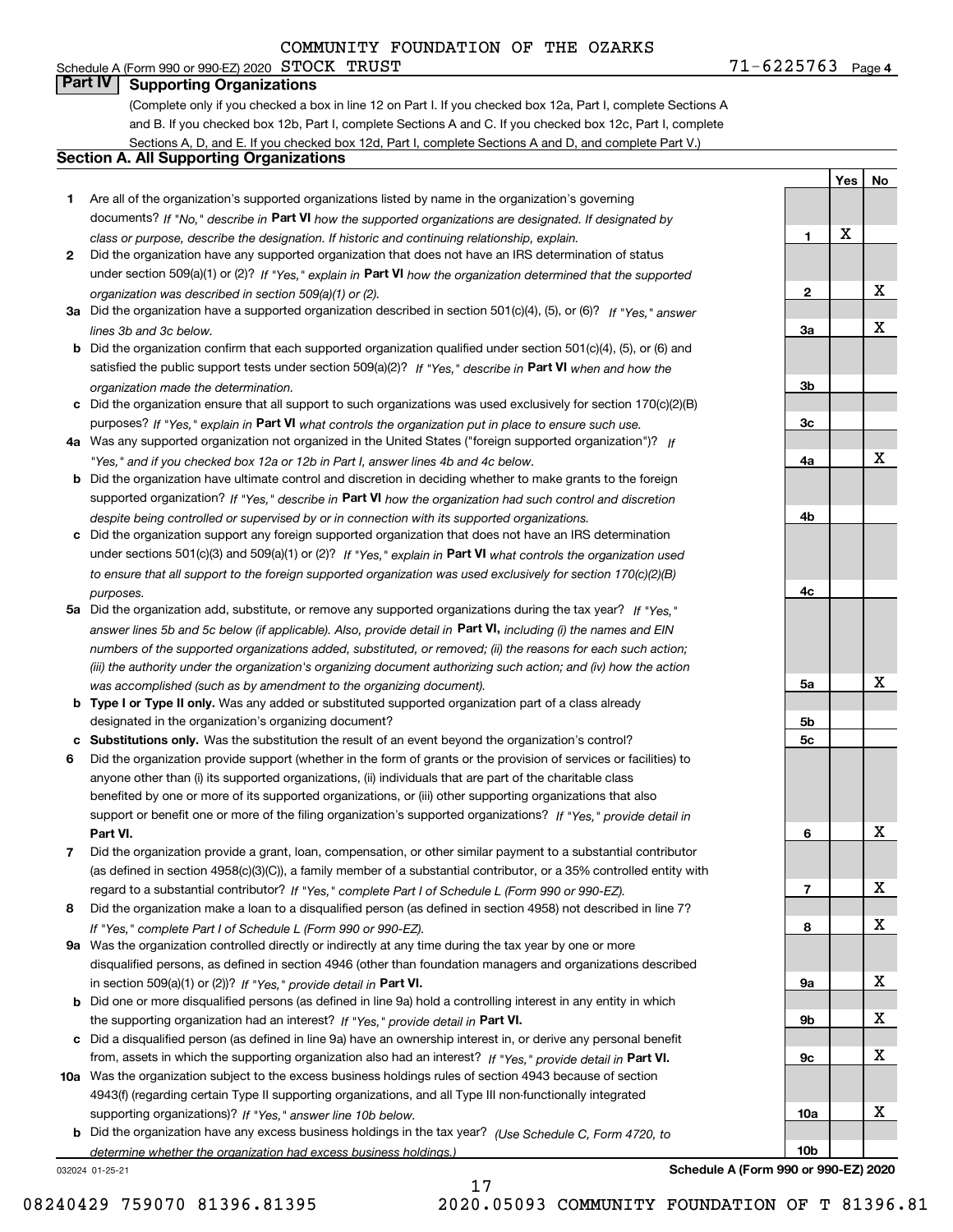|    | Schedule A (Form 990 or 990-EZ) 2020 $\,$ $\rm STOCK$ $\,$ $\rm TRUST$                                                                                                                                                                                      | $71 - 6225763$ Page 5 |     |    |
|----|-------------------------------------------------------------------------------------------------------------------------------------------------------------------------------------------------------------------------------------------------------------|-----------------------|-----|----|
|    | <b>Part IV</b><br><b>Supporting Organizations (continued)</b>                                                                                                                                                                                               |                       |     |    |
|    |                                                                                                                                                                                                                                                             |                       | Yes | No |
| 11 | Has the organization accepted a gift or contribution from any of the following persons?                                                                                                                                                                     |                       |     |    |
|    | a A person who directly or indirectly controls, either alone or together with persons described in lines 11b and                                                                                                                                            |                       |     |    |
|    | 11c below, the governing body of a supported organization?                                                                                                                                                                                                  | 11a                   |     | X  |
|    | <b>b</b> A family member of a person described in line 11a above?                                                                                                                                                                                           | 11 <sub>b</sub>       |     | X  |
|    | c A 35% controlled entity of a person described in line 11a or 11b above? If "Yes" to line 11a, 11b, or 11c, provide                                                                                                                                        |                       |     |    |
|    | detail in Part VI.                                                                                                                                                                                                                                          | 11c                   |     | X  |
|    | <b>Section B. Type I Supporting Organizations</b>                                                                                                                                                                                                           |                       |     |    |
|    |                                                                                                                                                                                                                                                             |                       |     |    |
|    |                                                                                                                                                                                                                                                             |                       | Yes | No |
| 1  | Did the governing body, members of the governing body, officers acting in their official capacity, or membership of one or<br>more supported organizations have the power to regularly appoint or elect at least a majority of the organization's officers, |                       |     |    |
|    | directors, or trustees at all times during the tax year? If "No," describe in Part VI how the supported organization(s)                                                                                                                                     |                       |     |    |
|    | effectively operated, supervised, or controlled the organization's activities. If the organization had more than one supported                                                                                                                              |                       |     |    |
|    | organization, describe how the powers to appoint and/or remove officers, directors, or trustees were allocated among the                                                                                                                                    |                       |     |    |
|    | supported organizations and what conditions or restrictions, if any, applied to such powers during the tax year.                                                                                                                                            | 1                     | X   |    |
| 2  | Did the organization operate for the benefit of any supported organization other than the supported                                                                                                                                                         |                       |     |    |
|    | organization(s) that operated, supervised, or controlled the supporting organization? If "Yes," explain in                                                                                                                                                  |                       |     |    |
|    | Part VI how providing such benefit carried out the purposes of the supported organization(s) that operated,                                                                                                                                                 |                       |     |    |
|    | supervised, or controlled the supporting organization.                                                                                                                                                                                                      | $\overline{2}$        |     | X  |
|    | <b>Section C. Type II Supporting Organizations</b>                                                                                                                                                                                                          |                       |     |    |
|    |                                                                                                                                                                                                                                                             |                       | Yes | No |
| 1  | Were a majority of the organization's directors or trustees during the tax year also a majority of the directors                                                                                                                                            |                       |     |    |
|    | or trustees of each of the organization's supported organization(s)? If "No," describe in Part VI how control                                                                                                                                               |                       |     |    |
|    | or management of the supporting organization was vested in the same persons that controlled or managed                                                                                                                                                      |                       |     |    |
|    | the supported organization(s).                                                                                                                                                                                                                              | 1                     |     |    |
|    | <b>Section D. All Type III Supporting Organizations</b>                                                                                                                                                                                                     |                       |     |    |
|    |                                                                                                                                                                                                                                                             |                       | Yes | No |
| 1. | Did the organization provide to each of its supported organizations, by the last day of the fifth month of the                                                                                                                                              |                       |     |    |
|    | organization's tax year, (i) a written notice describing the type and amount of support provided during the prior tax                                                                                                                                       |                       |     |    |
|    | year, (ii) a copy of the Form 990 that was most recently filed as of the date of notification, and (iii) copies of the                                                                                                                                      |                       |     |    |
|    | organization's governing documents in effect on the date of notification, to the extent not previously provided?                                                                                                                                            | 1                     |     |    |
| 2  | Were any of the organization's officers, directors, or trustees either (i) appointed or elected by the supported                                                                                                                                            |                       |     |    |
|    |                                                                                                                                                                                                                                                             |                       |     |    |
|    | organization(s) or (ii) serving on the governing body of a supported organization? If "No," explain in Part VI how                                                                                                                                          |                       |     |    |
|    | the organization maintained a close and continuous working relationship with the supported organization(s).                                                                                                                                                 | $\mathbf 2$           |     |    |
| 3  | By reason of the relationship described in line 2, above, did the organization's supported organizations have a                                                                                                                                             |                       |     |    |
|    | significant voice in the organization's investment policies and in directing the use of the organization's                                                                                                                                                  |                       |     |    |
|    | income or assets at all times during the tax year? If "Yes," describe in Part VI the role the organization's                                                                                                                                                |                       |     |    |
|    | supported organizations played in this regard.<br>Section E. Type III Functionally Integrated Supporting Organizations                                                                                                                                      | 3                     |     |    |
|    |                                                                                                                                                                                                                                                             |                       |     |    |
| 1  | Check the box next to the method that the organization used to satisfy the Integral Part Test during the year (see instructions).                                                                                                                           |                       |     |    |
| а  | The organization satisfied the Activities Test. Complete line 2 below.                                                                                                                                                                                      |                       |     |    |
| b  | The organization is the parent of each of its supported organizations. Complete line 3 below.                                                                                                                                                               |                       |     |    |
| c  | The organization supported a governmental entity. Describe in Part VI how you supported a governmental entity (see instructions)                                                                                                                            |                       |     |    |
| 2  | Activities Test. Answer lines 2a and 2b below.                                                                                                                                                                                                              |                       | Yes | No |
| а  | Did substantially all of the organization's activities during the tax year directly further the exempt purposes of                                                                                                                                          |                       |     |    |
|    | the supported organization(s) to which the organization was responsive? If "Yes," then in Part VI identify                                                                                                                                                  |                       |     |    |
|    | those supported organizations and explain how these activities directly furthered their exempt purposes,                                                                                                                                                    |                       |     |    |
|    | how the organization was responsive to those supported organizations, and how the organization determined                                                                                                                                                   |                       |     |    |
|    | that these activities constituted substantially all of its activities.                                                                                                                                                                                      | 2a                    |     |    |
| b  | Did the activities described in line 2a, above, constitute activities that, but for the organization's involvement,                                                                                                                                         |                       |     |    |
|    | one or more of the organization's supported organization(s) would have been engaged in? If "Yes," explain in                                                                                                                                                |                       |     |    |
|    | <b>Part VI</b> the reasons for the organization's position that its supported organization(s) would have engaged in                                                                                                                                         |                       |     |    |
|    |                                                                                                                                                                                                                                                             |                       |     |    |

- *these activities but for the organization's involvement.*
- **3** Parent of Supported Organizations. Answer lines 3a and 3b below.

**a** Did the organization have the power to regularly appoint or elect a majority of the officers, directors, or trustees of each of the supported organizations? If "Yes" or "No" provide details in **Part VI.** 

032025 01-25-21 **b** Did the organization exercise a substantial degree of direction over the policies, programs, and activities of each of its supported organizations? If "Yes," describe in Part VI the role played by the organization in this regard.

18

**Schedule A (Form 990 or 990-EZ) 2020**

**2b**

**3a**

**3b**

08240429 759070 81396.81395 2020.05093 COMMUNITY FOUNDATION OF T 81396.81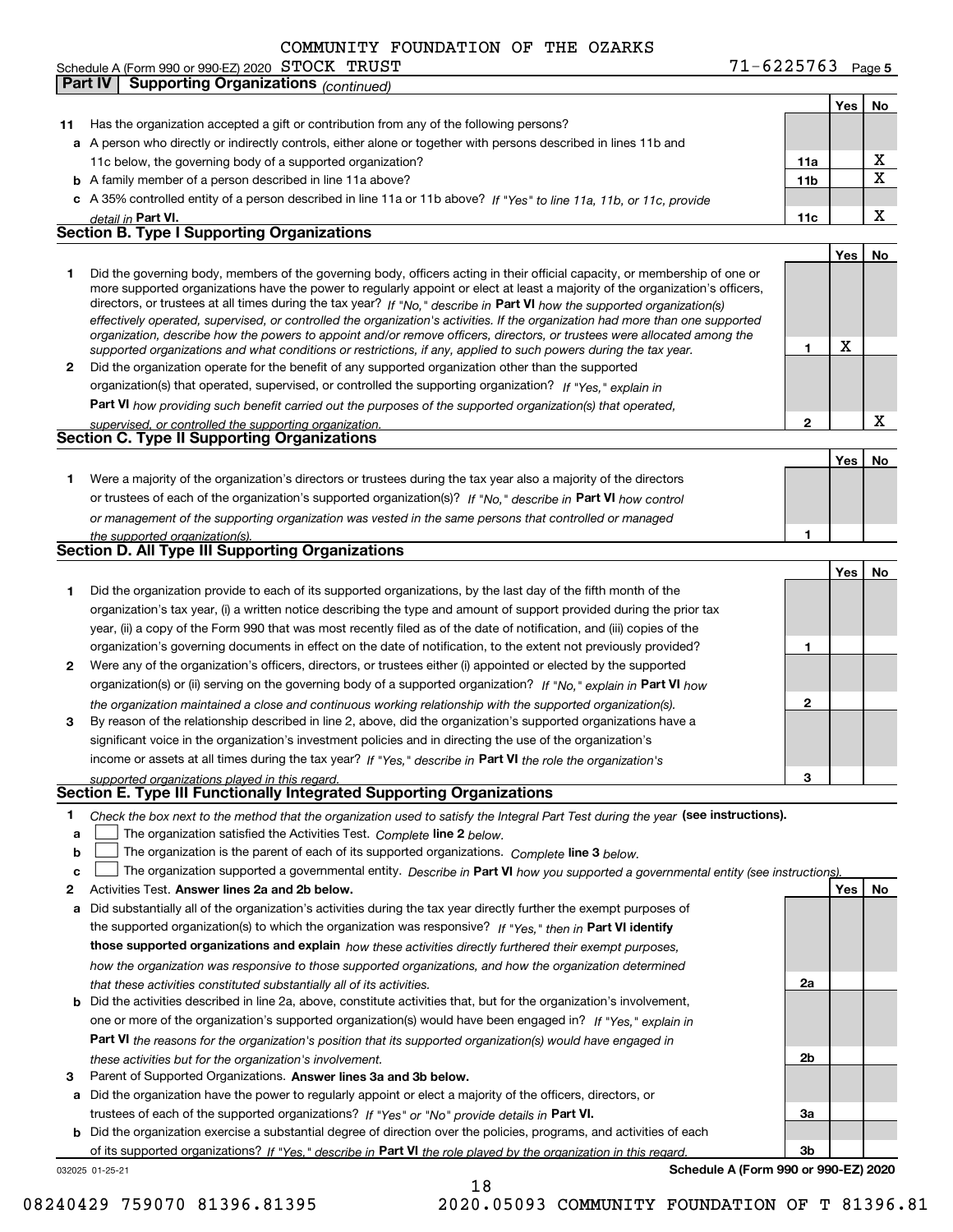#### **1Part VI** Check here if the organization satisfied the Integral Part Test as a qualifying trust on Nov. 20, 1970 ( explain in Part **VI**). See instructions. **Section A - Adjusted Net Income 123** Other gross income (see instructions) **4**Add lines 1 through 3. **56** Portion of operating expenses paid or incurred for production or **7** Other expenses (see instructions) **8** Adjusted Net Income (subtract lines 5, 6, and 7 from line 4) **8 8 1234567Section B - Minimum Asset Amount 1**Aggregate fair market value of all non-exempt-use assets (see **2**Acquisition indebtedness applicable to non-exempt-use assets **3** Subtract line 2 from line 1d. **4**Cash deemed held for exempt use. Enter 0.015 of line 3 (for greater amount, **5** Net value of non-exempt-use assets (subtract line 4 from line 3) **678a** Average monthly value of securities **b** Average monthly cash balances **c**Fair market value of other non-exempt-use assets **dTotal**  (add lines 1a, 1b, and 1c) **eDiscount** claimed for blockage or other factors **1a1b1c1d2345678**(explain in detail in Part VI): **Minimum Asset Amount**  (add line 7 to line 6) **Section C - Distributable Amount 12**Enter 0.85 of line 1. **3456123456Distributable Amount.** Subtract line 5 from line 4, unless subject to All other Type III non-functionally integrated supporting organizations must complete Sections A through E. (B) Current Year (optional)(A) Prior Year Net short-term capital gain Recoveries of prior-year distributions Depreciation and depletion collection of gross income or for management, conservation, or maintenance of property held for production of income (see instructions) (B) Current Year (optional)(A) Prior Year instructions for short tax year or assets held for part of year): see instructions). Multiply line 5 by 0.035. Recoveries of prior-year distributions Current Year Adjusted net income for prior year (from Section A, line 8, column A) Minimum asset amount for prior year (from Section B, line 8, column A) Enter greater of line 2 or line 3. Income tax imposed in prior year emergency temporary reduction (see instructions). **Part V Type III Non-Functionally Integrated 509(a)(3) Supporting Organizations**   $\mathcal{L}^{\text{max}}$

**7**Check here if the current year is the organization's first as a non-functionally integrated Type III supporting organization (see instructions). $\mathcal{L}^{\text{max}}$ 

**Schedule A (Form 990 or 990-EZ) 2020**

032026 01-25-21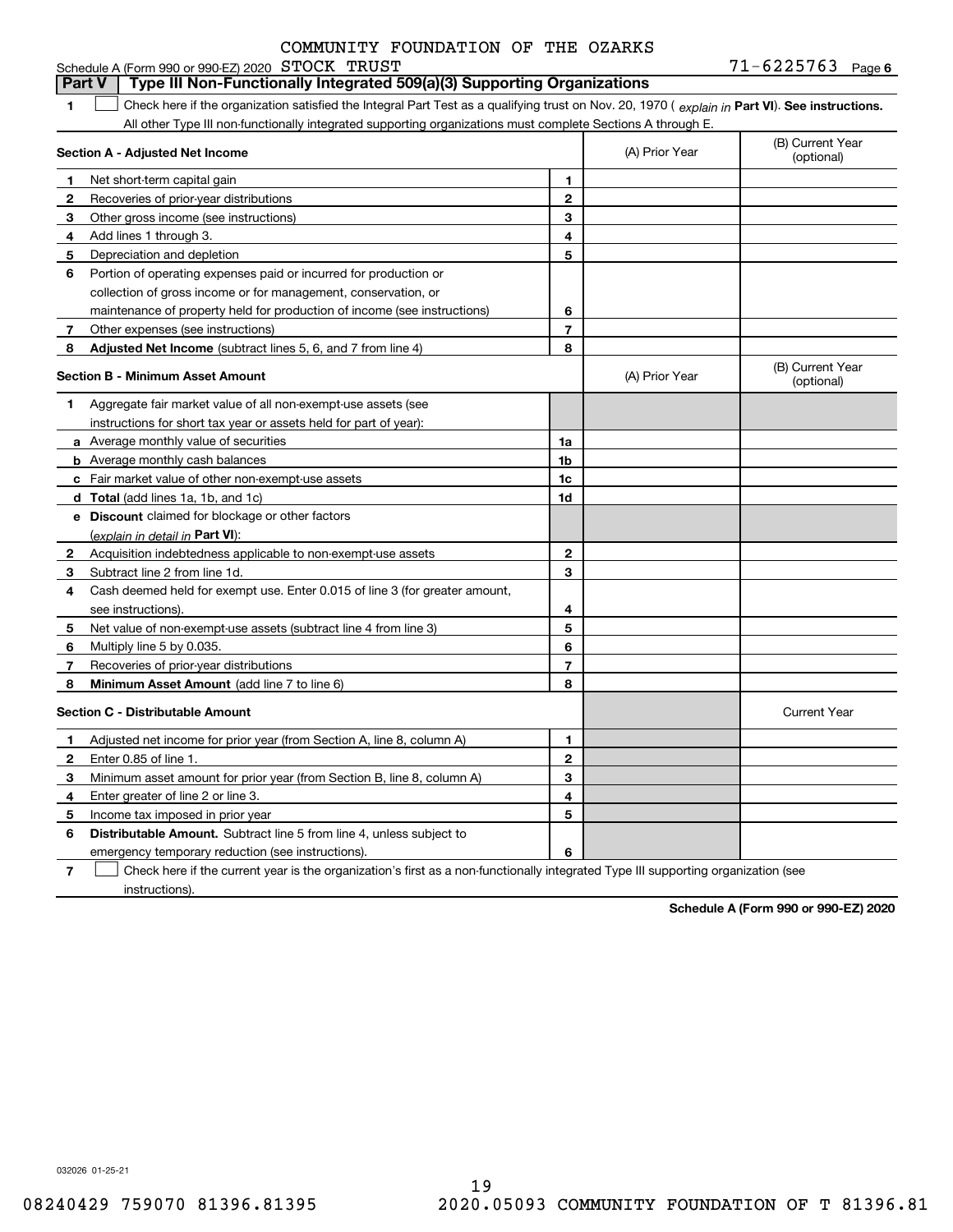**7** $71 - 6225763$ 

| Part V | Schedule A (Form 990 or 990-EZ) 2020 STOCK TRUST<br>Type III Non-Functionally Integrated 509(a)(3) Supporting Organizations        |                             |                                       | $11 - 6225163$ Page 7                   |
|--------|------------------------------------------------------------------------------------------------------------------------------------|-----------------------------|---------------------------------------|-----------------------------------------|
|        |                                                                                                                                    |                             | (continued)                           |                                         |
|        | Section D - Distributions                                                                                                          |                             |                                       | <b>Current Year</b>                     |
| 1      | Amounts paid to supported organizations to accomplish exempt purposes                                                              |                             |                                       | 1                                       |
| 2      | Amounts paid to perform activity that directly furthers exempt purposes of supported                                               |                             |                                       |                                         |
|        | organizations, in excess of income from activity                                                                                   |                             |                                       | 2<br>3                                  |
| 3<br>4 | Administrative expenses paid to accomplish exempt purposes of supported organizations<br>Amounts paid to acquire exempt-use assets |                             |                                       | 4                                       |
| 5      | Qualified set-aside amounts (prior IRS approval required - provide details in Part VI)                                             |                             |                                       | 5                                       |
| 6      | Other distributions (describe in Part VI). See instructions.                                                                       |                             |                                       | 6                                       |
| 7      | Total annual distributions. Add lines 1 through 6.                                                                                 |                             |                                       | 7                                       |
| 8      | Distributions to attentive supported organizations to which the organization is responsive                                         |                             |                                       |                                         |
|        | (provide details in Part VI). See instructions.                                                                                    |                             |                                       | 8                                       |
| 9      | Distributable amount for 2020 from Section C, line 6                                                                               |                             |                                       | 9                                       |
| 10     | Line 8 amount divided by line 9 amount                                                                                             |                             |                                       | 10                                      |
|        |                                                                                                                                    | (i)                         | (ii)                                  | (iii)                                   |
|        | <b>Section E - Distribution Allocations</b> (see instructions)                                                                     | <b>Excess Distributions</b> | <b>Underdistributions</b><br>Pre-2020 | <b>Distributable</b><br>Amount for 2020 |
| 1      | Distributable amount for 2020 from Section C, line 6                                                                               |                             |                                       |                                         |
| 2      | Underdistributions, if any, for years prior to 2020 (reason-                                                                       |                             |                                       |                                         |
|        | able cause required - explain in Part VI). See instructions.                                                                       |                             |                                       |                                         |
| З.     | Excess distributions carryover, if any, to 2020                                                                                    |                             |                                       |                                         |
|        | a From 2015                                                                                                                        |                             |                                       |                                         |
|        | $b$ From 2016                                                                                                                      |                             |                                       |                                         |
|        | c From 2017                                                                                                                        |                             |                                       |                                         |
|        | d From 2018                                                                                                                        |                             |                                       |                                         |
|        | e From 2019                                                                                                                        |                             |                                       |                                         |
|        | f Total of lines 3a through 3e                                                                                                     |                             |                                       |                                         |
|        | g Applied to underdistributions of prior years                                                                                     |                             |                                       |                                         |
|        | h Applied to 2020 distributable amount                                                                                             |                             |                                       |                                         |
| Î.     | Carryover from 2015 not applied (see instructions)                                                                                 |                             |                                       |                                         |
|        | Remainder. Subtract lines 3g, 3h, and 3i from line 3f.                                                                             |                             |                                       |                                         |
| 4      | Distributions for 2020 from Section D,                                                                                             |                             |                                       |                                         |
|        | \$<br>line $7:$                                                                                                                    |                             |                                       |                                         |
|        | a Applied to underdistributions of prior years                                                                                     |                             |                                       |                                         |
|        | <b>b</b> Applied to 2020 distributable amount                                                                                      |                             |                                       |                                         |
|        | <b>c</b> Remainder. Subtract lines 4a and 4b from line 4.                                                                          |                             |                                       |                                         |
| 5      | Remaining underdistributions for years prior to 2020, if                                                                           |                             |                                       |                                         |
|        | any. Subtract lines 3g and 4a from line 2. For result greater                                                                      |                             |                                       |                                         |
|        | than zero, explain in Part VI. See instructions.                                                                                   |                             |                                       |                                         |
| 6      | Remaining underdistributions for 2020. Subtract lines 3h                                                                           |                             |                                       |                                         |
|        | and 4b from line 1. For result greater than zero, explain in                                                                       |                             |                                       |                                         |
|        | Part VI. See instructions.                                                                                                         |                             |                                       |                                         |
| 7      | Excess distributions carryover to 2021. Add lines 3j                                                                               |                             |                                       |                                         |
|        | and 4c.                                                                                                                            |                             |                                       |                                         |
| 8      | Breakdown of line 7:<br>a Excess from 2016                                                                                         |                             |                                       |                                         |
|        | <b>b</b> Excess from 2017                                                                                                          |                             |                                       |                                         |
|        | c Excess from 2018                                                                                                                 |                             |                                       |                                         |
|        | d Excess from 2019                                                                                                                 |                             |                                       |                                         |
|        | e Excess from 2020                                                                                                                 |                             |                                       |                                         |
|        |                                                                                                                                    |                             |                                       | Cabadula A (Faum 000 au 000 EZ) 0000    |

**Schedule A (Form 990 or 990-EZ) 2020**

032027 01-25-21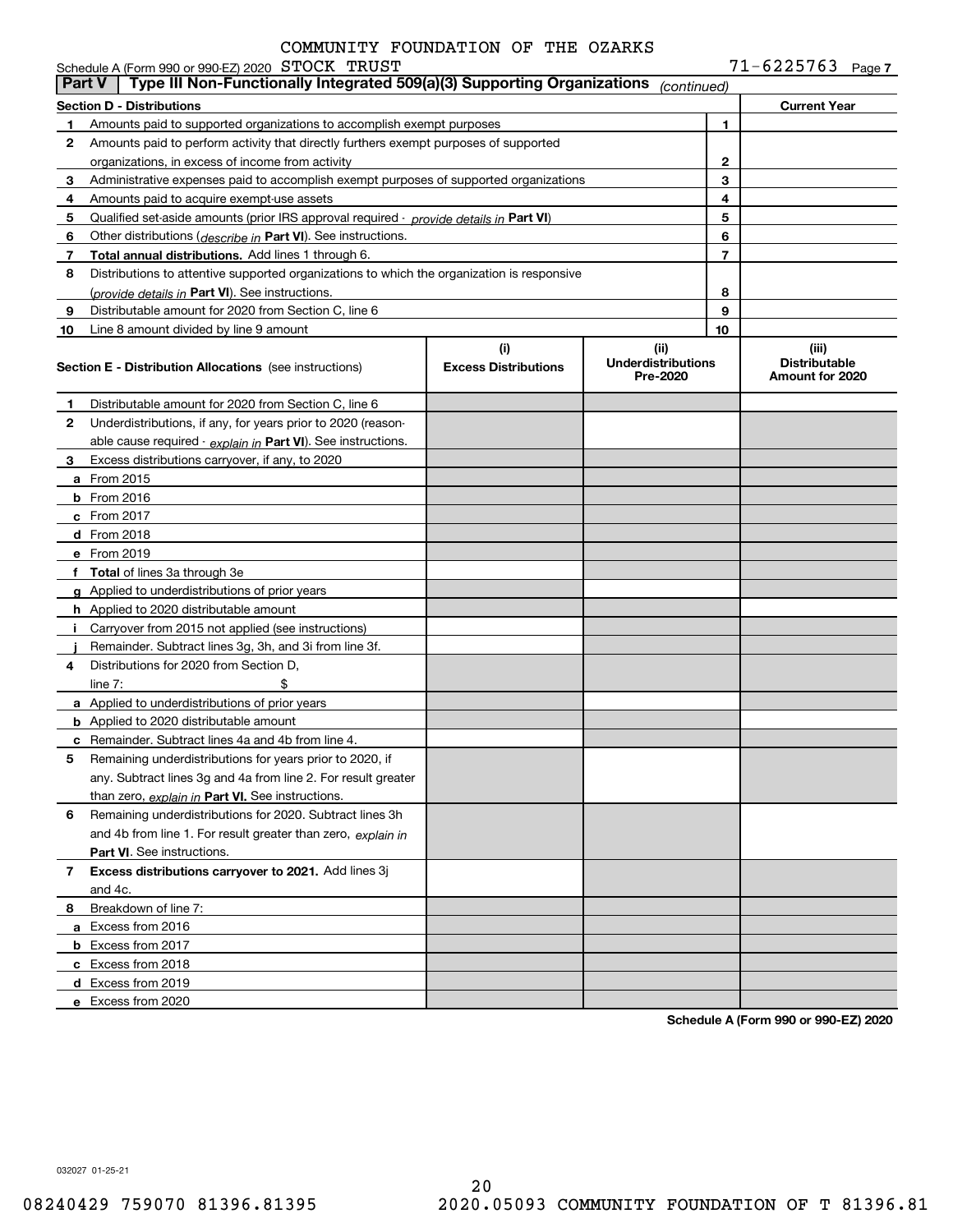|                 |                                                  | COMMUNITY FOUNDATION OF THE OZARKS                                                                                                                                                                                                                                                                                                                                                                                                                                                                                                                                   |                                      |
|-----------------|--------------------------------------------------|----------------------------------------------------------------------------------------------------------------------------------------------------------------------------------------------------------------------------------------------------------------------------------------------------------------------------------------------------------------------------------------------------------------------------------------------------------------------------------------------------------------------------------------------------------------------|--------------------------------------|
| <b>Part VI</b>  | Schedule A (Form 990 or 990-EZ) 2020 STOCK TRUST |                                                                                                                                                                                                                                                                                                                                                                                                                                                                                                                                                                      | $71 - 6225763$ Page 8                |
|                 |                                                  | Supplemental Information. Provide the explanations required by Part II, line 10; Part II, line 17a or 17b; Part III, line 12;<br>Part IV, Section A, lines 1, 2, 3b, 3c, 4b, 4c, 5a, 6, 9a, 9b, 9c, 11a, 11b, and 11c; Part IV, Section B, lines 1 and 2; Part IV, Section C,<br>line 1; Part IV, Section D, lines 2 and 3; Part IV, Section E, lines 1c, 2a, 2b, 3a, and 3b; Part V, line 1; Part V, Section B, line 1e; Part V,<br>Section D, lines 5, 6, and 8; and Part V, Section E, lines 2, 5, and 6. Also complete this part for any additional information. |                                      |
|                 | (See instructions.)                              |                                                                                                                                                                                                                                                                                                                                                                                                                                                                                                                                                                      |                                      |
|                 |                                                  |                                                                                                                                                                                                                                                                                                                                                                                                                                                                                                                                                                      |                                      |
|                 |                                                  |                                                                                                                                                                                                                                                                                                                                                                                                                                                                                                                                                                      |                                      |
|                 |                                                  |                                                                                                                                                                                                                                                                                                                                                                                                                                                                                                                                                                      |                                      |
|                 |                                                  |                                                                                                                                                                                                                                                                                                                                                                                                                                                                                                                                                                      |                                      |
|                 |                                                  |                                                                                                                                                                                                                                                                                                                                                                                                                                                                                                                                                                      |                                      |
|                 |                                                  |                                                                                                                                                                                                                                                                                                                                                                                                                                                                                                                                                                      |                                      |
|                 |                                                  |                                                                                                                                                                                                                                                                                                                                                                                                                                                                                                                                                                      |                                      |
|                 |                                                  |                                                                                                                                                                                                                                                                                                                                                                                                                                                                                                                                                                      |                                      |
|                 |                                                  |                                                                                                                                                                                                                                                                                                                                                                                                                                                                                                                                                                      |                                      |
|                 |                                                  |                                                                                                                                                                                                                                                                                                                                                                                                                                                                                                                                                                      |                                      |
|                 |                                                  |                                                                                                                                                                                                                                                                                                                                                                                                                                                                                                                                                                      |                                      |
|                 |                                                  |                                                                                                                                                                                                                                                                                                                                                                                                                                                                                                                                                                      |                                      |
|                 |                                                  |                                                                                                                                                                                                                                                                                                                                                                                                                                                                                                                                                                      |                                      |
|                 |                                                  |                                                                                                                                                                                                                                                                                                                                                                                                                                                                                                                                                                      |                                      |
|                 |                                                  |                                                                                                                                                                                                                                                                                                                                                                                                                                                                                                                                                                      |                                      |
|                 |                                                  |                                                                                                                                                                                                                                                                                                                                                                                                                                                                                                                                                                      |                                      |
|                 |                                                  |                                                                                                                                                                                                                                                                                                                                                                                                                                                                                                                                                                      |                                      |
|                 |                                                  |                                                                                                                                                                                                                                                                                                                                                                                                                                                                                                                                                                      |                                      |
|                 |                                                  |                                                                                                                                                                                                                                                                                                                                                                                                                                                                                                                                                                      |                                      |
|                 |                                                  |                                                                                                                                                                                                                                                                                                                                                                                                                                                                                                                                                                      |                                      |
|                 |                                                  |                                                                                                                                                                                                                                                                                                                                                                                                                                                                                                                                                                      |                                      |
|                 |                                                  |                                                                                                                                                                                                                                                                                                                                                                                                                                                                                                                                                                      |                                      |
|                 |                                                  |                                                                                                                                                                                                                                                                                                                                                                                                                                                                                                                                                                      |                                      |
|                 |                                                  |                                                                                                                                                                                                                                                                                                                                                                                                                                                                                                                                                                      |                                      |
|                 |                                                  |                                                                                                                                                                                                                                                                                                                                                                                                                                                                                                                                                                      |                                      |
|                 |                                                  |                                                                                                                                                                                                                                                                                                                                                                                                                                                                                                                                                                      |                                      |
|                 |                                                  |                                                                                                                                                                                                                                                                                                                                                                                                                                                                                                                                                                      |                                      |
|                 |                                                  |                                                                                                                                                                                                                                                                                                                                                                                                                                                                                                                                                                      |                                      |
|                 |                                                  |                                                                                                                                                                                                                                                                                                                                                                                                                                                                                                                                                                      |                                      |
|                 |                                                  |                                                                                                                                                                                                                                                                                                                                                                                                                                                                                                                                                                      |                                      |
|                 |                                                  |                                                                                                                                                                                                                                                                                                                                                                                                                                                                                                                                                                      |                                      |
|                 |                                                  |                                                                                                                                                                                                                                                                                                                                                                                                                                                                                                                                                                      |                                      |
| 032028 01-25-21 |                                                  |                                                                                                                                                                                                                                                                                                                                                                                                                                                                                                                                                                      | Schedule A (Form 990 or 990-EZ) 2020 |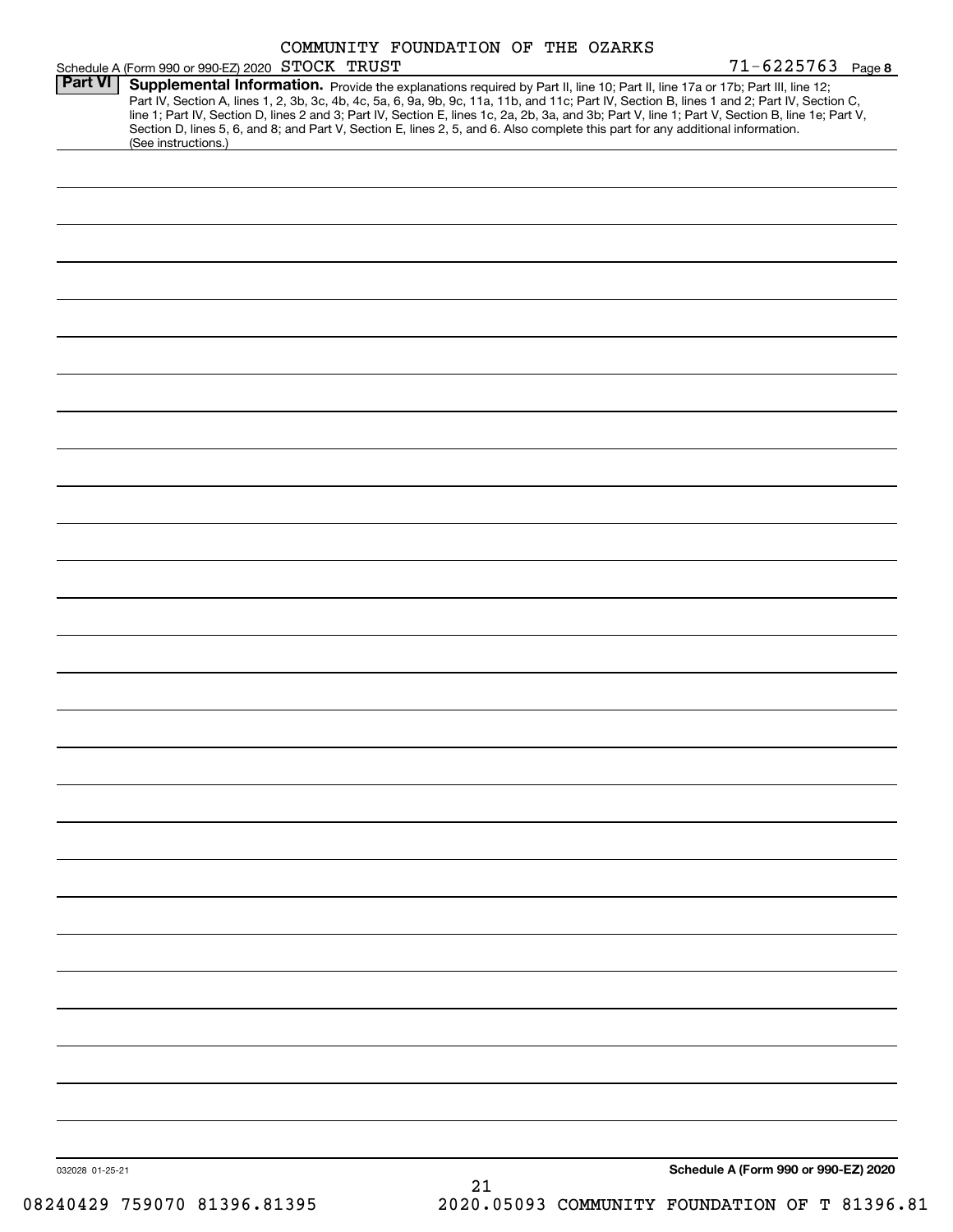Department of the Treasury Internal Revenue Service **(Form 990, 990-EZ, or 990-PF)**

## **Schedule B Schedule of Contributors**

**| Attach to Form 990, Form 990-EZ, or Form 990-PF. | Go to www.irs.gov/Form990 for the latest information.** OMB No. 1545-0047

| ٦ | s |  |
|---|---|--|
|   |   |  |

**Employer identification number**

|  | Name of the organization |  |
|--|--------------------------|--|
|  | $\sim$                   |  |

|             | COMMUNITY FOUNDATION OF THE OZARKS |  |  |
|-------------|------------------------------------|--|--|
| STOCK TRUST |                                    |  |  |

71-6225763

| Filers of:         | Section:                                                                           |
|--------------------|------------------------------------------------------------------------------------|
| Form 990 or 990-EZ | $\lfloor x \rfloor$ 501(c)( 3) (enter number) organization                         |
|                    | $4947(a)(1)$ nonexempt charitable trust <b>not</b> treated as a private foundation |
|                    | 527 political organization                                                         |
| Form 990-PF        | 501(c)(3) exempt private foundation                                                |
|                    | 4947(a)(1) nonexempt charitable trust treated as a private foundation              |
|                    | 501(c)(3) taxable private foundation                                               |

Check if your organization is covered by the **General Rule** or a **Special Rule. Note:**  Only a section 501(c)(7), (8), or (10) organization can check boxes for both the General Rule and a Special Rule. See instructions.

### **General Rule**

 $\boxed{\textbf{X}}$  For an organization filing Form 990, 990-EZ, or 990-PF that received, during the year, contributions totaling \$5,000 or more (in money or property) from any one contributor. Complete Parts I and II. See instructions for determining a contributor's total contributions.

### **Special Rules**

 $\mathcal{L}^{\text{max}}$ 

| For an organization described in section 501(c)(3) filing Form 990 or 990-EZ that met the 33 1/3% support test of the regulations under               |
|-------------------------------------------------------------------------------------------------------------------------------------------------------|
| sections 509(a)(1) and 170(b)(1)(A)(vi), that checked Schedule A (Form 990 or 990-EZ), Part II, line 13, 16a, or 16b, and that received from          |
| any one contributor, during the year, total contributions of the greater of (1) \$5,000; or (2) 2% of the amount on (i) Form 990, Part VIII, line 1h; |
| or (ii) Form 990-EZ, line 1. Complete Parts I and II.                                                                                                 |

For an organization described in section 501(c)(7), (8), or (10) filing Form 990 or 990-EZ that received from any one contributor, during the year, total contributions of more than \$1,000 exclusively for religious, charitable, scientific, literary, or educational purposes, or for the prevention of cruelty to children or animals. Complete Parts I (entering "N/A" in column (b) instead of the contributor name and address), II, and III.  $\mathcal{L}^{\text{max}}$ 

purpose. Don't complete any of the parts unless the **General Rule** applies to this organization because it received *nonexclusively* year, contributions <sub>exclusively</sub> for religious, charitable, etc., purposes, but no such contributions totaled more than \$1,000. If this box is checked, enter here the total contributions that were received during the year for an  $\;$ exclusively religious, charitable, etc., For an organization described in section 501(c)(7), (8), or (10) filing Form 990 or 990-EZ that received from any one contributor, during the religious, charitable, etc., contributions totaling \$5,000 or more during the year  $\Box$ — $\Box$   $\Box$ 

**Caution:**  An organization that isn't covered by the General Rule and/or the Special Rules doesn't file Schedule B (Form 990, 990-EZ, or 990-PF),  **must** but it answer "No" on Part IV, line 2, of its Form 990; or check the box on line H of its Form 990-EZ or on its Form 990-PF, Part I, line 2, to certify that it doesn't meet the filing requirements of Schedule B (Form 990, 990-EZ, or 990-PF).

**For Paperwork Reduction Act Notice, see the instructions for Form 990, 990-EZ, or 990-PF. Schedule B (Form 990, 990-EZ, or 990-PF) (2020)** LHA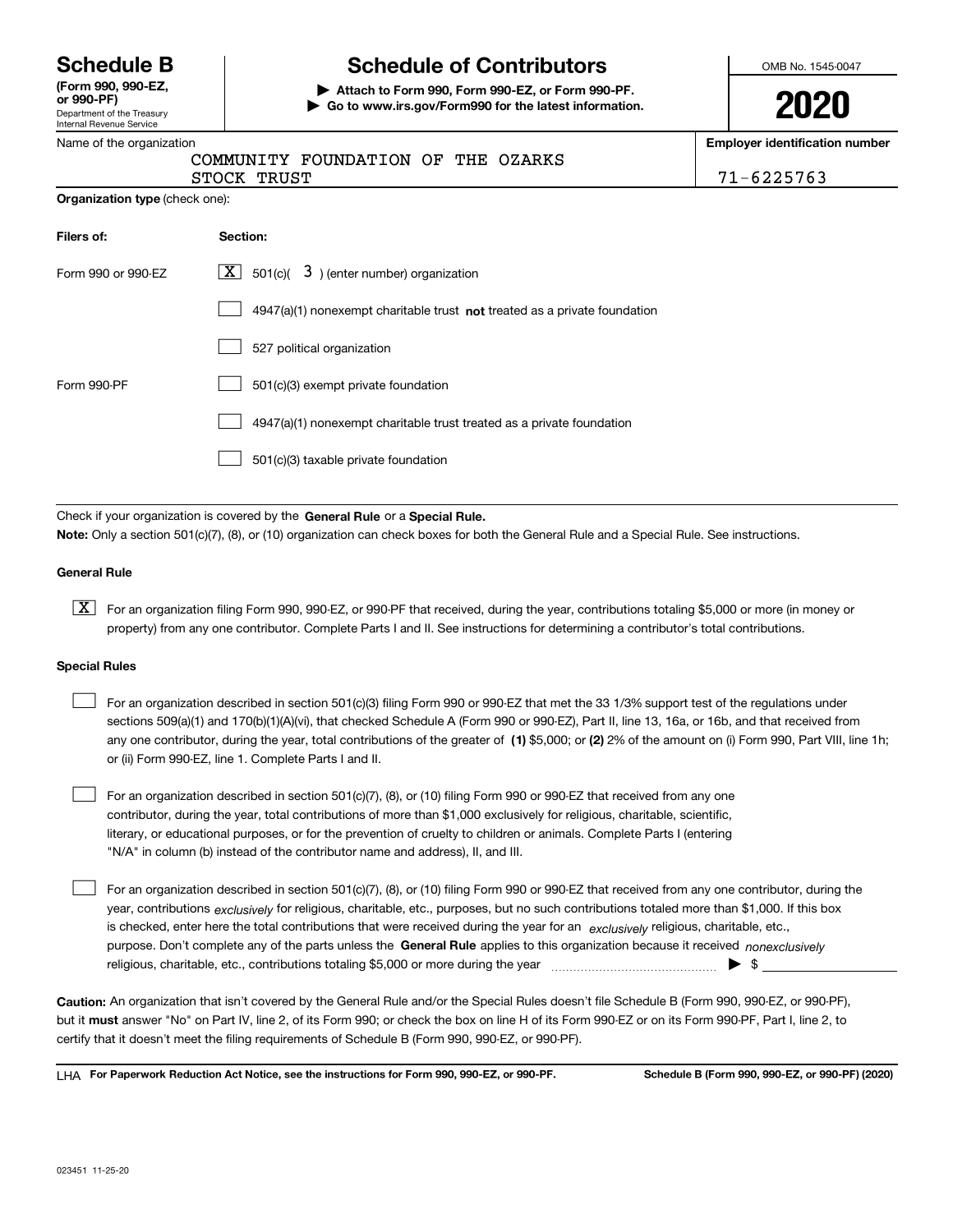|            | <b>SCHEDULE D</b>              |                                                                                                        | <b>Supplemental Financial Statements</b>                                                                                                                                                                                                                                                                                                  |                          | OMB No. 1545-0047                                   |  |  |
|------------|--------------------------------|--------------------------------------------------------------------------------------------------------|-------------------------------------------------------------------------------------------------------------------------------------------------------------------------------------------------------------------------------------------------------------------------------------------------------------------------------------------|--------------------------|-----------------------------------------------------|--|--|
| (Form 990) |                                | Complete if the organization answered "Yes" on Form 990,                                               |                                                                                                                                                                                                                                                                                                                                           |                          |                                                     |  |  |
|            | Department of the Treasury     |                                                                                                        | Part IV, line 6, 7, 8, 9, 10, 11a, 11b, 11c, 11d, 11e, 11f, 12a, or 12b.<br>Attach to Form 990.                                                                                                                                                                                                                                           |                          |                                                     |  |  |
|            | Internal Revenue Service       |                                                                                                        | Go to www.irs.gov/Form990 for instructions and the latest information.                                                                                                                                                                                                                                                                    |                          | Inspection                                          |  |  |
|            | Name of the organization       | COMMUNITY FOUNDATION OF THE OZARKS<br>STOCK TRUST                                                      |                                                                                                                                                                                                                                                                                                                                           |                          | <b>Employer identification number</b><br>71-6225763 |  |  |
| Part I     |                                |                                                                                                        | Organizations Maintaining Donor Advised Funds or Other Similar Funds or Accounts. Complete if the                                                                                                                                                                                                                                         |                          |                                                     |  |  |
|            |                                | organization answered "Yes" on Form 990, Part IV, line 6.                                              |                                                                                                                                                                                                                                                                                                                                           |                          |                                                     |  |  |
|            |                                |                                                                                                        | (a) Donor advised funds                                                                                                                                                                                                                                                                                                                   |                          | (b) Funds and other accounts                        |  |  |
| 1          |                                |                                                                                                        |                                                                                                                                                                                                                                                                                                                                           |                          |                                                     |  |  |
| 2          |                                | Aggregate value of contributions to (during year)                                                      |                                                                                                                                                                                                                                                                                                                                           |                          |                                                     |  |  |
| з          |                                |                                                                                                        |                                                                                                                                                                                                                                                                                                                                           |                          |                                                     |  |  |
| 4          |                                |                                                                                                        |                                                                                                                                                                                                                                                                                                                                           |                          |                                                     |  |  |
| 5          |                                |                                                                                                        | Did the organization inform all donors and donor advisors in writing that the assets held in donor advised funds                                                                                                                                                                                                                          |                          |                                                     |  |  |
| 6          |                                |                                                                                                        | Did the organization inform all grantees, donors, and donor advisors in writing that grant funds can be used only                                                                                                                                                                                                                         |                          | Yes<br>No                                           |  |  |
|            |                                |                                                                                                        | for charitable purposes and not for the benefit of the donor or donor advisor, or for any other purpose conferring                                                                                                                                                                                                                        |                          |                                                     |  |  |
|            | impermissible private benefit? |                                                                                                        |                                                                                                                                                                                                                                                                                                                                           |                          | Yes<br>No                                           |  |  |
| Part II    |                                |                                                                                                        | Conservation Easements. Complete if the organization answered "Yes" on Form 990, Part IV, line 7.                                                                                                                                                                                                                                         |                          |                                                     |  |  |
| 1.         |                                | Purpose(s) of conservation easements held by the organization (check all that apply).                  |                                                                                                                                                                                                                                                                                                                                           |                          |                                                     |  |  |
|            |                                | Preservation of land for public use (for example, recreation or education)                             | Preservation of a historically important land area                                                                                                                                                                                                                                                                                        |                          |                                                     |  |  |
|            |                                | Protection of natural habitat                                                                          | Preservation of a certified historic structure                                                                                                                                                                                                                                                                                            |                          |                                                     |  |  |
|            |                                | Preservation of open space                                                                             |                                                                                                                                                                                                                                                                                                                                           |                          |                                                     |  |  |
| 2          |                                |                                                                                                        | Complete lines 2a through 2d if the organization held a qualified conservation contribution in the form of a conservation easement on the last                                                                                                                                                                                            |                          |                                                     |  |  |
|            | day of the tax year.           |                                                                                                        |                                                                                                                                                                                                                                                                                                                                           |                          | Held at the End of the Tax Year                     |  |  |
| a          |                                |                                                                                                        |                                                                                                                                                                                                                                                                                                                                           | 2a                       |                                                     |  |  |
| b          |                                | Total acreage restricted by conservation easements                                                     |                                                                                                                                                                                                                                                                                                                                           | 2 <sub>b</sub>           |                                                     |  |  |
| с          |                                |                                                                                                        |                                                                                                                                                                                                                                                                                                                                           | 2c                       |                                                     |  |  |
| d          |                                |                                                                                                        | Number of conservation easements included in (c) acquired after 7/25/06, and not on a historic structure<br>listed in the National Register [11, 1200] [12] The National Register [11, 1200] [12] The National Register [11, 1200] [12] The National Register [11, 1200] [12] The National Register [11, 1200] [12] The National Register | 2d                       |                                                     |  |  |
| 3          |                                |                                                                                                        | Number of conservation easements modified, transferred, released, extinguished, or terminated by the organization during the tax                                                                                                                                                                                                          |                          |                                                     |  |  |
|            | $\mathsf{year}$                |                                                                                                        |                                                                                                                                                                                                                                                                                                                                           |                          |                                                     |  |  |
| 4          |                                | Number of states where property subject to conservation easement is located >                          |                                                                                                                                                                                                                                                                                                                                           |                          |                                                     |  |  |
| 5          |                                | Does the organization have a written policy regarding the periodic monitoring, inspection, handling of |                                                                                                                                                                                                                                                                                                                                           |                          |                                                     |  |  |
|            |                                | violations, and enforcement of the conservation easements it holds?                                    |                                                                                                                                                                                                                                                                                                                                           |                          | <b>No</b><br>Yes                                    |  |  |
| 6          |                                |                                                                                                        | Staff and volunteer hours devoted to monitoring, inspecting, handling of violations, and enforcing conservation easements during the year                                                                                                                                                                                                 |                          |                                                     |  |  |
|            |                                |                                                                                                        |                                                                                                                                                                                                                                                                                                                                           |                          |                                                     |  |  |
| 7          |                                |                                                                                                        | Amount of expenses incurred in monitoring, inspecting, handling of violations, and enforcing conservation easements during the year                                                                                                                                                                                                       |                          |                                                     |  |  |
|            | $\blacktriangleright$ \$       |                                                                                                        |                                                                                                                                                                                                                                                                                                                                           |                          |                                                     |  |  |
| 8          |                                |                                                                                                        | Does each conservation easement reported on line 2(d) above satisfy the requirements of section 170(h)(4)(B)(i)                                                                                                                                                                                                                           |                          |                                                     |  |  |
| 9          |                                |                                                                                                        | In Part XIII, describe how the organization reports conservation easements in its revenue and expense statement and                                                                                                                                                                                                                       |                          | Yes<br>No                                           |  |  |
|            |                                |                                                                                                        | balance sheet, and include, if applicable, the text of the footnote to the organization's financial statements that describes the                                                                                                                                                                                                         |                          |                                                     |  |  |
|            |                                | organization's accounting for conservation easements.                                                  |                                                                                                                                                                                                                                                                                                                                           |                          |                                                     |  |  |
|            | Part III                       |                                                                                                        | Organizations Maintaining Collections of Art, Historical Treasures, or Other Similar Assets.                                                                                                                                                                                                                                              |                          |                                                     |  |  |
|            |                                | Complete if the organization answered "Yes" on Form 990, Part IV, line 8.                              |                                                                                                                                                                                                                                                                                                                                           |                          |                                                     |  |  |
|            |                                |                                                                                                        | 1a If the organization elected, as permitted under FASB ASC 958, not to report in its revenue statement and balance sheet works                                                                                                                                                                                                           |                          |                                                     |  |  |
|            |                                |                                                                                                        | of art, historical treasures, or other similar assets held for public exhibition, education, or research in furtherance of public                                                                                                                                                                                                         |                          |                                                     |  |  |
|            |                                |                                                                                                        | service, provide in Part XIII the text of the footnote to its financial statements that describes these items.                                                                                                                                                                                                                            |                          |                                                     |  |  |
| b          |                                |                                                                                                        | If the organization elected, as permitted under FASB ASC 958, to report in its revenue statement and balance sheet works of                                                                                                                                                                                                               |                          |                                                     |  |  |
|            |                                |                                                                                                        | art, historical treasures, or other similar assets held for public exhibition, education, or research in furtherance of public service,                                                                                                                                                                                                   |                          |                                                     |  |  |
|            |                                | provide the following amounts relating to these items:                                                 |                                                                                                                                                                                                                                                                                                                                           |                          |                                                     |  |  |
|            | $\frac{1}{2}$                  |                                                                                                        |                                                                                                                                                                                                                                                                                                                                           |                          |                                                     |  |  |
|            |                                | (ii) Assets included in Form 990, Part X                                                               |                                                                                                                                                                                                                                                                                                                                           | $\blacktriangleright$ \$ |                                                     |  |  |
| 2          |                                |                                                                                                        | If the organization received or held works of art, historical treasures, or other similar assets for financial gain, provide                                                                                                                                                                                                              |                          |                                                     |  |  |
| a          |                                | the following amounts required to be reported under FASB ASC 958 relating to these items:              |                                                                                                                                                                                                                                                                                                                                           | \$                       |                                                     |  |  |
|            |                                |                                                                                                        |                                                                                                                                                                                                                                                                                                                                           | $\blacktriangleright$ s  |                                                     |  |  |
|            |                                | LHA For Paperwork Reduction Act Notice, see the Instructions for Form 990.                             |                                                                                                                                                                                                                                                                                                                                           |                          | Schedule D (Form 990) 2020                          |  |  |
|            | 032051 12-01-20                |                                                                                                        |                                                                                                                                                                                                                                                                                                                                           |                          |                                                     |  |  |
|            |                                |                                                                                                        | ኅ ፎ                                                                                                                                                                                                                                                                                                                                       |                          |                                                     |  |  |

| ΖO   |  |        |  |  |
|------|--|--------|--|--|
| ົາ ∩ |  | n Enno |  |  |

08240429 759070 81396.81395 2020.05093 COMMUNITY FOUNDATION OF T 81396.81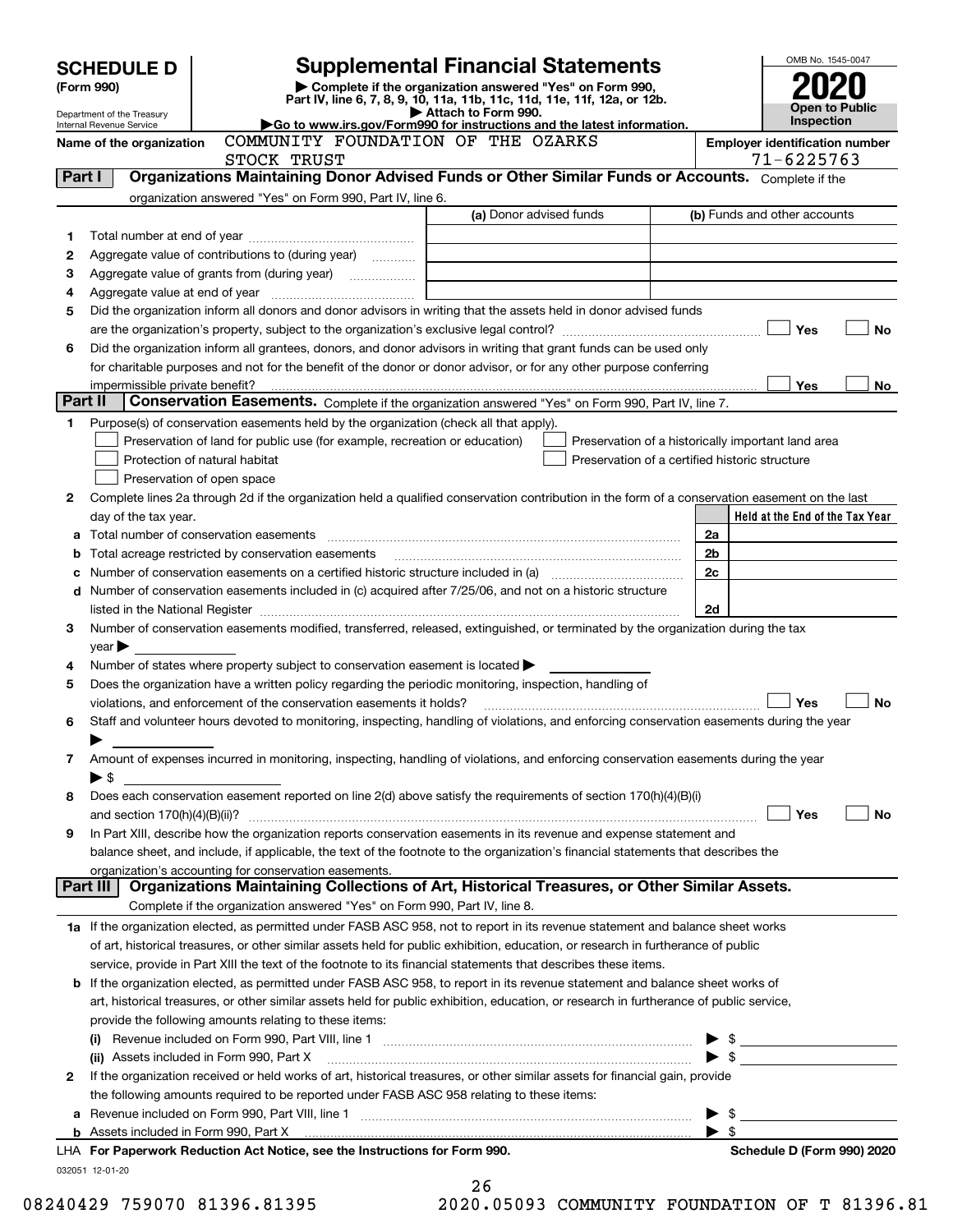|               |                                                                                                                                                                                                                                | COMMUNITY FOUNDATION OF THE OZARKS |   |                |                                                                                                                                                                                                                                |                 |              |                                            |                |     |    |
|---------------|--------------------------------------------------------------------------------------------------------------------------------------------------------------------------------------------------------------------------------|------------------------------------|---|----------------|--------------------------------------------------------------------------------------------------------------------------------------------------------------------------------------------------------------------------------|-----------------|--------------|--------------------------------------------|----------------|-----|----|
|               | STOCK TRUST<br>Schedule D (Form 990) 2020                                                                                                                                                                                      |                                    |   |                |                                                                                                                                                                                                                                |                 |              | $71 - 6225763$ Page 2                      |                |     |    |
|               | Organizations Maintaining Collections of Art, Historical Treasures, or Other Similar Assets (continued)<br>Part III                                                                                                            |                                    |   |                |                                                                                                                                                                                                                                |                 |              |                                            |                |     |    |
| 3             | Using the organization's acquisition, accession, and other records, check any of the following that make significant use of its                                                                                                |                                    |   |                |                                                                                                                                                                                                                                |                 |              |                                            |                |     |    |
|               | collection items (check all that apply):                                                                                                                                                                                       |                                    |   |                |                                                                                                                                                                                                                                |                 |              |                                            |                |     |    |
| a             | Public exhibition                                                                                                                                                                                                              |                                    | d |                | Loan or exchange program                                                                                                                                                                                                       |                 |              |                                            |                |     |    |
| b             | Scholarly research                                                                                                                                                                                                             |                                    | е |                | Other and the control of the control of the control of the control of the control of the control of the control of the control of the control of the control of the control of the control of the control of the control of th |                 |              |                                            |                |     |    |
| c             | Preservation for future generations                                                                                                                                                                                            |                                    |   |                |                                                                                                                                                                                                                                |                 |              |                                            |                |     |    |
|               | Provide a description of the organization's collections and explain how they further the organization's exempt purpose in Part XIII.                                                                                           |                                    |   |                |                                                                                                                                                                                                                                |                 |              |                                            |                |     |    |
| 5             | During the year, did the organization solicit or receive donations of art, historical treasures, or other similar assets                                                                                                       |                                    |   |                |                                                                                                                                                                                                                                |                 |              |                                            |                |     |    |
|               | Part IV<br>Escrow and Custodial Arrangements. Complete if the organization answered "Yes" on Form 990, Part IV, line 9, or                                                                                                     |                                    |   |                |                                                                                                                                                                                                                                |                 |              |                                            | Yes            |     | No |
|               | reported an amount on Form 990, Part X, line 21.                                                                                                                                                                               |                                    |   |                |                                                                                                                                                                                                                                |                 |              |                                            |                |     |    |
|               | 1a Is the organization an agent, trustee, custodian or other intermediary for contributions or other assets not included                                                                                                       |                                    |   |                |                                                                                                                                                                                                                                |                 |              |                                            |                |     |    |
|               |                                                                                                                                                                                                                                |                                    |   |                |                                                                                                                                                                                                                                |                 |              |                                            | Yes            |     | No |
|               | on Form 990, Part X? [11] matter contracts and contracts and contracts are contracted as a form 990, Part X?<br>b If "Yes," explain the arrangement in Part XIII and complete the following table:                             |                                    |   |                |                                                                                                                                                                                                                                |                 |              |                                            |                |     |    |
|               |                                                                                                                                                                                                                                |                                    |   |                |                                                                                                                                                                                                                                |                 |              |                                            | Amount         |     |    |
|               |                                                                                                                                                                                                                                |                                    |   |                |                                                                                                                                                                                                                                |                 | 1c           |                                            |                |     |    |
|               | c Beginning balance measurements and the contract of the contract of the contract of the contract of the contract of the contract of the contract of the contract of the contract of the contract of the contract of the contr |                                    |   |                |                                                                                                                                                                                                                                |                 | 1d           |                                            |                |     |    |
|               |                                                                                                                                                                                                                                |                                    |   |                |                                                                                                                                                                                                                                |                 | 1e           |                                            |                |     |    |
|               | Distributions during the year manufactured and continuum and the year manufactured and the year manufactured and the year manufactured and the year manufactured and the year manufactured and the year manufactured and the y |                                    |   |                |                                                                                                                                                                                                                                |                 | 1f           |                                            |                |     |    |
|               | 2a Did the organization include an amount on Form 990, Part X, line 21, for escrow or custodial account liability?                                                                                                             |                                    |   |                |                                                                                                                                                                                                                                |                 |              |                                            | Yes            |     | No |
|               | <b>b</b> If "Yes," explain the arrangement in Part XIII. Check here if the explanation has been provided on Part XIII                                                                                                          |                                    |   |                |                                                                                                                                                                                                                                |                 |              | .                                          |                |     |    |
| <b>Part V</b> | <b>Endowment Funds.</b> Complete if the organization answered "Yes" on Form 990, Part IV, line 10.                                                                                                                             |                                    |   |                |                                                                                                                                                                                                                                |                 |              |                                            |                |     |    |
|               |                                                                                                                                                                                                                                | (a) Current year                   |   | (b) Prior year | (c) Two years back                                                                                                                                                                                                             |                 |              | (d) Three years back   (e) Four years back |                |     |    |
| 1a            | Beginning of year balance                                                                                                                                                                                                      |                                    |   |                |                                                                                                                                                                                                                                |                 |              |                                            |                |     |    |
|               |                                                                                                                                                                                                                                |                                    |   |                |                                                                                                                                                                                                                                |                 |              |                                            |                |     |    |
|               | Net investment earnings, gains, and losses                                                                                                                                                                                     |                                    |   |                |                                                                                                                                                                                                                                |                 |              |                                            |                |     |    |
|               |                                                                                                                                                                                                                                |                                    |   |                |                                                                                                                                                                                                                                |                 |              |                                            |                |     |    |
|               | e Other expenditures for facilities                                                                                                                                                                                            |                                    |   |                |                                                                                                                                                                                                                                |                 |              |                                            |                |     |    |
|               |                                                                                                                                                                                                                                |                                    |   |                |                                                                                                                                                                                                                                |                 |              |                                            |                |     |    |
|               |                                                                                                                                                                                                                                |                                    |   |                |                                                                                                                                                                                                                                |                 |              |                                            |                |     |    |
|               | End of year balance                                                                                                                                                                                                            |                                    |   |                |                                                                                                                                                                                                                                |                 |              |                                            |                |     |    |
| 2             | Provide the estimated percentage of the current year end balance (line 1g, column (a)) held as:                                                                                                                                |                                    |   |                |                                                                                                                                                                                                                                |                 |              |                                            |                |     |    |
|               | Board designated or quasi-endowment >                                                                                                                                                                                          |                                    | % |                |                                                                                                                                                                                                                                |                 |              |                                            |                |     |    |
|               | Permanent endowment > 1                                                                                                                                                                                                        | %                                  |   |                |                                                                                                                                                                                                                                |                 |              |                                            |                |     |    |
|               | $\mathbf c$ Term endowment $\blacktriangleright$                                                                                                                                                                               | %                                  |   |                |                                                                                                                                                                                                                                |                 |              |                                            |                |     |    |
|               | The percentages on lines 2a, 2b, and 2c should equal 100%.                                                                                                                                                                     |                                    |   |                |                                                                                                                                                                                                                                |                 |              |                                            |                |     |    |
|               | 3a Are there endowment funds not in the possession of the organization that are held and administered for the organization                                                                                                     |                                    |   |                |                                                                                                                                                                                                                                |                 |              |                                            |                |     |    |
|               |                                                                                                                                                                                                                                |                                    |   |                |                                                                                                                                                                                                                                |                 |              |                                            |                | Yes | No |
|               | by:<br>(i)                                                                                                                                                                                                                     |                                    |   |                |                                                                                                                                                                                                                                |                 |              |                                            | 3a(i)          |     |    |
|               |                                                                                                                                                                                                                                |                                    |   |                |                                                                                                                                                                                                                                |                 |              |                                            | 3a(ii)         |     |    |
|               |                                                                                                                                                                                                                                |                                    |   |                |                                                                                                                                                                                                                                |                 |              |                                            | 3b             |     |    |
| 4             | Describe in Part XIII the intended uses of the organization's endowment funds.                                                                                                                                                 |                                    |   |                |                                                                                                                                                                                                                                |                 |              |                                            |                |     |    |
|               | Land, Buildings, and Equipment.<br><b>Part VI</b>                                                                                                                                                                              |                                    |   |                |                                                                                                                                                                                                                                |                 |              |                                            |                |     |    |
|               | Complete if the organization answered "Yes" on Form 990, Part IV, line 11a. See Form 990, Part X, line 10.                                                                                                                     |                                    |   |                |                                                                                                                                                                                                                                |                 |              |                                            |                |     |    |
|               | Description of property                                                                                                                                                                                                        | (a) Cost or other                  |   |                | (b) Cost or other                                                                                                                                                                                                              | (c) Accumulated |              |                                            | (d) Book value |     |    |
|               |                                                                                                                                                                                                                                | basis (investment)                 |   |                | basis (other)                                                                                                                                                                                                                  |                 | depreciation |                                            |                |     |    |
|               |                                                                                                                                                                                                                                |                                    |   |                |                                                                                                                                                                                                                                |                 |              |                                            |                |     |    |
| b             |                                                                                                                                                                                                                                |                                    |   |                |                                                                                                                                                                                                                                |                 |              |                                            |                |     |    |
|               |                                                                                                                                                                                                                                |                                    |   |                |                                                                                                                                                                                                                                |                 |              |                                            |                |     |    |
| d             |                                                                                                                                                                                                                                |                                    |   |                |                                                                                                                                                                                                                                |                 |              |                                            |                |     |    |
|               |                                                                                                                                                                                                                                |                                    |   |                |                                                                                                                                                                                                                                |                 |              |                                            |                |     |    |
|               |                                                                                                                                                                                                                                |                                    |   |                |                                                                                                                                                                                                                                |                 |              |                                            |                |     | 0. |
|               |                                                                                                                                                                                                                                |                                    |   |                |                                                                                                                                                                                                                                |                 |              | Schedule D (Form 990) 2020                 |                |     |    |

032052 12-01-20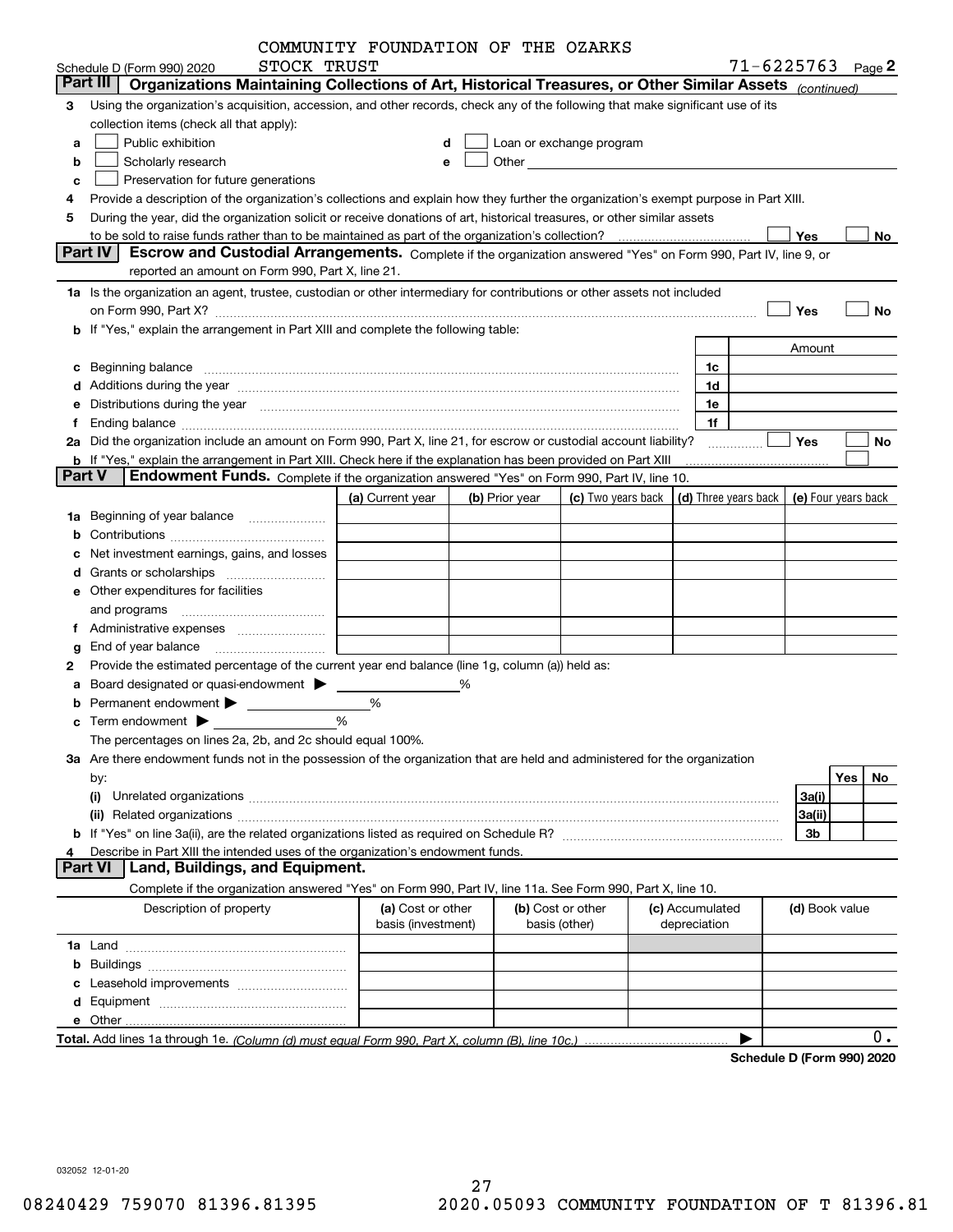|             | COMMUNITY FOUNDATION OF THE OZARKS |  |  |
|-------------|------------------------------------|--|--|
| STOCK TRUST |                                    |  |  |

| Schedule D (Form 990) 2020                      | STOCK '<br>TRUST | 71-6225763 | Page |
|-------------------------------------------------|------------------|------------|------|
| <b>Part VII</b> Investments - Other Securities. |                  |            |      |

| Complete if the organization answered "Yes" on Form 990, Part IV, line 11b, See Form 990, Part X, line 12, |  |  |  |  |
|------------------------------------------------------------------------------------------------------------|--|--|--|--|
|                                                                                                            |  |  |  |  |

| (a) Description of security or category (including name of security)                          | (b) Book value | (c) Method of valuation: Cost or end-of-year market value |
|-----------------------------------------------------------------------------------------------|----------------|-----------------------------------------------------------|
| (1) Financial derivatives                                                                     |                |                                                           |
| (2) Closely held equity interests                                                             |                |                                                           |
| $(3)$ Other                                                                                   |                |                                                           |
| (A)                                                                                           |                |                                                           |
| (B)                                                                                           |                |                                                           |
| (C)                                                                                           |                |                                                           |
| (D)                                                                                           |                |                                                           |
| (E)                                                                                           |                |                                                           |
| (F)                                                                                           |                |                                                           |
| (G)                                                                                           |                |                                                           |
| (H)                                                                                           |                |                                                           |
| <b>Total.</b> (Col. (b) must equal Form 990, Part X, col. (B) line 12.) $\blacktriangleright$ |                |                                                           |

### **Part VIII Investments - Program Related.**

Complete if the organization answered "Yes" on Form 990, Part IV, line 11c. See Form 990, Part X, line 13.

| (a) Description of investment                                    | (b) Book value | (c) Method of valuation: Cost or end-of-year market value |
|------------------------------------------------------------------|----------------|-----------------------------------------------------------|
| (1)                                                              |                |                                                           |
| (2)                                                              |                |                                                           |
| $\left(3\right)$                                                 |                |                                                           |
| (4)                                                              |                |                                                           |
| $\left(5\right)$                                                 |                |                                                           |
| (6)                                                              |                |                                                           |
| (7)                                                              |                |                                                           |
| (8)                                                              |                |                                                           |
| (9)                                                              |                |                                                           |
| Total. (Col. (b) must equal Form 990, Part X, col. (B) line 13.) |                |                                                           |

### **Part IX Other Assets.**

Complete if the organization answered "Yes" on Form 990, Part IV, line 11d. See Form 990, Part X, line 15.

|     | (a) Description                                                                                                   | (b) Book value |
|-----|-------------------------------------------------------------------------------------------------------------------|----------------|
| (1) | <b>INVESTMENT</b><br>IN LLC                                                                                       | 1,328,697.     |
| (2) |                                                                                                                   |                |
| (3) |                                                                                                                   |                |
| (4) |                                                                                                                   |                |
| (5) |                                                                                                                   |                |
| (6) |                                                                                                                   |                |
| (7) |                                                                                                                   |                |
| (8) |                                                                                                                   |                |
| (9) |                                                                                                                   |                |
|     | Total. (Column (b) must equal Form 990, Part X, col. (B) line 15.)<br><b>Part X</b>   Other Liabilities.          | 1,328,697.     |
|     |                                                                                                                   |                |
|     | Complete if the organization answered "Yes" on Form 990, Part IV, line 11e or 11f. See Form 990, Part X, line 25. |                |
|     |                                                                                                                   |                |
| 1.  | (a) Description of liability                                                                                      | (b) Book value |
| (1) | Federal income taxes                                                                                              |                |
| (2) |                                                                                                                   |                |
| (3) |                                                                                                                   |                |
| (4) |                                                                                                                   |                |
| (5) |                                                                                                                   |                |
| (6) |                                                                                                                   |                |
| (7) |                                                                                                                   |                |
| (8) |                                                                                                                   |                |
| (9) |                                                                                                                   |                |

**Total.**  *(Column (b) must equal Form 990, Part X, col. (B) line 25.)*

**2.** Liability for uncertain tax positions. In Part XIII, provide the text of the footnote to the organization's financial statements that reports the organization's liability for uncertain tax positions under FASB ASC 740. Check here if the text of the footnote has been provided in Part XIII

**Schedule D (Form 990) 2020**

 $\mathcal{L}^{\text{max}}$ 

032053 12-01-20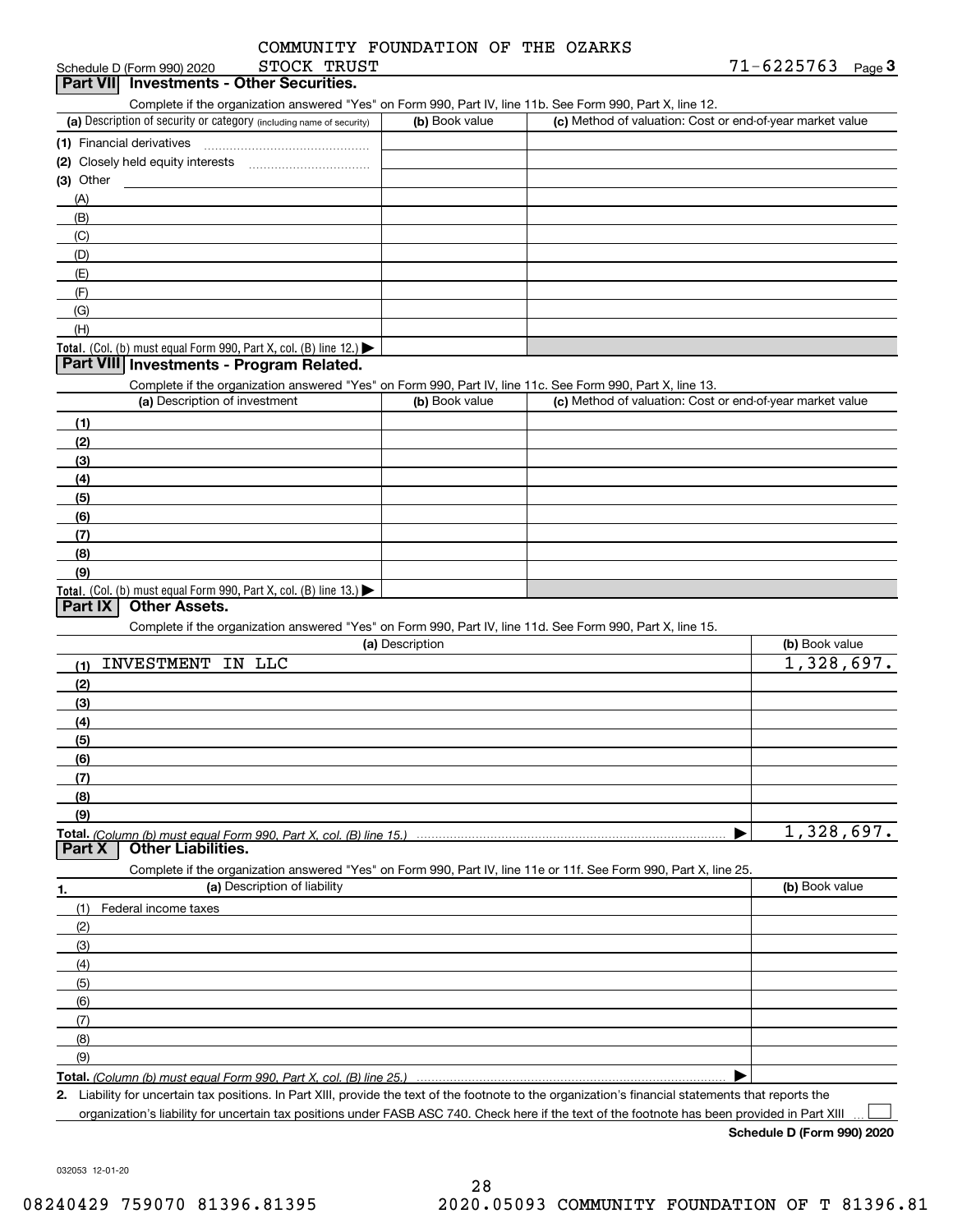|              | COMMUNITY FOUNDATION OF THE OZARKS |  |            |
|--------------|------------------------------------|--|------------|
| CMOCV MOTICM |                                    |  | 71.6005762 |

|   | STOCK TRUST<br>Schedule D (Form 990) 2020                                                                                                                                                                                          |                | 71-6225763<br>Page 4 |
|---|------------------------------------------------------------------------------------------------------------------------------------------------------------------------------------------------------------------------------------|----------------|----------------------|
|   | <b>Part XI</b><br>Reconciliation of Revenue per Audited Financial Statements With Revenue per Return.                                                                                                                              |                |                      |
|   | Complete if the organization answered "Yes" on Form 990, Part IV, line 12a.                                                                                                                                                        |                |                      |
| 1 | Total revenue, gains, and other support per audited financial statements                                                                                                                                                           |                | $\blacksquare$       |
| 2 | Amounts included on line 1 but not on Form 990, Part VIII, line 12:                                                                                                                                                                |                |                      |
| a |                                                                                                                                                                                                                                    | 2a             |                      |
| b |                                                                                                                                                                                                                                    | 2 <sub>b</sub> |                      |
| c | Recoveries of prior year grants [11,111] Recoveries of prior year grants [11,111] Recoveries of prior year grants                                                                                                                  | 2c             |                      |
| d |                                                                                                                                                                                                                                    | 2d             |                      |
| e | Add lines 2a through 2d                                                                                                                                                                                                            |                | <b>2e</b>            |
| 3 |                                                                                                                                                                                                                                    |                | 3                    |
| 4 | Amounts included on Form 990, Part VIII, line 12, but not on line 1:                                                                                                                                                               |                |                      |
| a | Investment expenses not included on Form 990, Part VIII, line 7b [100] [100] [100] [100] [100] [100] [100] [10                                                                                                                     | 4a             |                      |
| b | Other (Describe in Part XIII.) <b>Construction Contract Construction</b> Chern Construction Construction Construction                                                                                                              | 4 <sub>b</sub> |                      |
|   | Add lines 4a and 4b                                                                                                                                                                                                                |                | 4c                   |
| 5 |                                                                                                                                                                                                                                    |                | 5                    |
|   | Part XII   Reconciliation of Expenses per Audited Financial Statements With Expenses per Return.                                                                                                                                   |                |                      |
|   | Complete if the organization answered "Yes" on Form 990, Part IV, line 12a.                                                                                                                                                        |                |                      |
| 1 |                                                                                                                                                                                                                                    |                | $\mathbf{1}$         |
| 2 | Amounts included on line 1 but not on Form 990, Part IX, line 25:                                                                                                                                                                  |                |                      |
| a |                                                                                                                                                                                                                                    | 2a             |                      |
| b | Prior year adjustments www.communication.com/www.communication.com/www.com/                                                                                                                                                        | 2 <sub>b</sub> |                      |
|   | Other losses                                                                                                                                                                                                                       | 2c             |                      |
| d |                                                                                                                                                                                                                                    | 2d             |                      |
| е | Add lines 2a through 2d <b>must be a constructed as the constant of the construction</b> and the state of the state of the state of the state of the state of the state of the state of the state of the state of the state of the |                | <b>2e</b>            |
| 3 |                                                                                                                                                                                                                                    |                | 3                    |
| 4 | Amounts included on Form 990, Part IX, line 25, but not on line 1:                                                                                                                                                                 |                |                      |
| a |                                                                                                                                                                                                                                    | 4a             |                      |
| b | Other (Describe in Part XIII.)                                                                                                                                                                                                     | 4 <sub>b</sub> |                      |
|   | c Add lines 4a and 4b                                                                                                                                                                                                              |                | 4c                   |
|   |                                                                                                                                                                                                                                    |                | 5                    |
|   | <b>Part XIII Supplemental Information.</b>                                                                                                                                                                                         |                |                      |

Provide the descriptions required for Part II, lines 3, 5, and 9; Part III, lines 1a and 4; Part IV, lines 1b and 2b; Part V, line 4; Part X, line 2; Part XI, lines 2d and 4b; and Part XII, lines 2d and 4b. Also complete this part to provide any additional information.

### PART X - FIN 48 FOOTNOTE

| THE FOUNDATION IS A NOT-FOR-PROFIT CORPORATION AND IS EXEMPT FROM FEDERAL |
|---------------------------------------------------------------------------|
| INCOME TAX UNDER SECTION $501(C)(3)$ OF THE INTERNAL REVENUE CODE. IT     |
| QUALIFIES FOR THE CHARITABLE CONTRIBUTION DEDUCTION UNDER THE INTERNAL    |
| REVENUE CODE AND HAS BEEN CLASSIFIED AS AN ORGANIZATION THAT IS NOT A     |
| PRIVATE FOUNDATION UNDER THE INTERNAL REVENUE CODE. CURRENTLY, THE PRIOR  |
| FOUR TAX PERIODS ARE OPEN AND SUBJECT TO EXAMINATION BY THE INTERNAL      |
| REVENUE SERVICE. THE FOUNDATION IS NOT CURRENTLY UNDER AUDIT. BASED ON AN |
| EVALUATION OF THE FOUNDATION'S TAX POSITIONS, MANAGEMENT BELIEVES ALL     |
| POSITIONS TAKEN WOULD BE UPHELD UNDER AN EXAMINATION. THEREFORE, NO       |
| PROVISION FOR THE EFFECTS OF UNCERTAIN TAX POSITIONS HAS BEEN RECORDED.   |
|                                                                           |

29

032054 12-01-20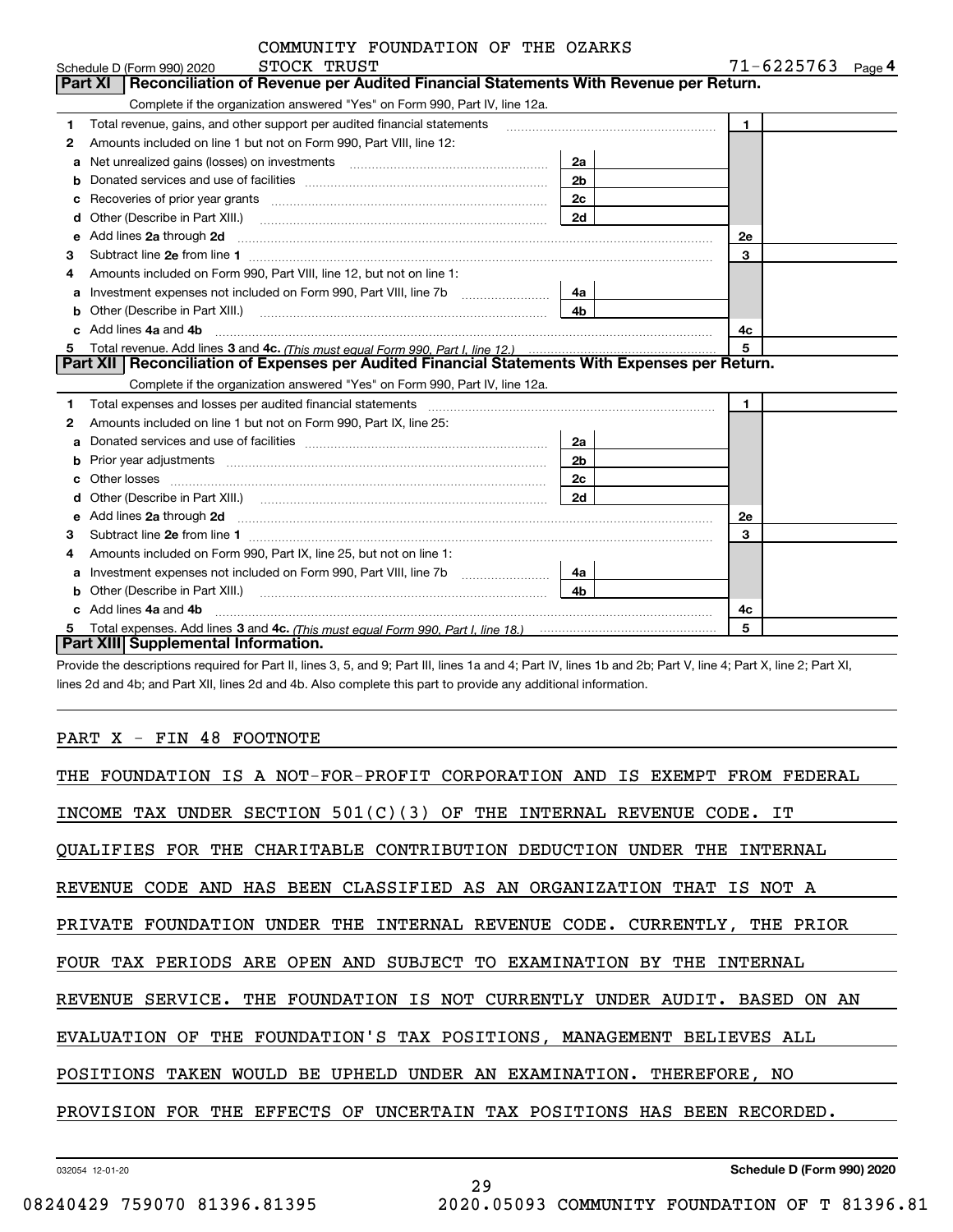|                                        | COMMUNITY FOUNDATION OF THE OZARKS                                                                                                  |                            |
|----------------------------------------|-------------------------------------------------------------------------------------------------------------------------------------|----------------------------|
| Schedule D (Form 990) 2020 STOCK TRUS' | STOCK TRUST<br><u> 1989 - Johann Barn, mars ann an t-Amhain Aonaich an t-Aonaich an t-Aonaich ann an t-Aonaich ann an t-Aonaich</u> | $71 - 6225763$ Page 5      |
|                                        |                                                                                                                                     |                            |
|                                        |                                                                                                                                     |                            |
|                                        |                                                                                                                                     |                            |
|                                        |                                                                                                                                     |                            |
|                                        |                                                                                                                                     |                            |
|                                        |                                                                                                                                     |                            |
|                                        |                                                                                                                                     |                            |
|                                        |                                                                                                                                     |                            |
|                                        |                                                                                                                                     |                            |
|                                        |                                                                                                                                     |                            |
|                                        |                                                                                                                                     |                            |
|                                        |                                                                                                                                     |                            |
|                                        |                                                                                                                                     |                            |
|                                        |                                                                                                                                     |                            |
|                                        |                                                                                                                                     |                            |
|                                        |                                                                                                                                     |                            |
|                                        |                                                                                                                                     |                            |
|                                        |                                                                                                                                     |                            |
|                                        |                                                                                                                                     |                            |
|                                        |                                                                                                                                     |                            |
|                                        |                                                                                                                                     |                            |
|                                        |                                                                                                                                     |                            |
|                                        |                                                                                                                                     |                            |
|                                        |                                                                                                                                     |                            |
|                                        |                                                                                                                                     |                            |
|                                        |                                                                                                                                     |                            |
|                                        |                                                                                                                                     |                            |
|                                        |                                                                                                                                     |                            |
|                                        |                                                                                                                                     |                            |
|                                        |                                                                                                                                     |                            |
|                                        |                                                                                                                                     |                            |
|                                        |                                                                                                                                     |                            |
|                                        |                                                                                                                                     |                            |
|                                        |                                                                                                                                     |                            |
|                                        |                                                                                                                                     |                            |
|                                        |                                                                                                                                     |                            |
|                                        |                                                                                                                                     |                            |
|                                        |                                                                                                                                     |                            |
|                                        |                                                                                                                                     |                            |
|                                        |                                                                                                                                     |                            |
|                                        |                                                                                                                                     |                            |
|                                        |                                                                                                                                     | Schedule D (Form 990) 2020 |
| 032055 12-01-20                        |                                                                                                                                     |                            |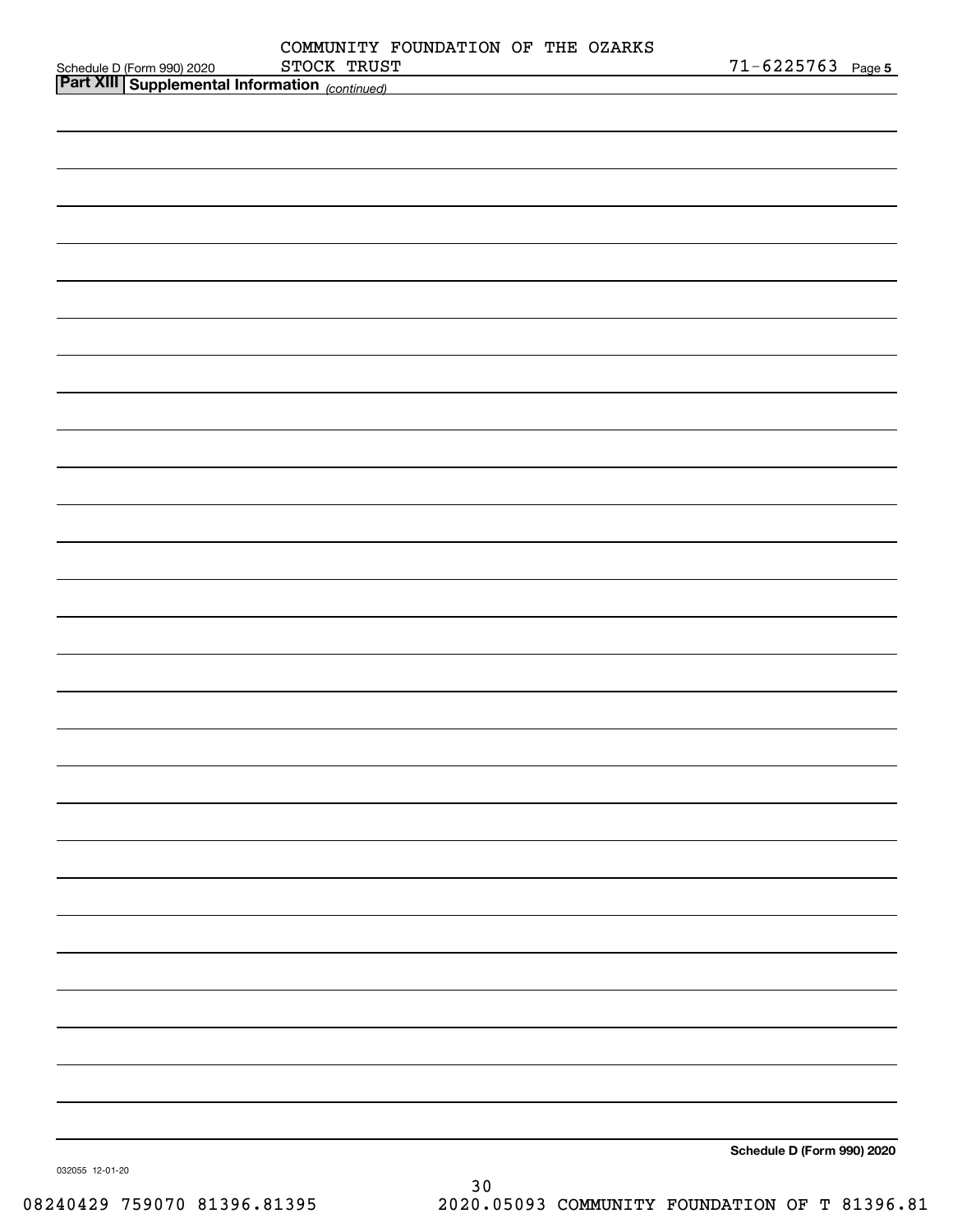| <b>SCHEDULE I</b>                                                                                                                                                                                                                                                                                                        |                                                     |                          | <b>Grants and Other Assistance to Organizations,</b>                                                                                      |                                                                              |                                         |                                                                |                                                                                                                                                                    |                                       | OMB No. 1545-0047                       |                       |  |
|--------------------------------------------------------------------------------------------------------------------------------------------------------------------------------------------------------------------------------------------------------------------------------------------------------------------------|-----------------------------------------------------|--------------------------|-------------------------------------------------------------------------------------------------------------------------------------------|------------------------------------------------------------------------------|-----------------------------------------|----------------------------------------------------------------|--------------------------------------------------------------------------------------------------------------------------------------------------------------------|---------------------------------------|-----------------------------------------|-----------------------|--|
| (Form 990)                                                                                                                                                                                                                                                                                                               |                                                     |                          | Governments, and Individuals in the United States<br>Complete if the organization answered "Yes" on Form 990, Part IV, line 21 or 22.     |                                                                              |                                         |                                                                |                                                                                                                                                                    |                                       | 2020                                    |                       |  |
| Department of the Treasury<br>Internal Revenue Service                                                                                                                                                                                                                                                                   |                                                     |                          |                                                                                                                                           | Attach to Form 990.<br>Go to www.irs.gov/Form990 for the latest information. |                                         |                                                                |                                                                                                                                                                    |                                       | <b>Open to Public</b><br>Inspection     |                       |  |
| Name of the organization                                                                                                                                                                                                                                                                                                 | STOCK TRUST                                         |                          | COMMUNITY FOUNDATION OF THE OZARKS                                                                                                        |                                                                              |                                         |                                                                |                                                                                                                                                                    | <b>Employer identification number</b> | $71 - 6225763$                          |                       |  |
| Part I                                                                                                                                                                                                                                                                                                                   | <b>General Information on Grants and Assistance</b> |                          |                                                                                                                                           |                                                                              |                                         |                                                                |                                                                                                                                                                    |                                       |                                         |                       |  |
| Does the organization maintain records to substantiate the amount of the grants or assistance, the grantees' eligibility for the grants or assistance, and the selection<br>$\mathbf 1$<br>Describe in Part IV the organization's procedures for monitoring the use of grant funds in the United States.<br>$\mathbf{2}$ |                                                     |                          |                                                                                                                                           |                                                                              |                                         |                                                                |                                                                                                                                                                    |                                       | ∣ Yes                                   | $\boxed{\text{X}}$ No |  |
| Part II                                                                                                                                                                                                                                                                                                                  |                                                     |                          |                                                                                                                                           |                                                                              |                                         |                                                                | Grants and Other Assistance to Domestic Organizations and Domestic Governments. Complete if the organization answered "Yes" on Form 990, Part IV, line 21, for any |                                       |                                         |                       |  |
| 1 (a) Name and address of organization<br>or government                                                                                                                                                                                                                                                                  |                                                     | $(b)$ EIN                | recipient that received more than \$5,000. Part II can be duplicated if additional space is needed.<br>(c) IRC section<br>(if applicable) | (d) Amount of<br>cash grant                                                  | (e) Amount of<br>non-cash<br>assistance | (f) Method of<br>valuation (book,<br>FMV, appraisal,<br>other) | (g) Description of<br>noncash assistance                                                                                                                           |                                       | (h) Purpose of grant<br>or assistance   |                       |  |
| COMMUNITY FOUNDATION OF THE OZARKS<br>425 EAST TRAFFICWAY STREET<br>SPRINGFIELD, MO 65806                                                                                                                                                                                                                                |                                                     | $23 - 7290968$ 501(C)(3) |                                                                                                                                           | 834,472.                                                                     | $\mathbf{0}$ .                          |                                                                |                                                                                                                                                                    | SPECIFIC PROGRAMS                     |                                         |                       |  |
|                                                                                                                                                                                                                                                                                                                          |                                                     |                          |                                                                                                                                           |                                                                              |                                         |                                                                |                                                                                                                                                                    |                                       |                                         |                       |  |
|                                                                                                                                                                                                                                                                                                                          |                                                     |                          |                                                                                                                                           |                                                                              |                                         |                                                                |                                                                                                                                                                    |                                       |                                         |                       |  |
|                                                                                                                                                                                                                                                                                                                          |                                                     |                          |                                                                                                                                           |                                                                              |                                         |                                                                |                                                                                                                                                                    |                                       |                                         |                       |  |
|                                                                                                                                                                                                                                                                                                                          |                                                     |                          |                                                                                                                                           |                                                                              |                                         |                                                                |                                                                                                                                                                    |                                       |                                         |                       |  |
|                                                                                                                                                                                                                                                                                                                          |                                                     |                          |                                                                                                                                           |                                                                              |                                         |                                                                |                                                                                                                                                                    |                                       |                                         |                       |  |
| $\mathbf{2}$<br>3<br>LUA Des Des concede Deduction Act Notice and the Instructions for Form 000                                                                                                                                                                                                                          |                                                     |                          |                                                                                                                                           |                                                                              |                                         |                                                                |                                                                                                                                                                    | $0 - h$                               | $A$ and $A$ in $B$ in $A$ in the second | 0.001000              |  |

**For Paperwork Reduction Act Notice, see the Instructions for Form 990. Schedule I (Form 990) 2020** LHA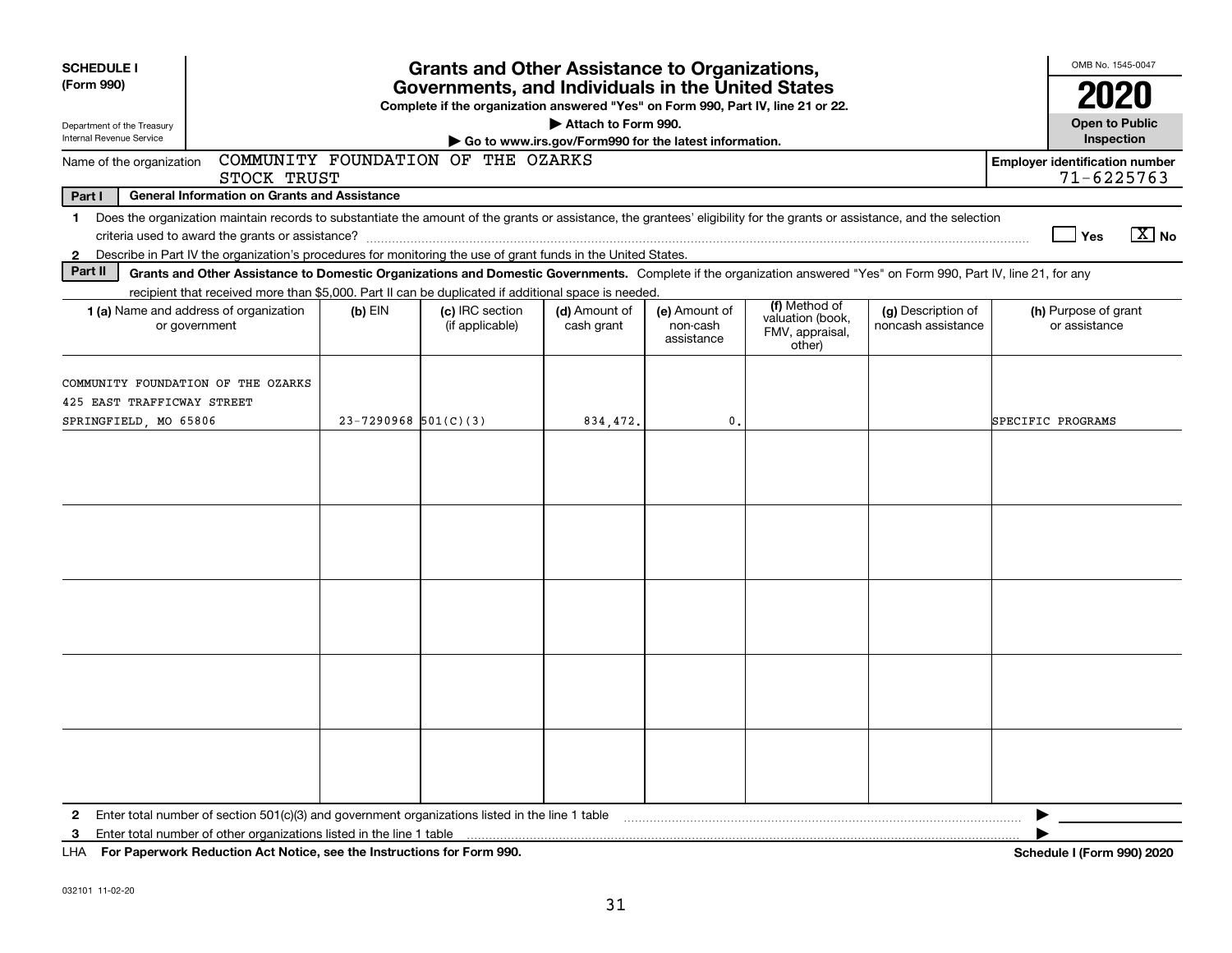Schedule I (Form 990) 2020 STOCK TRUST SALL STOCK TRUS EXECUTE 225763 STOCK TRUST

**2**

**Part III | Grants and Other Assistance to Domestic Individuals. Complete if the organization answered "Yes" on Form 990, Part IV, line 22.** Part III can be duplicated if additional space is needed.

| (a) Type of grant or assistance | (b) Number of<br>recipients | (c) Amount of<br>cash grant | (d) Amount of non-<br>cash assistance | (e) Method of valuation<br>(book, FMV, appraisal, other) | (f) Description of noncash assistance |
|---------------------------------|-----------------------------|-----------------------------|---------------------------------------|----------------------------------------------------------|---------------------------------------|
|                                 |                             |                             |                                       |                                                          |                                       |
|                                 |                             |                             |                                       |                                                          |                                       |
|                                 |                             |                             |                                       |                                                          |                                       |
|                                 |                             |                             |                                       |                                                          |                                       |
|                                 |                             |                             |                                       |                                                          |                                       |
|                                 |                             |                             |                                       |                                                          |                                       |
|                                 |                             |                             |                                       |                                                          |                                       |
|                                 |                             |                             |                                       |                                                          |                                       |
|                                 |                             |                             |                                       |                                                          |                                       |
|                                 |                             |                             |                                       |                                                          |                                       |

Part IV | Supplemental Information. Provide the information required in Part I, line 2; Part III, column (b); and any other additional information.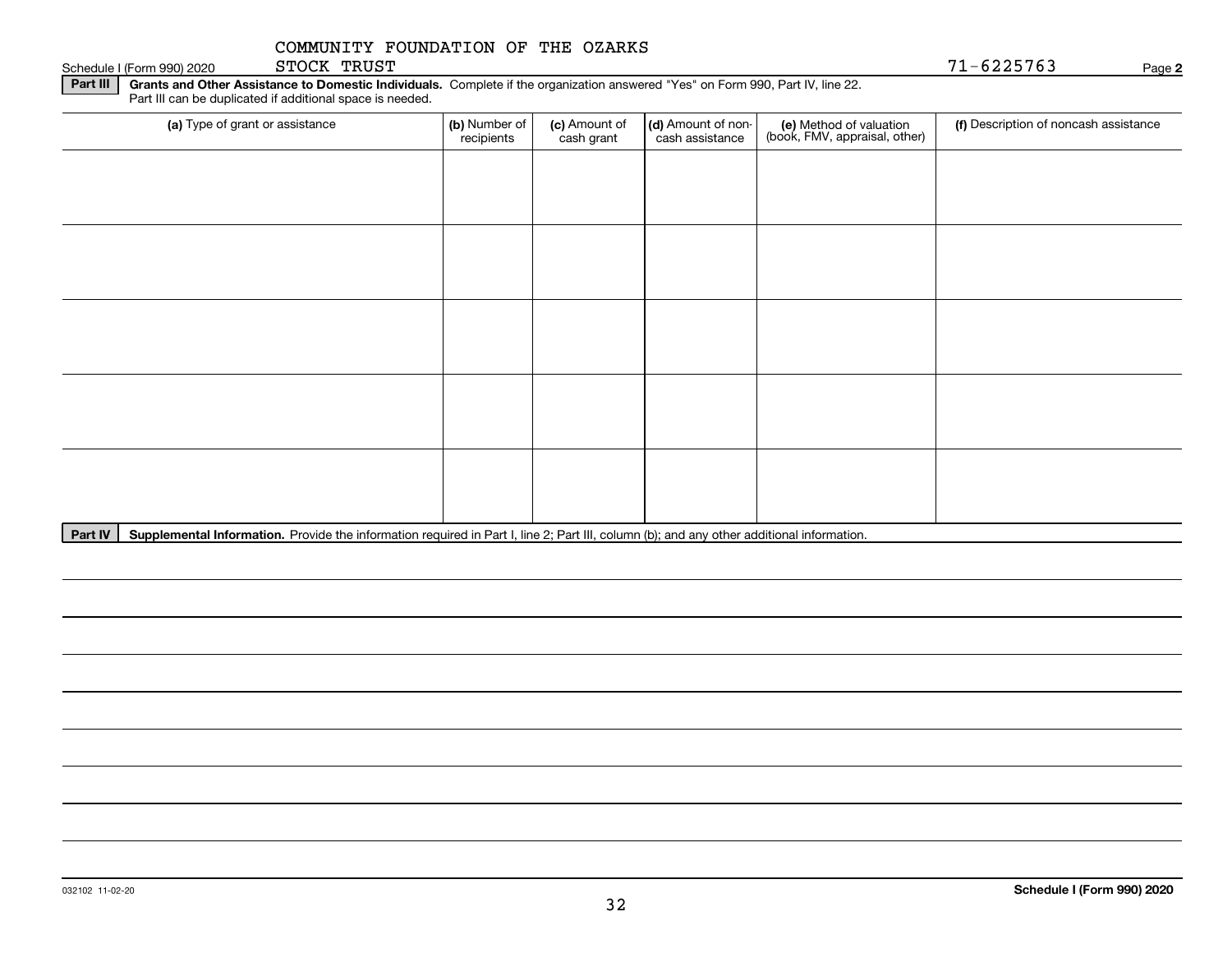|        | <b>Compensation Information</b><br><b>SCHEDULE J</b>                                                                             |                                       | OMB No. 1545-0047     |     |    |  |  |
|--------|----------------------------------------------------------------------------------------------------------------------------------|---------------------------------------|-----------------------|-----|----|--|--|
|        | (Form 990)<br>For certain Officers, Directors, Trustees, Key Employees, and Highest                                              |                                       |                       |     |    |  |  |
|        | <b>Compensated Employees</b>                                                                                                     |                                       | 2020                  |     |    |  |  |
|        | Complete if the organization answered "Yes" on Form 990, Part IV, line 23.<br>Attach to Form 990.                                |                                       | <b>Open to Public</b> |     |    |  |  |
|        | Department of the Treasury<br>Go to www.irs.gov/Form990 for instructions and the latest information.<br>Internal Revenue Service |                                       | Inspection            |     |    |  |  |
|        | COMMUNITY FOUNDATION OF THE OZARKS<br>Name of the organization                                                                   | <b>Employer identification number</b> |                       |     |    |  |  |
|        | STOCK TRUST                                                                                                                      | $71 - 6225763$                        |                       |     |    |  |  |
| Part I | <b>Questions Regarding Compensation</b>                                                                                          |                                       |                       |     |    |  |  |
|        |                                                                                                                                  |                                       |                       | Yes | No |  |  |
|        | Check the appropriate box(es) if the organization provided any of the following to or for a person listed on Form 990,           |                                       |                       |     |    |  |  |
|        | Part VII, Section A, line 1a. Complete Part III to provide any relevant information regarding these items.                       |                                       |                       |     |    |  |  |
|        | First-class or charter travel<br>Housing allowance or residence for personal use                                                 |                                       |                       |     |    |  |  |
|        | Travel for companions<br>Payments for business use of personal residence                                                         |                                       |                       |     |    |  |  |
|        | Tax indemnification and gross-up payments<br>Health or social club dues or initiation fees                                       |                                       |                       |     |    |  |  |
|        | Discretionary spending account<br>Personal services (such as maid, chauffeur, chef)                                              |                                       |                       |     |    |  |  |
|        |                                                                                                                                  |                                       |                       |     |    |  |  |
|        | <b>b</b> If any of the boxes on line 1a are checked, did the organization follow a written policy regarding payment or           |                                       |                       |     |    |  |  |
|        | reimbursement or provision of all of the expenses described above? If "No," complete Part III to explain                         |                                       | 1b                    |     |    |  |  |
| 2      | Did the organization require substantiation prior to reimbursing or allowing expenses incurred by all directors,                 |                                       |                       |     |    |  |  |
|        |                                                                                                                                  |                                       | $\mathbf{2}$          |     |    |  |  |
|        |                                                                                                                                  |                                       |                       |     |    |  |  |
| з      | Indicate which, if any, of the following the organization used to establish the compensation of the organization's               |                                       |                       |     |    |  |  |
|        | CEO/Executive Director. Check all that apply. Do not check any boxes for methods used by a related organization to               |                                       |                       |     |    |  |  |
|        | establish compensation of the CEO/Executive Director, but explain in Part III.                                                   |                                       |                       |     |    |  |  |
|        | Compensation committee<br>Written employment contract                                                                            |                                       |                       |     |    |  |  |
|        | Independent compensation consultant<br>Compensation survey or study                                                              |                                       |                       |     |    |  |  |
|        | Form 990 of other organizations<br>Approval by the board or compensation committee                                               |                                       |                       |     |    |  |  |
| 4      | During the year, did any person listed on Form 990, Part VII, Section A, line 1a, with respect to the filing                     |                                       |                       |     |    |  |  |
|        | organization or a related organization:                                                                                          |                                       |                       |     |    |  |  |
| а      | Receive a severance payment or change-of-control payment?                                                                        |                                       | 4a                    |     | х  |  |  |
| b      | Participate in or receive payment from a supplemental nonqualified retirement plan?                                              |                                       | 4b                    |     | X  |  |  |
| с      | Participate in or receive payment from an equity-based compensation arrangement?                                                 |                                       | 4c                    |     | X  |  |  |
|        | If "Yes" to any of lines 4a-c, list the persons and provide the applicable amounts for each item in Part III.                    |                                       |                       |     |    |  |  |
|        |                                                                                                                                  |                                       |                       |     |    |  |  |
|        | Only section 501(c)(3), 501(c)(4), and 501(c)(29) organizations must complete lines 5-9.                                         |                                       |                       |     |    |  |  |
| 5      | For persons listed on Form 990, Part VII, Section A, line 1a, did the organization pay or accrue any compensation                |                                       |                       |     |    |  |  |
|        | contingent on the revenues of:                                                                                                   |                                       |                       |     |    |  |  |
| a      |                                                                                                                                  |                                       | 5a                    |     | x  |  |  |
|        |                                                                                                                                  |                                       | 5b                    |     | X  |  |  |
|        | If "Yes" on line 5a or 5b, describe in Part III.                                                                                 |                                       |                       |     |    |  |  |
|        | 6 For persons listed on Form 990, Part VII, Section A, line 1a, did the organization pay or accrue any compensation              |                                       |                       |     |    |  |  |
|        | contingent on the net earnings of:                                                                                               |                                       |                       |     |    |  |  |
| a      |                                                                                                                                  |                                       | 6a                    |     | x  |  |  |
|        |                                                                                                                                  |                                       | 6b                    |     | X  |  |  |
|        | If "Yes" on line 6a or 6b, describe in Part III.                                                                                 |                                       |                       |     |    |  |  |
|        | 7 For persons listed on Form 990, Part VII, Section A, line 1a, did the organization provide any nonfixed payments               |                                       |                       |     |    |  |  |
|        |                                                                                                                                  |                                       | 7                     |     | х  |  |  |
| 8      | Were any amounts reported on Form 990, Part VII, paid or accrued pursuant to a contract that was subject to the                  |                                       |                       |     |    |  |  |
|        | initial contract exception described in Regulations section 53.4958-4(a)(3)? If "Yes," describe in Part III                      |                                       | 8                     |     | х  |  |  |
| 9      | If "Yes" on line 8, did the organization also follow the rebuttable presumption procedure described in                           |                                       |                       |     |    |  |  |
|        |                                                                                                                                  |                                       | 9                     |     |    |  |  |
|        | LHA For Paperwork Reduction Act Notice, see the Instructions for Form 990.                                                       | Schedule J (Form 990) 2020            |                       |     |    |  |  |

032111 12-07-20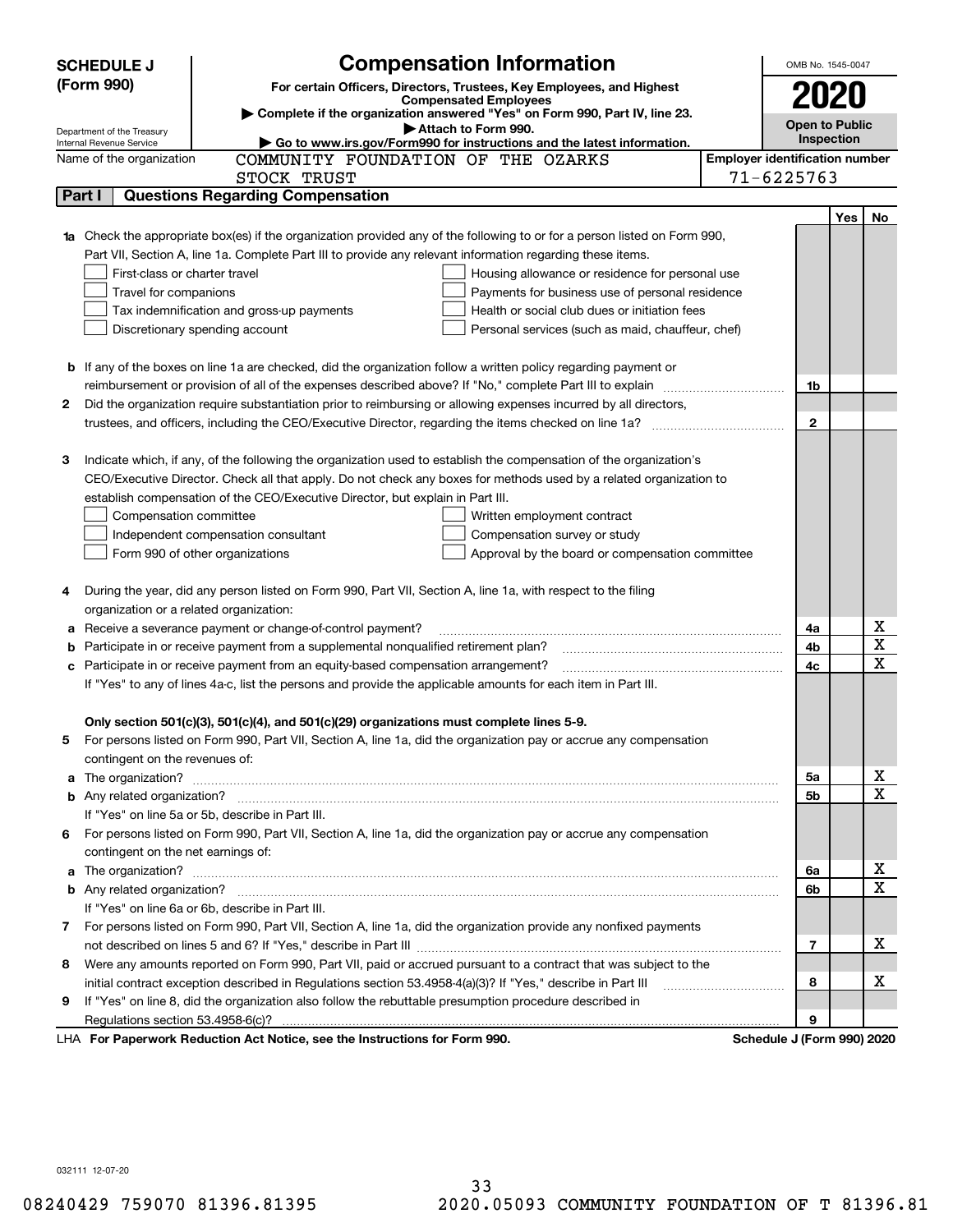STOCK TRUST

71-6225763

**2**

**Part II Officers, Directors, Trustees, Key Employees, and Highest Compensated Employees.**  Schedule J (Form 990) 2020 Page Use duplicate copies if additional space is needed.

For each individual whose compensation must be reported on Schedule J, report compensation from the organization on row (i) and from related organizations, described in the instructions, on row (ii). Do not list any individuals that aren't listed on Form 990, Part VII.

**Note:**  The sum of columns (B)(i)-(iii) for each listed individual must equal the total amount of Form 990, Part VII, Section A, line 1a, applicable column (D) and (E) amounts for that individual.

| (A) Name and Title |                    | (B) Breakdown of W-2 and/or 1099-MISC compensation |                                           |                                           | (C) Retirement and<br>other deferred | (D) Nontaxable | (E) Total of columns<br>$(B)(i)-(D)$<br>benefits |                                                            |  |
|--------------------|--------------------|----------------------------------------------------|-------------------------------------------|-------------------------------------------|--------------------------------------|----------------|--------------------------------------------------|------------------------------------------------------------|--|
|                    |                    | (i) Base<br>compensation                           | (ii) Bonus &<br>incentive<br>compensation | (iii) Other<br>reportable<br>compensation | compensation                         |                |                                                  | in column (B)<br>reported as deferred<br>on prior Form 990 |  |
| (1) BRIAN FOGLE    | (i)                | $\overline{0}$ .                                   | $\overline{0}$ .                          | $\overline{0}$ .                          | $\overline{0}$ .                     | 0.             | $\overline{0}$ .                                 | 0.                                                         |  |
| PRESIDENT & CEO    | <u>(ii)</u>        | 175,830.                                           | $\overline{0}$ .                          | $\overline{0}$ .                          | 8,759.                               | 23,500.        | 208,089.                                         | 0.                                                         |  |
|                    | (i)                |                                                    |                                           |                                           |                                      |                |                                                  |                                                            |  |
|                    | <u>(ii)</u>        |                                                    |                                           |                                           |                                      |                |                                                  |                                                            |  |
|                    | (i)                |                                                    |                                           |                                           |                                      |                |                                                  |                                                            |  |
|                    | <u>(ii)</u>        |                                                    |                                           |                                           |                                      |                |                                                  |                                                            |  |
|                    | (i)                |                                                    |                                           |                                           |                                      |                |                                                  |                                                            |  |
|                    | <u>(ii)</u>        |                                                    |                                           |                                           |                                      |                |                                                  |                                                            |  |
|                    | (i)                |                                                    |                                           |                                           |                                      |                |                                                  |                                                            |  |
|                    | <u>(ii)</u>        |                                                    |                                           |                                           |                                      |                |                                                  |                                                            |  |
|                    | (i)<br><u>(ii)</u> |                                                    |                                           |                                           |                                      |                |                                                  |                                                            |  |
|                    | (i)                |                                                    |                                           |                                           |                                      |                |                                                  |                                                            |  |
|                    | <u>(ii)</u>        |                                                    |                                           |                                           |                                      |                |                                                  |                                                            |  |
|                    | (i)                |                                                    |                                           |                                           |                                      |                |                                                  |                                                            |  |
|                    | <u>(ii)</u>        |                                                    |                                           |                                           |                                      |                |                                                  |                                                            |  |
|                    | (i)                |                                                    |                                           |                                           |                                      |                |                                                  |                                                            |  |
|                    | <u>(ii)</u>        |                                                    |                                           |                                           |                                      |                |                                                  |                                                            |  |
|                    | (i)                |                                                    |                                           |                                           |                                      |                |                                                  |                                                            |  |
|                    | <u>(ii)</u>        |                                                    |                                           |                                           |                                      |                |                                                  |                                                            |  |
|                    | (i)                |                                                    |                                           |                                           |                                      |                |                                                  |                                                            |  |
|                    | <u>(ii)</u>        |                                                    |                                           |                                           |                                      |                |                                                  |                                                            |  |
|                    | (i)                |                                                    |                                           |                                           |                                      |                |                                                  |                                                            |  |
|                    | <u>(ii)</u>        |                                                    |                                           |                                           |                                      |                |                                                  |                                                            |  |
|                    | (i)<br><u>(ii)</u> |                                                    |                                           |                                           |                                      |                |                                                  |                                                            |  |
|                    | (i)                |                                                    |                                           |                                           |                                      |                |                                                  |                                                            |  |
|                    | <u>(ii)</u>        |                                                    |                                           |                                           |                                      |                |                                                  |                                                            |  |
|                    | (i)                |                                                    |                                           |                                           |                                      |                |                                                  |                                                            |  |
|                    | <u>(ii)</u>        |                                                    |                                           |                                           |                                      |                |                                                  |                                                            |  |
|                    | (i)                |                                                    |                                           |                                           |                                      |                |                                                  |                                                            |  |
|                    | $\overline{}}$     |                                                    |                                           |                                           |                                      |                |                                                  |                                                            |  |
|                    |                    |                                                    |                                           |                                           |                                      |                |                                                  |                                                            |  |

**Schedule J (Form 990) 2020**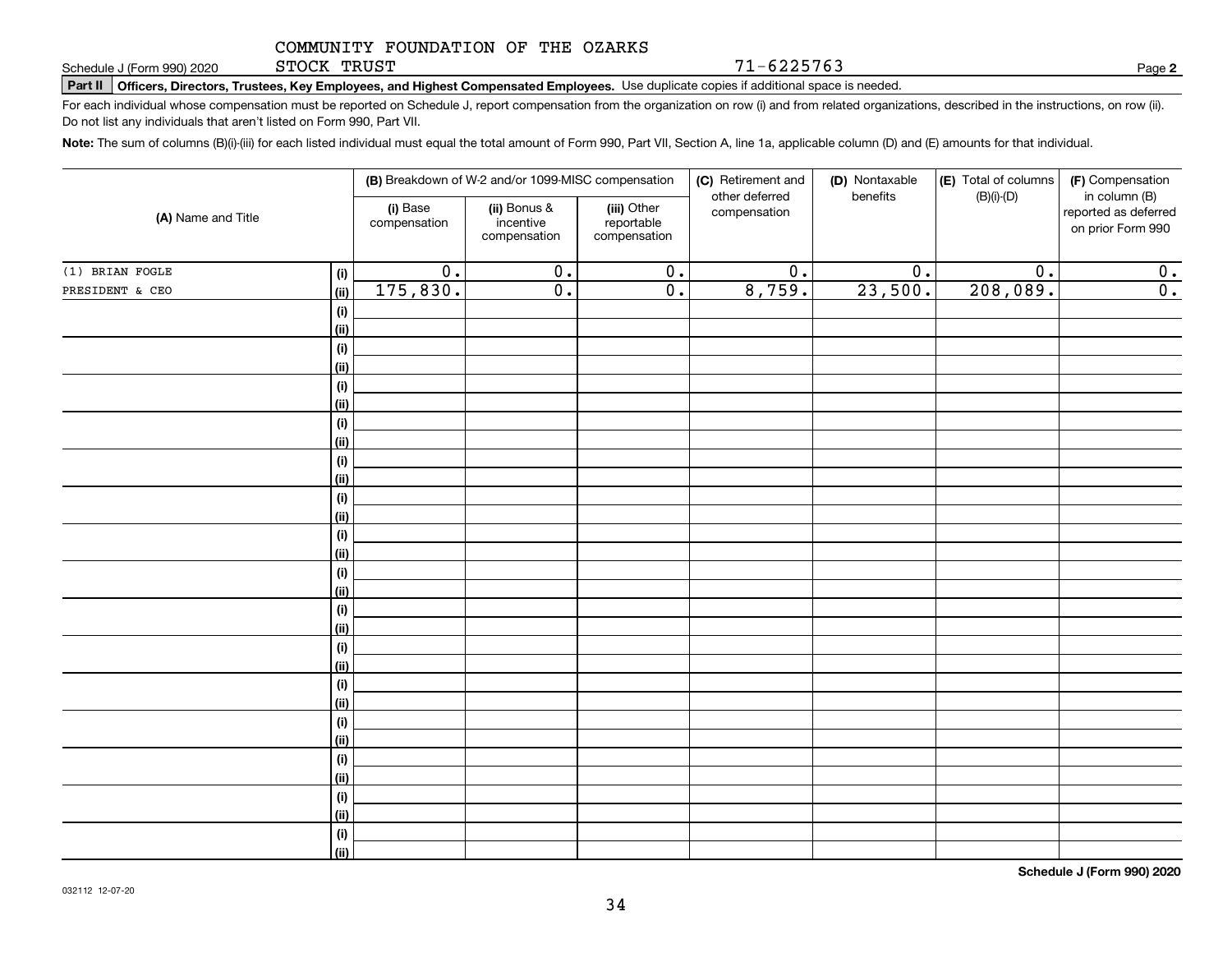|             | COMMUNITY FOUNDATION OF THE OZARKS |  |  |
|-------------|------------------------------------|--|--|
| STOCK TRUST |                                    |  |  |

**Part III Supplemental Information**

Schedule J (Form 990) 2020 STOCK TRUST<br>Part III Supplemental Information<br>Provide the information, explanation, or descriptions required for Part I, lines 1a, 1b, 3, 4a, 4b, 4c, 5a, 5b, 6a, 6b, 7, and 8, and for Part II. Al

**Schedule J (Form 990) 2020**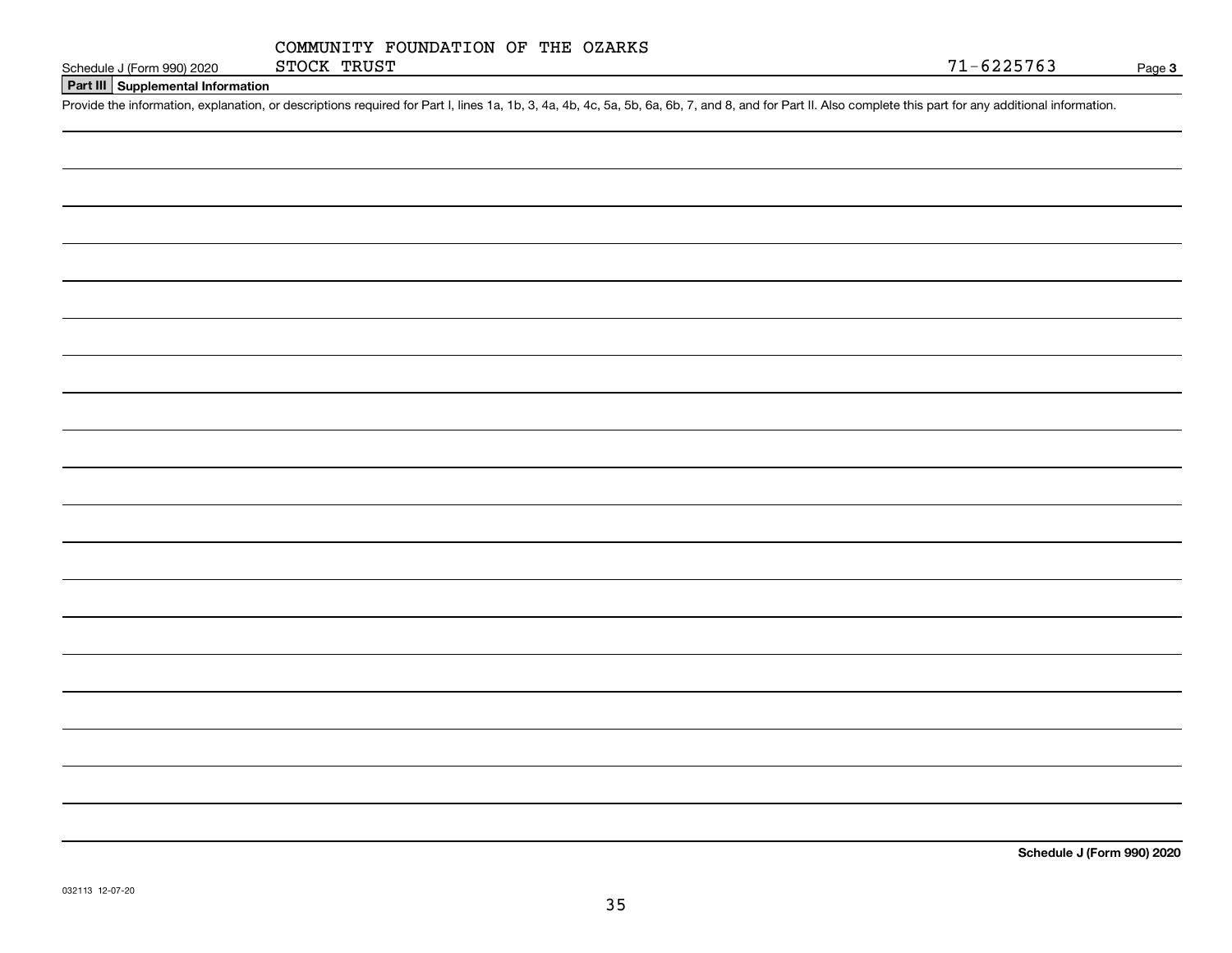| <b>SCHEDULE M</b> |  |
|-------------------|--|
| (Form 990)        |  |

# **Noncash Contributions**

OMB No. 1545-0047

| Department of the Treasury |
|----------------------------|
| Internal Revenue Service   |

**1213**

**Complete if the organizations answered "Yes" on Form 990, Part IV, lines 29 or 30.** <sup>J</sup>**2020 Attach to Form 990.** J

**Open to Public Inspection**

|  | Name of the organization |
|--|--------------------------|
|  |                          |

 **Go to www.irs.gov/Form990 for instructions and the latest information.** J MMUNITY FOUNDATION OF THE OZARKS

| ne organization |              | COMMUNITY FOUNDATI |
|-----------------|--------------|--------------------|
|                 | CMOCV MOTICM |                    |

**Employer identification number** 71-6225763

|               | JIULA INUDI              |                 |    |
|---------------|--------------------------|-----------------|----|
| <b>Part I</b> | <b>Types of Property</b> |                 |    |
|               |                          | 'aì<br>Check if | Nu |

| <b>Types of Property</b><br>t I             |                               |                                      |                                                                                                       |                                                              |
|---------------------------------------------|-------------------------------|--------------------------------------|-------------------------------------------------------------------------------------------------------|--------------------------------------------------------------|
|                                             | (a)<br>Check if<br>applicable | (b)<br>Number of<br>contributions or | (c)<br>Noncash contribution<br>amounts reported on<br>litems contributed Form 990, Part VIII, line 1g | (d)<br>Method of determining<br>noncash contribution amounts |
|                                             |                               |                                      |                                                                                                       |                                                              |
|                                             |                               |                                      |                                                                                                       |                                                              |
|                                             |                               |                                      |                                                                                                       |                                                              |
|                                             |                               |                                      |                                                                                                       |                                                              |
| Clothing and household goods                |                               |                                      |                                                                                                       |                                                              |
|                                             |                               |                                      |                                                                                                       |                                                              |
|                                             |                               |                                      |                                                                                                       |                                                              |
|                                             |                               |                                      |                                                                                                       |                                                              |
|                                             |                               |                                      |                                                                                                       |                                                              |
| Securities - Closely held stock             | X                             | 2                                    |                                                                                                       | 789,720. FMV/APPRAISALS                                      |
| Securities - Partnership, LLC, or           |                               |                                      |                                                                                                       |                                                              |
| trust interests                             |                               |                                      |                                                                                                       |                                                              |
| Securities - Miscellaneous                  |                               |                                      |                                                                                                       |                                                              |
| Qualified conservation contribution -       |                               |                                      |                                                                                                       |                                                              |
| Historic structures                         |                               |                                      |                                                                                                       |                                                              |
| Qualified conservation contribution - Other |                               |                                      |                                                                                                       |                                                              |
|                                             |                               |                                      |                                                                                                       |                                                              |
| Real estate - Commercial                    |                               |                                      |                                                                                                       |                                                              |
|                                             |                               |                                      |                                                                                                       |                                                              |
|                                             |                               |                                      |                                                                                                       |                                                              |
|                                             |                               |                                      |                                                                                                       |                                                              |
| Drugs and medical supplies                  |                               |                                      |                                                                                                       |                                                              |
| Taxidermy                                   |                               |                                      |                                                                                                       |                                                              |
|                                             |                               |                                      |                                                                                                       |                                                              |
|                                             |                               |                                      |                                                                                                       |                                                              |
|                                             |                               |                                      |                                                                                                       |                                                              |

| 25 | Other                                                                                   |  |  | STEERS                                                                        | A |  |  |    | 67,183.LIVESTOCK MARKET VAL |  |
|----|-----------------------------------------------------------------------------------------|--|--|-------------------------------------------------------------------------------|---|--|--|----|-----------------------------|--|
| 26 | Other                                                                                   |  |  |                                                                               |   |  |  |    |                             |  |
| 27 | Other                                                                                   |  |  |                                                                               |   |  |  |    |                             |  |
| 28 | Other                                                                                   |  |  |                                                                               |   |  |  |    |                             |  |
| 29 | Number of Forms 8283 received by the organization during the tax year for contributions |  |  |                                                                               |   |  |  |    |                             |  |
|    |                                                                                         |  |  | for which the organization completed Form 8283, Part V, Donee Acknowledgement |   |  |  | 29 |                             |  |

|     |                                                                                                                            |     | Yes | No |
|-----|----------------------------------------------------------------------------------------------------------------------------|-----|-----|----|
| 30a | During the year, did the organization receive by contribution any property reported in Part I, lines 1 through 28, that it |     |     |    |
|     | must hold for at least three years from the date of the initial contribution, and which isn't required to be used for      |     |     |    |
|     | exempt purposes for the entire holding period?                                                                             | 30a |     |    |
|     | <b>b</b> If "Yes," describe the arrangement in Part II.                                                                    |     |     |    |
| 31  | Does the organization have a gift acceptance policy that requires the review of any nonstandard contributions?             | 31  |     |    |
| 32a | Does the organization hire or use third parties or related organizations to solicit, process, or sell noncash              |     |     |    |
|     | contributions?                                                                                                             | 32a |     |    |
|     | <b>b</b> If "Yes," describe in Part II.                                                                                    |     |     |    |
| 33  | If the organization didn't report an amount in column (c) for a type of property for which column (a) is checked,          |     |     |    |
|     | describe in Part II.                                                                                                       |     |     |    |

**For Paperwork Reduction Act Notice, see the Instructions for Form 990. Schedule M (Form 990) 2020** LHA

032141 11-23-20

 $\frac{1}{67}$  103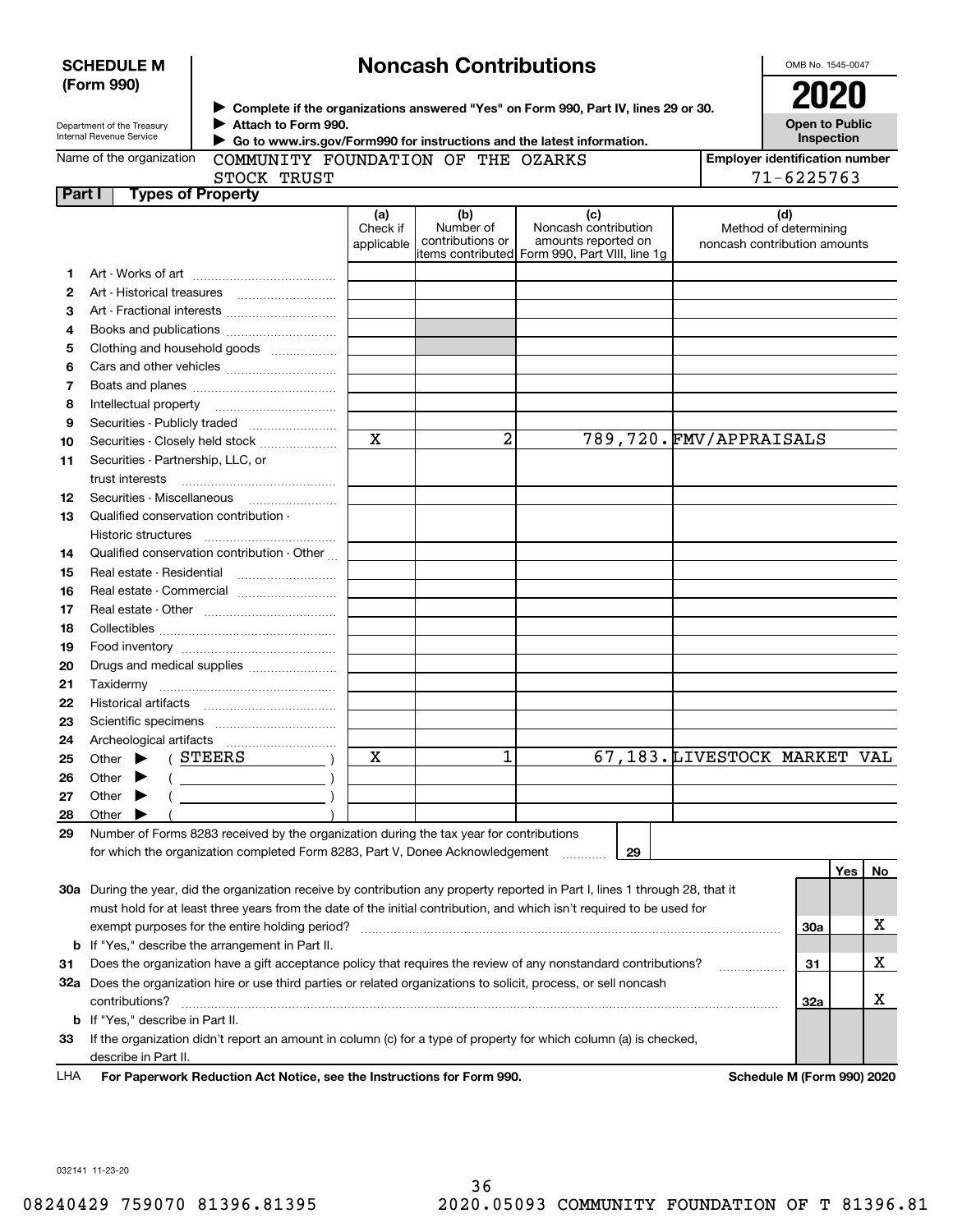|         | Schedule M (Form 990) 2020                | STOCK TRUST |  | COMMUNITY FOUNDATION OF THE OZARKS | $71 - 6225763$                                                                                                                                                                                                                                                       | Page 2 |
|---------|-------------------------------------------|-------------|--|------------------------------------|----------------------------------------------------------------------------------------------------------------------------------------------------------------------------------------------------------------------------------------------------------------------|--------|
| Part II | this part for any additional information. |             |  |                                    | Supplemental Information. Provide the information required by Part I, lines 30b, 32b, and 33, and whether the organization<br>is reporting in Part I, column (b), the number of contributions, the number of items received, or a combination of both. Also complete |        |
|         |                                           |             |  |                                    |                                                                                                                                                                                                                                                                      |        |
|         |                                           |             |  |                                    |                                                                                                                                                                                                                                                                      |        |
|         |                                           |             |  |                                    |                                                                                                                                                                                                                                                                      |        |
|         |                                           |             |  |                                    |                                                                                                                                                                                                                                                                      |        |
|         |                                           |             |  |                                    |                                                                                                                                                                                                                                                                      |        |
|         |                                           |             |  |                                    |                                                                                                                                                                                                                                                                      |        |
|         |                                           |             |  |                                    |                                                                                                                                                                                                                                                                      |        |
|         |                                           |             |  |                                    |                                                                                                                                                                                                                                                                      |        |
|         |                                           |             |  |                                    |                                                                                                                                                                                                                                                                      |        |
|         |                                           |             |  |                                    |                                                                                                                                                                                                                                                                      |        |
|         |                                           |             |  |                                    |                                                                                                                                                                                                                                                                      |        |
|         |                                           |             |  |                                    |                                                                                                                                                                                                                                                                      |        |
|         |                                           |             |  |                                    |                                                                                                                                                                                                                                                                      |        |
|         |                                           |             |  |                                    |                                                                                                                                                                                                                                                                      |        |
|         |                                           |             |  |                                    |                                                                                                                                                                                                                                                                      |        |
|         |                                           |             |  |                                    |                                                                                                                                                                                                                                                                      |        |
|         |                                           |             |  |                                    |                                                                                                                                                                                                                                                                      |        |
|         |                                           |             |  |                                    |                                                                                                                                                                                                                                                                      |        |
|         |                                           |             |  |                                    |                                                                                                                                                                                                                                                                      |        |
|         |                                           |             |  |                                    |                                                                                                                                                                                                                                                                      |        |
|         |                                           |             |  |                                    |                                                                                                                                                                                                                                                                      |        |
|         |                                           |             |  |                                    |                                                                                                                                                                                                                                                                      |        |
|         |                                           |             |  |                                    |                                                                                                                                                                                                                                                                      |        |
|         |                                           |             |  |                                    |                                                                                                                                                                                                                                                                      |        |
|         |                                           |             |  |                                    |                                                                                                                                                                                                                                                                      |        |
|         |                                           |             |  |                                    |                                                                                                                                                                                                                                                                      |        |
|         |                                           |             |  |                                    |                                                                                                                                                                                                                                                                      |        |
|         |                                           |             |  |                                    |                                                                                                                                                                                                                                                                      |        |
|         |                                           |             |  |                                    |                                                                                                                                                                                                                                                                      |        |
|         |                                           |             |  |                                    |                                                                                                                                                                                                                                                                      |        |
|         |                                           |             |  |                                    |                                                                                                                                                                                                                                                                      |        |
|         |                                           |             |  |                                    |                                                                                                                                                                                                                                                                      |        |
|         |                                           |             |  |                                    |                                                                                                                                                                                                                                                                      |        |
|         |                                           |             |  |                                    |                                                                                                                                                                                                                                                                      |        |
|         |                                           |             |  |                                    |                                                                                                                                                                                                                                                                      |        |
|         |                                           |             |  |                                    |                                                                                                                                                                                                                                                                      |        |
|         |                                           |             |  |                                    |                                                                                                                                                                                                                                                                      |        |
|         |                                           |             |  |                                    |                                                                                                                                                                                                                                                                      |        |
|         |                                           |             |  |                                    |                                                                                                                                                                                                                                                                      |        |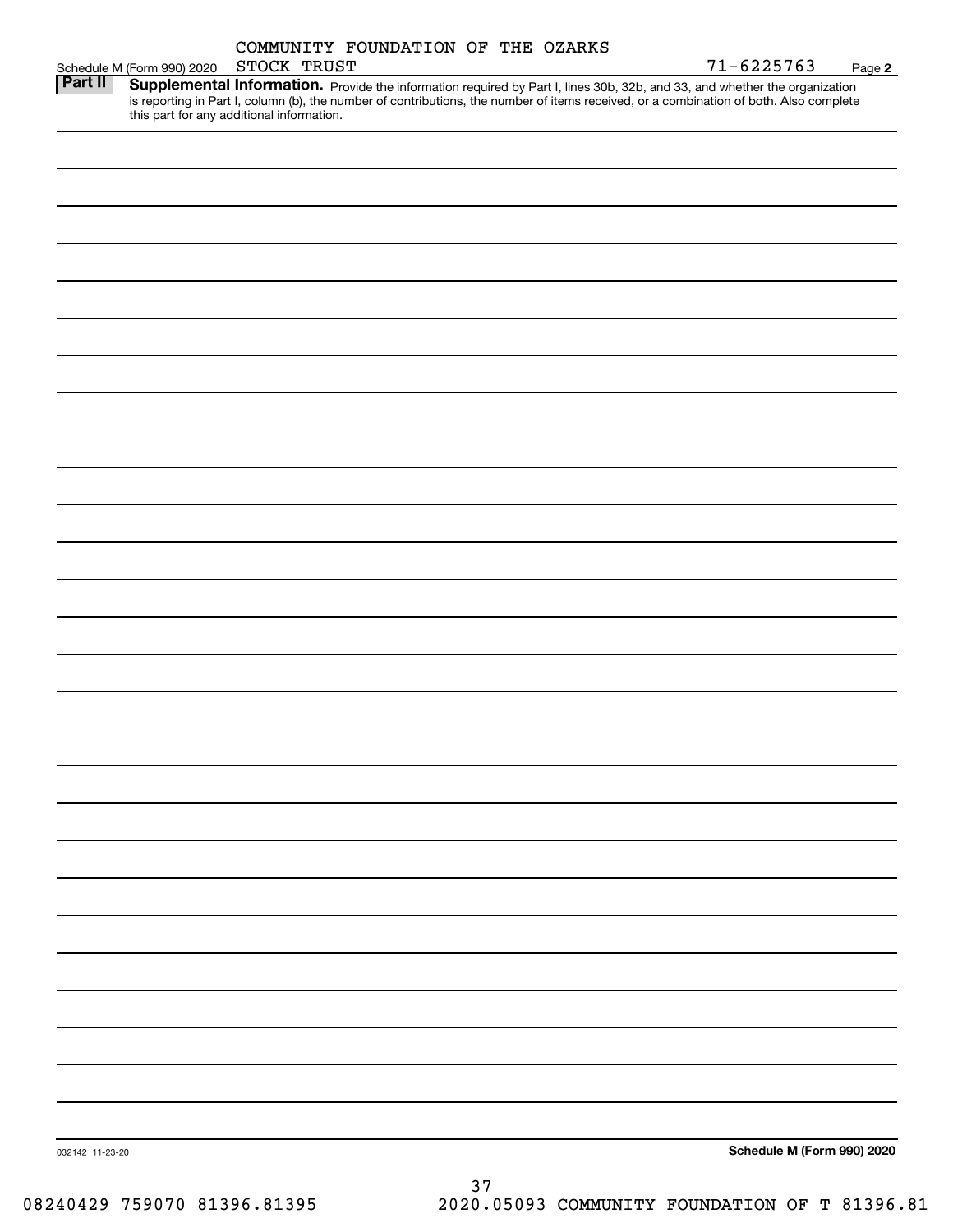**(Form 990 or 990-EZ)**

Department of the Treasury Internal Revenue Service Name of the organization

## **SCHEDULE O Supplemental Information to Form 990 or 990-EZ**

**Complete to provide information for responses to specific questions on Form 990 or 990-EZ or to provide any additional information. | Attach to Form 990 or 990-EZ. | Go to www.irs.gov/Form990 for the latest information.**



STOCK TRUST 71-6225763 COMMUNITY FOUNDATION OF THE OZARKS

### FORM 990, PART I, LINE 1, DESCRIPTION OF ORGANIZATION MISSION:

FOUNDATION OF THE OZARKS.

FORM 990, PART VI, SECTION B, LINE 11B:

DRAFT OF RETURN IS REVIEWED BY THE BOARD

FORM 990, PART VI, SECTION B, LINE 12C:

CONFLICT OF INTEREST FORMS MUST BE COMPLETED BY BOARD MEMBERS AND STAFF.

FORM 990, PART VI, SECTION C, LINE 19:

### AVAILABLE ON REQUEST.

FORM 990 PART XII, LINCE 2C

PROCESS HAS NOT CHANGED FROM PRIOR YEAR

032211 11-20-20 LHA For Paperwork Reduction Act Notice, see the Instructions for Form 990 or 990-EZ. Schedule O (Form 990 or 990-EZ) 2020

38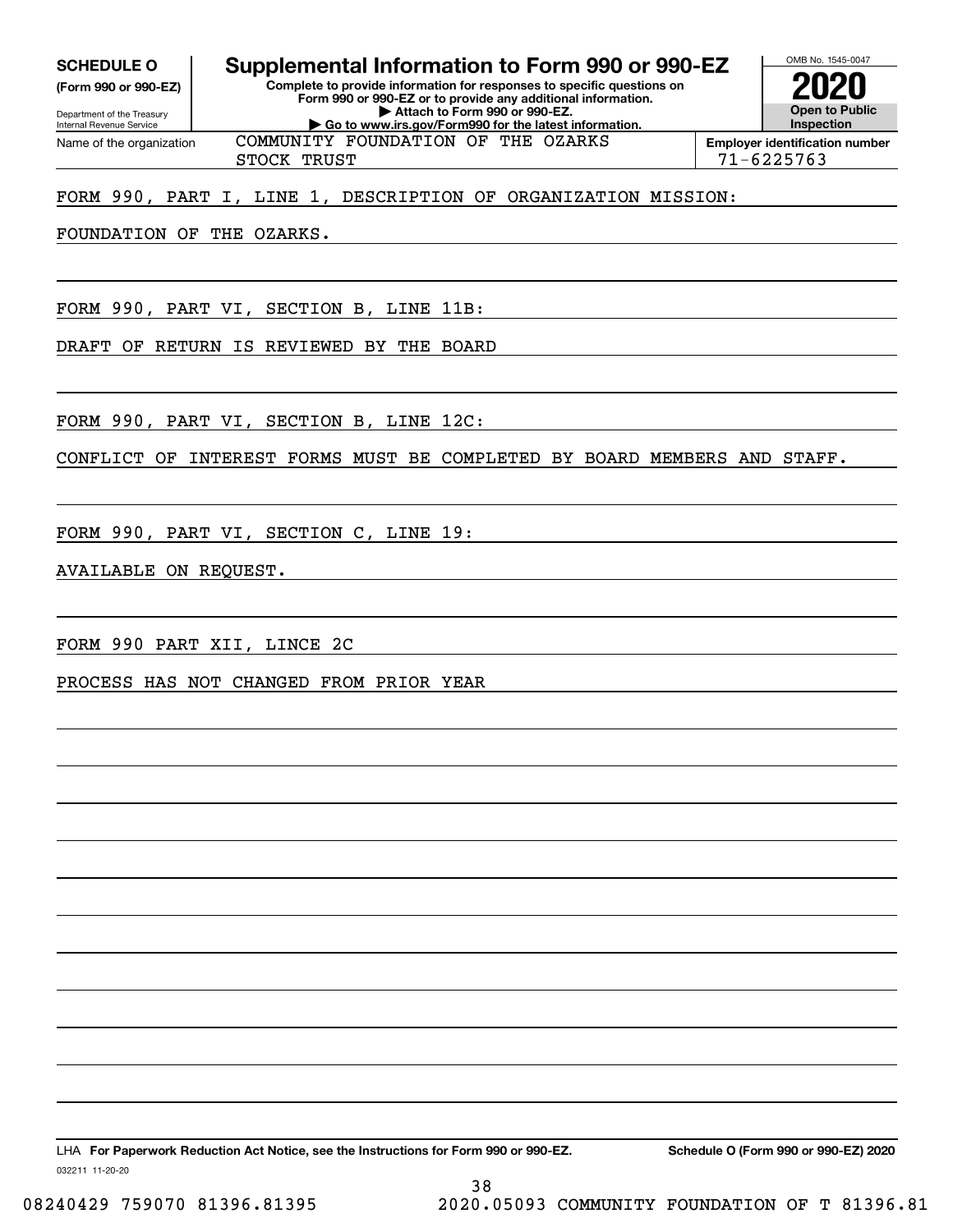| <b>SCHEDULE R</b><br>(Form 990)<br>Department of the Treasury<br>Internal Revenue Service           |                                                                        | <b>Related Organizations and Unrelated Partnerships</b><br>> Complete if the organization answered "Yes" on Form 990, Part IV, line 33, 34, 35b, 36, or 37.<br>Attach to Form 990. |                                                                                                              |                                      |                                                                                                 |  |                                                             |                                     | OMB No. 1545-0047<br><b>Open to Public</b><br>Inspection |
|-----------------------------------------------------------------------------------------------------|------------------------------------------------------------------------|------------------------------------------------------------------------------------------------------------------------------------------------------------------------------------|--------------------------------------------------------------------------------------------------------------|--------------------------------------|-------------------------------------------------------------------------------------------------|--|-------------------------------------------------------------|-------------------------------------|----------------------------------------------------------|
| Name of the organization                                                                            | STOCK TRUST                                                            |                                                                                                                                                                                    | Go to www.irs.gov/Form990 for instructions and the latest information.<br>COMMUNITY FOUNDATION OF THE OZARKS |                                      |                                                                                                 |  |                                                             |                                     |                                                          |
| Part I                                                                                              |                                                                        | Identification of Disregarded Entities. Complete if the organization answered "Yes" on Form 990, Part IV, line 33.                                                                 |                                                                                                              |                                      |                                                                                                 |  |                                                             |                                     |                                                          |
| (a)<br>Name, address, and EIN (if applicable)<br>of disregarded entity                              |                                                                        | (b)<br>Primary activity                                                                                                                                                            | (c)<br>Legal domicile (state or<br>foreign country)                                                          |                                      | (e)<br>Total income<br>End-of-year assets                                                       |  |                                                             | (f)<br>Direct controlling<br>entity |                                                          |
|                                                                                                     |                                                                        |                                                                                                                                                                                    |                                                                                                              |                                      |                                                                                                 |  |                                                             |                                     |                                                          |
| Part II<br>organizations during the tax year.                                                       |                                                                        | Identification of Related Tax-Exempt Organizations. Complete if the organization answered "Yes" on Form 990, Part IV, line 34, because it had one or more related tax-exempt       |                                                                                                              |                                      |                                                                                                 |  |                                                             |                                     |                                                          |
|                                                                                                     | (a)<br>Name, address, and EIN<br>of related organization               |                                                                                                                                                                                    | (c)<br>Legal domicile (state or<br>foreign country)                                                          | (d)<br><b>Exempt Code</b><br>section | (e)<br>(f)<br>Public charity<br>Direct controlling<br>status (if section<br>entity<br>501(c)(3) |  | $(g)$<br>Section 512(b)(13)<br>controlled<br>entity?<br>Yes |                                     | No                                                       |
| COMMUNITY FOUNDATION OF THE OZARKS INC. -<br>23-7290968, 425 E. TRAFFICWAY, SPRINGFIELD<br>MO 65806 |                                                                        | COMMUNITY FOUNDATION                                                                                                                                                               | MISSOURI                                                                                                     | 501(C)(3)                            |                                                                                                 |  |                                                             |                                     | x                                                        |
|                                                                                                     |                                                                        |                                                                                                                                                                                    |                                                                                                              |                                      |                                                                                                 |  |                                                             |                                     |                                                          |
|                                                                                                     | For Paperwork Reduction Act Notice, see the Instructions for Form 990. |                                                                                                                                                                                    |                                                                                                              |                                      |                                                                                                 |  |                                                             | Schedule R (Form 990) 2020          |                                                          |

032161 10-28-20 **LHA**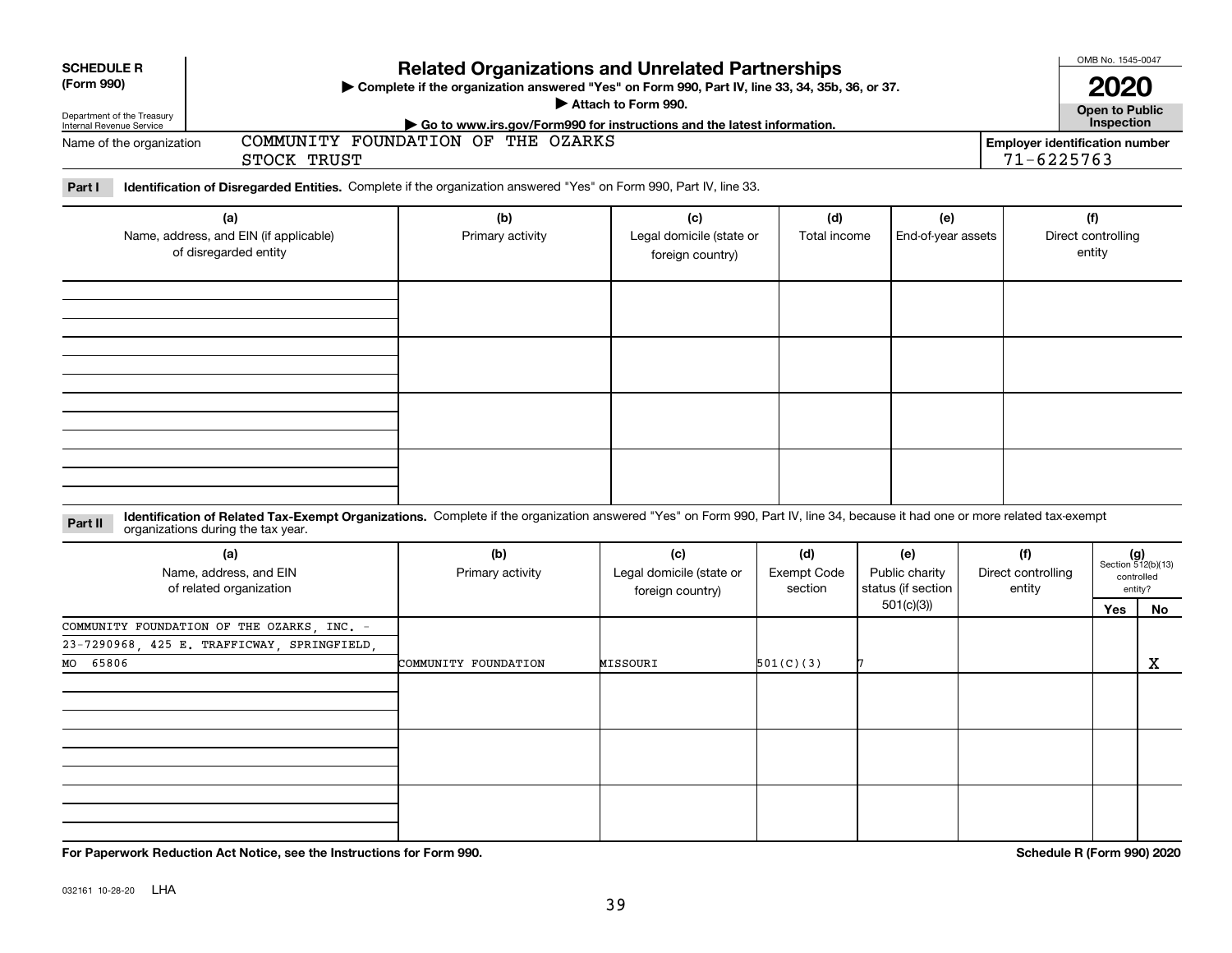Schedule R (Form 990) 2020 Page STOCK TRUST

**2**

**Identification of Related Organizations Taxable as a Partnership.** Complete if the organization answered "Yes" on Form 990, Part IV, line 34, because it had one or more related **Part III** organizations treated as a partnership during the tax year.

| (b)              | (c)      | (d)                                       | (e)                | (f)            | (g)                                                                            |                       |    | (i)                               | (j) | (k)                                                                                                                  |                  |  |            |  |  |
|------------------|----------|-------------------------------------------|--------------------|----------------|--------------------------------------------------------------------------------|-----------------------|----|-----------------------------------|-----|----------------------------------------------------------------------------------------------------------------------|------------------|--|------------|--|--|
| Primary activity |          | Direct controlling                        | Predominant income | Share of total |                                                                                |                       |    |                                   |     | Share of                                                                                                             | Disproportionate |  | Code V-UBI |  |  |
|                  |          |                                           |                    |                |                                                                                |                       |    |                                   |     |                                                                                                                      |                  |  |            |  |  |
|                  | country) |                                           |                    |                |                                                                                |                       | No |                                   |     |                                                                                                                      |                  |  |            |  |  |
|                  |          |                                           |                    |                |                                                                                |                       |    |                                   |     |                                                                                                                      |                  |  |            |  |  |
|                  |          |                                           |                    |                |                                                                                |                       |    |                                   |     |                                                                                                                      |                  |  |            |  |  |
|                  |          |                                           |                    |                |                                                                                |                       |    |                                   |     |                                                                                                                      |                  |  |            |  |  |
|                  |          |                                           |                    |                |                                                                                |                       |    |                                   |     |                                                                                                                      |                  |  |            |  |  |
|                  |          |                                           |                    |                |                                                                                |                       |    |                                   |     |                                                                                                                      |                  |  |            |  |  |
|                  |          |                                           |                    |                |                                                                                |                       |    |                                   |     |                                                                                                                      |                  |  |            |  |  |
|                  |          |                                           |                    |                |                                                                                |                       |    |                                   |     |                                                                                                                      |                  |  |            |  |  |
|                  |          |                                           |                    |                |                                                                                |                       |    |                                   |     |                                                                                                                      |                  |  |            |  |  |
|                  |          |                                           |                    |                |                                                                                |                       |    |                                   |     |                                                                                                                      |                  |  |            |  |  |
|                  |          |                                           |                    |                |                                                                                |                       |    |                                   |     |                                                                                                                      |                  |  |            |  |  |
|                  |          |                                           |                    |                |                                                                                |                       |    |                                   |     |                                                                                                                      |                  |  |            |  |  |
|                  |          |                                           |                    |                |                                                                                |                       |    |                                   |     |                                                                                                                      |                  |  |            |  |  |
|                  |          |                                           |                    |                |                                                                                |                       |    |                                   |     |                                                                                                                      |                  |  |            |  |  |
|                  |          |                                           |                    |                |                                                                                |                       |    |                                   |     |                                                                                                                      |                  |  |            |  |  |
|                  |          |                                           |                    |                |                                                                                |                       |    |                                   |     |                                                                                                                      |                  |  |            |  |  |
|                  |          |                                           |                    |                |                                                                                |                       |    |                                   |     |                                                                                                                      |                  |  |            |  |  |
|                  |          | Legal<br>domicile<br>(state or<br>foreign | entity             |                | (related, unrelated,<br>excluded from tax under<br>sections 512-514)<br>income | end-of-year<br>assets |    | (h)<br>allocations?<br>$Yes \mid$ |     | General or Percentage<br>managing ownership<br>partner?<br>amount in box<br>20 of Schedule<br>K-1 (Form 1065) Yes No |                  |  |            |  |  |

**Identification of Related Organizations Taxable as a Corporation or Trust.** Complete if the organization answered "Yes" on Form 990, Part IV, line 34, because it had one or more related **Part IV** organizations treated as a corporation or trust during the tax year.

| (a)<br>Name, address, and EIN<br>of related organization | (b)<br>Primary activity | (c)<br>Legal domicile<br>(state or<br>foreign | (d)<br>Direct controlling<br>entity | (e)<br>Type of entity<br>(C corp, S corp,<br>or trust) | (f)<br>Share of total<br>income | (g)<br>Share of<br>end-of-year<br>assets | (h)<br>Percentage<br>ownership | $\begin{array}{c} \textbf{(i)}\\ \text{Section}\\ 512 \text{(b)} \text{(13)}\\ \text{controlled}\\ \text{entity?} \end{array}$ |
|----------------------------------------------------------|-------------------------|-----------------------------------------------|-------------------------------------|--------------------------------------------------------|---------------------------------|------------------------------------------|--------------------------------|--------------------------------------------------------------------------------------------------------------------------------|
|                                                          |                         | country)                                      |                                     |                                                        |                                 |                                          |                                | Yes No                                                                                                                         |
|                                                          |                         |                                               |                                     |                                                        |                                 |                                          |                                |                                                                                                                                |
|                                                          |                         |                                               |                                     |                                                        |                                 |                                          |                                |                                                                                                                                |
|                                                          |                         |                                               |                                     |                                                        |                                 |                                          |                                |                                                                                                                                |
|                                                          |                         |                                               |                                     |                                                        |                                 |                                          |                                |                                                                                                                                |
|                                                          |                         |                                               |                                     |                                                        |                                 |                                          |                                |                                                                                                                                |
|                                                          |                         |                                               |                                     |                                                        |                                 |                                          |                                |                                                                                                                                |
|                                                          |                         |                                               |                                     |                                                        |                                 |                                          |                                |                                                                                                                                |
|                                                          |                         |                                               |                                     |                                                        |                                 |                                          |                                |                                                                                                                                |
|                                                          |                         |                                               |                                     |                                                        |                                 |                                          |                                |                                                                                                                                |
|                                                          |                         |                                               |                                     |                                                        |                                 |                                          |                                |                                                                                                                                |
|                                                          |                         |                                               |                                     |                                                        |                                 |                                          |                                |                                                                                                                                |
|                                                          |                         |                                               |                                     |                                                        |                                 |                                          |                                |                                                                                                                                |
|                                                          |                         |                                               |                                     |                                                        |                                 |                                          |                                |                                                                                                                                |
|                                                          |                         |                                               |                                     |                                                        |                                 |                                          |                                |                                                                                                                                |
|                                                          |                         |                                               |                                     |                                                        |                                 |                                          |                                |                                                                                                                                |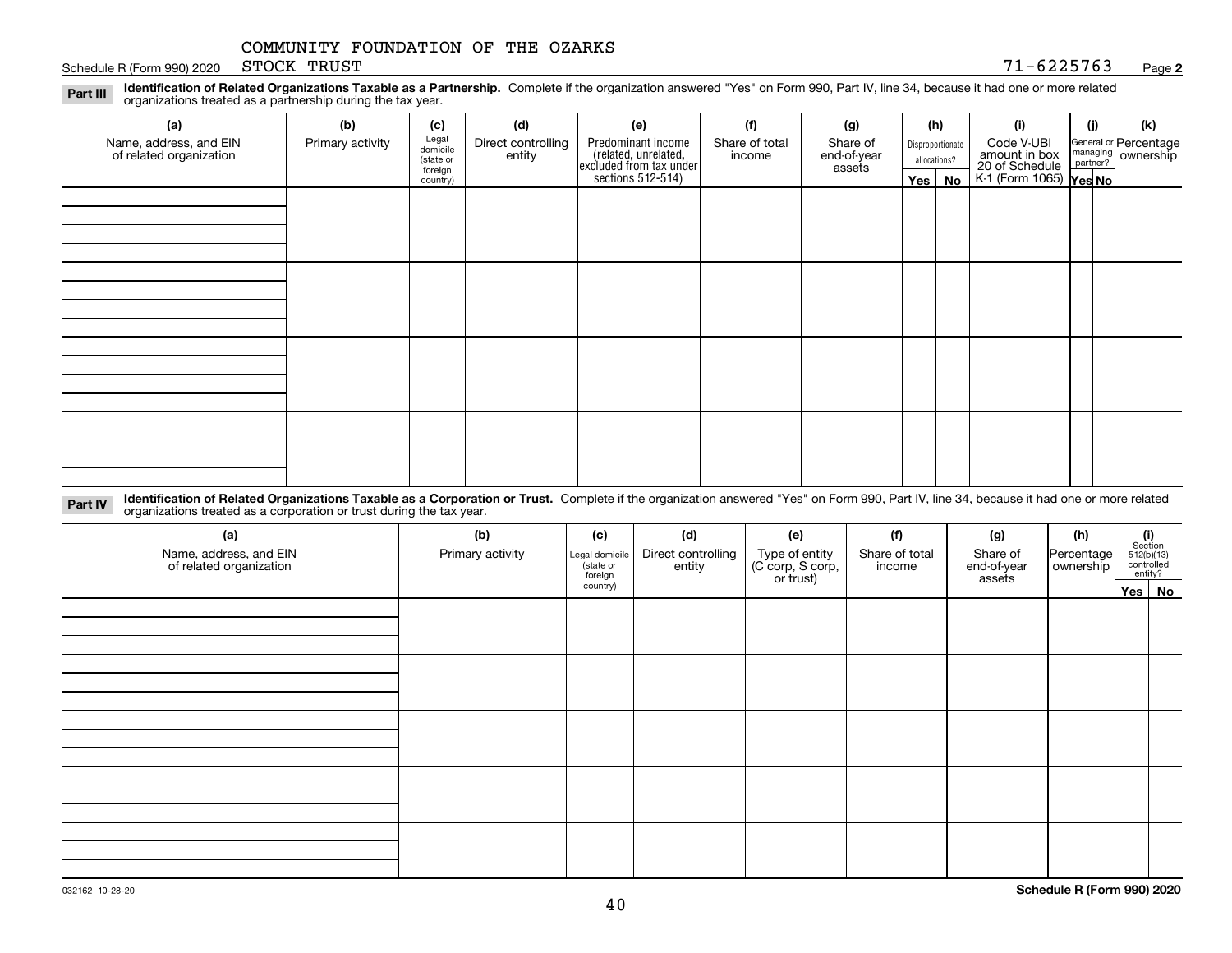Schedule R (Form 990) 2020 STOCK TRUST  $71-6225763$ STOCK TRUST

|  | Part V Transactions With Related Organizations. Complete if the organization answered "Yes" on Form 990, Part IV, line 34, 35b, or 36 |  |  |
|--|---------------------------------------------------------------------------------------------------------------------------------------|--|--|
|--|---------------------------------------------------------------------------------------------------------------------------------------|--|--|

| Note: Complete line 1 if any entity is listed in Parts II, III, or IV of this schedule.                                                                                                                                        |                | Yes   No |             |
|--------------------------------------------------------------------------------------------------------------------------------------------------------------------------------------------------------------------------------|----------------|----------|-------------|
| 1 During the tax year, did the organization engage in any of the following transactions with one or more related organizations listed in Parts II-IV?                                                                          |                |          |             |
| a Receipt of (i) interest, (ii) annuities, (iii) royalties, or (iv) rent from a controlled entity [1] controllection [1] controllection [1] controllection [1] controllection [1] controllection [1] controlled entity [1] con | 1a             |          | $\mathbf X$ |
| b Gift, grant, or capital contribution to related organization(s) manufaction contains and contribution to related organization(s) manufaction contribution for related organization(s) manufaction contains and contribution  | 1 <sub>b</sub> | х        |             |
|                                                                                                                                                                                                                                | 1 <sub>c</sub> |          | х           |
| d Loans or loan guarantees to or for related organization(s) committion contracts are constructed as a contract or contract or contract or contract or contract or contract or contract or contract or contract or contract or | 1d             |          | X           |
|                                                                                                                                                                                                                                | 1e             |          | X           |
|                                                                                                                                                                                                                                |                |          |             |
| f Dividends from related organization(s) manufactured contains and contained and contained contained and contained and contained and contained and contained and contained and contained and contained and contained and conta | 1f             |          | х           |
| g Sale of assets to related organization(s) material contents and content and content of the set of assets to related organization(s)                                                                                          | 1 <sub>q</sub> |          | X           |
|                                                                                                                                                                                                                                | 1 <sub>h</sub> |          | х           |
| i Exchange of assets with related organization(s) machinesis and content to the content of the content of the content of the content of the content of the content of the content of the content of the content of the content | 1i             |          | х           |
| Lease of facilities, equipment, or other assets to related organization(s) manufaction content to content the manufacture of facilities, equipment, or other assets to related organization(s) manufaction content to content  | 1i             |          | X           |
|                                                                                                                                                                                                                                |                |          |             |
|                                                                                                                                                                                                                                | 1k             |          | X           |
|                                                                                                                                                                                                                                | 11             |          | X           |
|                                                                                                                                                                                                                                | 1m             |          | X           |
|                                                                                                                                                                                                                                | 1n             |          | X           |
| <b>o</b> Sharing of paid employees with related organization(s)                                                                                                                                                                | 1o             |          | X           |
|                                                                                                                                                                                                                                |                |          |             |
|                                                                                                                                                                                                                                | 1p             |          | х           |
|                                                                                                                                                                                                                                | 1q             |          | X           |
|                                                                                                                                                                                                                                |                |          |             |
| Other transfer of cash or property to related organization(s)                                                                                                                                                                  | 1r             |          | х           |
|                                                                                                                                                                                                                                |                |          | X           |

**2**If the answer to any of the above is "Yes," see the instructions for information on who must complete this line, including covered relationships and transaction thresholds.

| (a)<br>Name of related organization          | (b)<br>Transaction<br>type (a-s) | (c)<br>Amount involved | (d)<br>Method of determining amount involved |
|----------------------------------------------|----------------------------------|------------------------|----------------------------------------------|
| (1) COMMUNITY FOUNDATION OF THE OZARKS, INC. | в                                | 834,472.FMV            |                                              |
| (2)                                          |                                  |                        |                                              |
| (3)                                          |                                  |                        |                                              |
| (4)                                          |                                  |                        |                                              |
| (5)                                          |                                  |                        |                                              |
| (6)                                          |                                  |                        |                                              |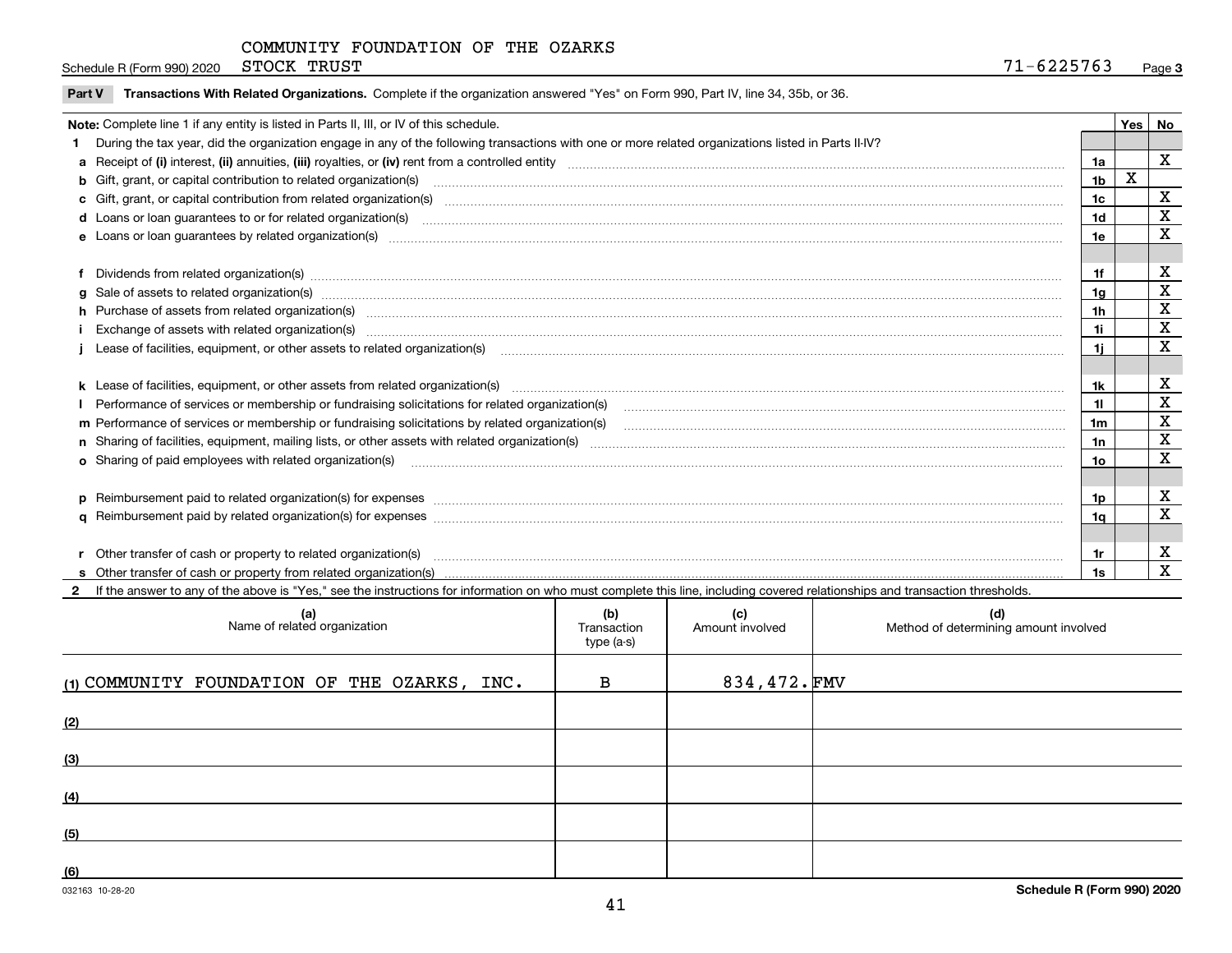Schedule R (Form 990) 2020 STOCK TRUST  $71-6225763$ STOCK TRUST

#### **Part VI Unrelated Organizations Taxable as a Partnership. Complete if the organization answered "Yes" on Form 990, Part IV, line 37.**

Provide the following information for each entity taxed as a partnership through which the organization conducted more than five percent of its activities (measured by total assets or gross revenue) that was not a related organization. See instructions regarding exclusion for certain investment partnerships.

| that machieve a related erganization. See includitional regarding excludion for contain invectment partnerompe.<br>(a) | (b)              | (c)                                 | (d)                                                                                        |                                                                                                                  |  | (f)               | (g)                     | (h)                              | (i)                                                                                          | (i) | (k) |
|------------------------------------------------------------------------------------------------------------------------|------------------|-------------------------------------|--------------------------------------------------------------------------------------------|------------------------------------------------------------------------------------------------------------------|--|-------------------|-------------------------|----------------------------------|----------------------------------------------------------------------------------------------|-----|-----|
| Name, address, and EIN<br>of entity                                                                                    | Primary activity | Legal domicile<br>(state or foreign | Predominant income<br>(related, unrelated,<br>excluded from tax under<br>sections 512-514) | $\begin{array}{c} \textbf{(e)}\\ \text{Are all} \\ \text{partners sec.}\\ 501(c)(3)\\ \text{orgs.?} \end{array}$ |  | Share of<br>total | Share of<br>end-of-year | Disproportionate<br>allocations? | Code V-UBI<br>amount in box 20 managing<br>of Schedule K-1 partner?<br>(Form 1065)<br>ves No |     |     |
|                                                                                                                        |                  | country)                            |                                                                                            | Yes No                                                                                                           |  | income            | assets                  | Yes No                           |                                                                                              |     |     |
|                                                                                                                        |                  |                                     |                                                                                            |                                                                                                                  |  |                   |                         |                                  |                                                                                              |     |     |
|                                                                                                                        |                  |                                     |                                                                                            |                                                                                                                  |  |                   |                         |                                  |                                                                                              |     |     |
|                                                                                                                        |                  |                                     |                                                                                            |                                                                                                                  |  |                   |                         |                                  |                                                                                              |     |     |
|                                                                                                                        |                  |                                     |                                                                                            |                                                                                                                  |  |                   |                         |                                  |                                                                                              |     |     |
|                                                                                                                        |                  |                                     |                                                                                            |                                                                                                                  |  |                   |                         |                                  |                                                                                              |     |     |
|                                                                                                                        |                  |                                     |                                                                                            |                                                                                                                  |  |                   |                         |                                  |                                                                                              |     |     |
|                                                                                                                        |                  |                                     |                                                                                            |                                                                                                                  |  |                   |                         |                                  |                                                                                              |     |     |
|                                                                                                                        |                  |                                     |                                                                                            |                                                                                                                  |  |                   |                         |                                  |                                                                                              |     |     |
|                                                                                                                        |                  |                                     |                                                                                            |                                                                                                                  |  |                   |                         |                                  |                                                                                              |     |     |
|                                                                                                                        |                  |                                     |                                                                                            |                                                                                                                  |  |                   |                         |                                  |                                                                                              |     |     |
|                                                                                                                        |                  |                                     |                                                                                            |                                                                                                                  |  |                   |                         |                                  |                                                                                              |     |     |
|                                                                                                                        |                  |                                     |                                                                                            |                                                                                                                  |  |                   |                         |                                  |                                                                                              |     |     |
|                                                                                                                        |                  |                                     |                                                                                            |                                                                                                                  |  |                   |                         |                                  |                                                                                              |     |     |
|                                                                                                                        |                  |                                     |                                                                                            |                                                                                                                  |  |                   |                         |                                  |                                                                                              |     |     |
|                                                                                                                        |                  |                                     |                                                                                            |                                                                                                                  |  |                   |                         |                                  |                                                                                              |     |     |
|                                                                                                                        |                  |                                     |                                                                                            |                                                                                                                  |  |                   |                         |                                  |                                                                                              |     |     |
|                                                                                                                        |                  |                                     |                                                                                            |                                                                                                                  |  |                   |                         |                                  |                                                                                              |     |     |
|                                                                                                                        |                  |                                     |                                                                                            |                                                                                                                  |  |                   |                         |                                  |                                                                                              |     |     |
|                                                                                                                        |                  |                                     |                                                                                            |                                                                                                                  |  |                   |                         |                                  |                                                                                              |     |     |
|                                                                                                                        |                  |                                     |                                                                                            |                                                                                                                  |  |                   |                         |                                  |                                                                                              |     |     |
|                                                                                                                        |                  |                                     |                                                                                            |                                                                                                                  |  |                   |                         |                                  |                                                                                              |     |     |
|                                                                                                                        |                  |                                     |                                                                                            |                                                                                                                  |  |                   |                         |                                  |                                                                                              |     |     |
|                                                                                                                        |                  |                                     |                                                                                            |                                                                                                                  |  |                   |                         |                                  |                                                                                              |     |     |
|                                                                                                                        |                  |                                     |                                                                                            |                                                                                                                  |  |                   |                         |                                  |                                                                                              |     |     |
|                                                                                                                        |                  |                                     |                                                                                            |                                                                                                                  |  |                   |                         |                                  |                                                                                              |     |     |
|                                                                                                                        |                  |                                     |                                                                                            |                                                                                                                  |  |                   |                         |                                  |                                                                                              |     |     |
|                                                                                                                        |                  |                                     |                                                                                            |                                                                                                                  |  |                   |                         |                                  |                                                                                              |     |     |
|                                                                                                                        |                  |                                     |                                                                                            |                                                                                                                  |  |                   |                         |                                  |                                                                                              |     |     |
|                                                                                                                        |                  |                                     |                                                                                            |                                                                                                                  |  |                   |                         |                                  |                                                                                              |     |     |
|                                                                                                                        |                  |                                     |                                                                                            |                                                                                                                  |  |                   |                         |                                  |                                                                                              |     |     |
|                                                                                                                        |                  |                                     |                                                                                            |                                                                                                                  |  |                   |                         |                                  |                                                                                              |     |     |

**Schedule R (Form 990) 2020**